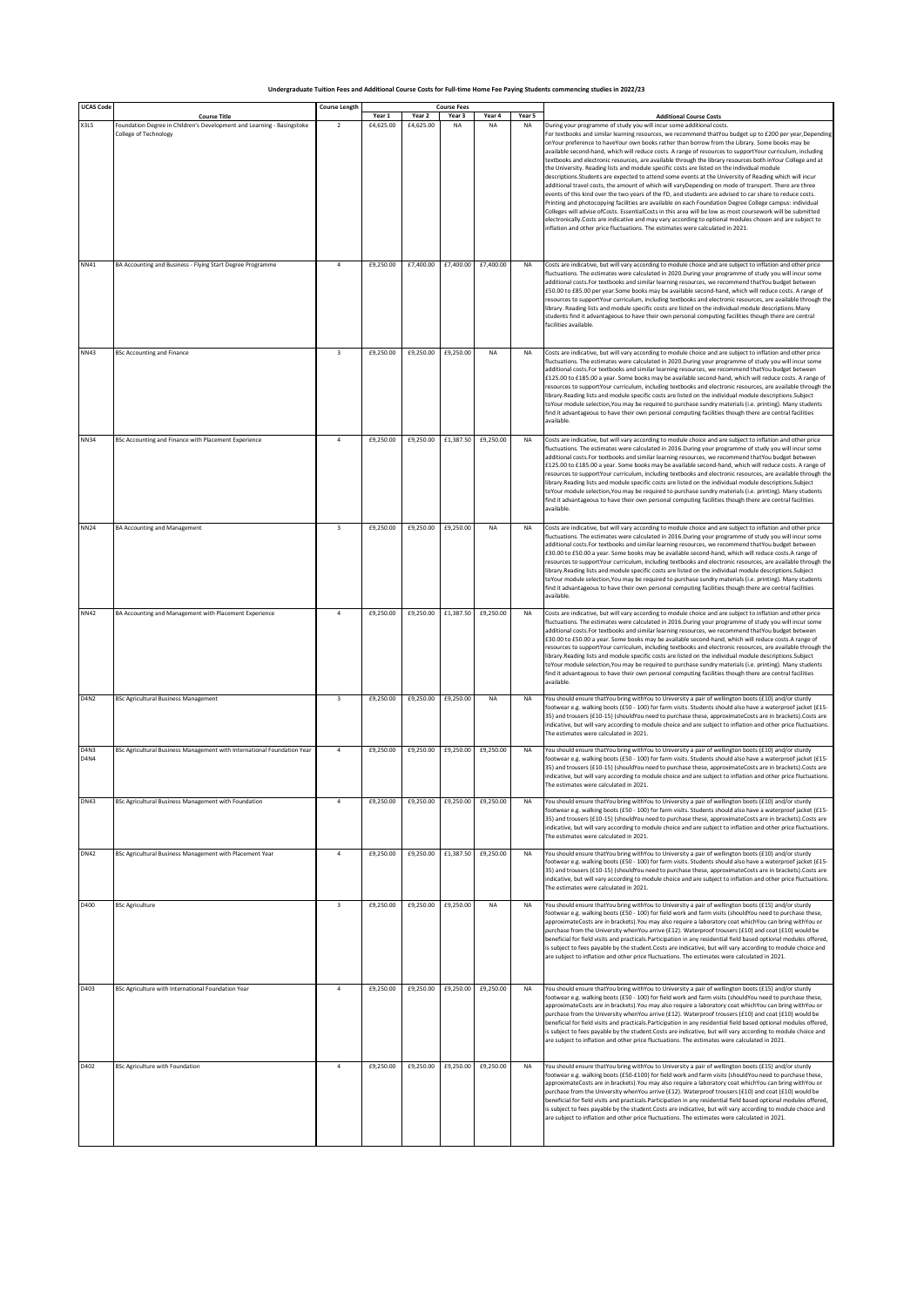| D401        | BSc Agriculture with Placement Year                                | $\overline{a}$          | £9,250.00 | £9,250.00 | £1,387.50 | £9,250.00 | NA        | You should ensure thatYou bring withYou to University a pair of wellington boots (£15) and/or sturdy<br>footwear e.g. walking boots (£50-£100) for field work and farm visits (shouldYou need to purchase these,<br>approximateCosts are in brackets). You may also require a laboratory coat whichYou can bring withYou or<br>purchase from the University whenYou arrive (£12). Waterproof trousers (£10) and coat (£10) would be<br>beneficial for field visits and practicals. Participation in any residential field based optional modules offered,<br>is subject to fees payable by the student.Costs are indicative, but will vary according to module choice and<br>are subject to inflation and other price fluctuations. The estimates were calculated in 2021.                                                                                                                                                                                                                                                                                                                                                                                                                                                                                                                                                                                                                                                                                                                                                                                                                                                                    |
|-------------|--------------------------------------------------------------------|-------------------------|-----------|-----------|-----------|-----------|-----------|-----------------------------------------------------------------------------------------------------------------------------------------------------------------------------------------------------------------------------------------------------------------------------------------------------------------------------------------------------------------------------------------------------------------------------------------------------------------------------------------------------------------------------------------------------------------------------------------------------------------------------------------------------------------------------------------------------------------------------------------------------------------------------------------------------------------------------------------------------------------------------------------------------------------------------------------------------------------------------------------------------------------------------------------------------------------------------------------------------------------------------------------------------------------------------------------------------------------------------------------------------------------------------------------------------------------------------------------------------------------------------------------------------------------------------------------------------------------------------------------------------------------------------------------------------------------------------------------------------------------------------------------------|
| V110        | <b>BA Ancient History</b>                                          | $\overline{\mathbf{3}}$ | £9,250.00 | £9,250.00 | £9,250.00 | NA        | NA        | During your programme of study you will incur some additional costs. There are no textbooks whichYou<br>must buy and students are encouraged to discuss the purchase of textbooks or other resources with the<br>module convenor before purchasing. Some books may be available second-hand, which will reduce costs. A<br>range of resources to supportYour curriculum, including textbooks and electronic resources, are available<br>through the library and through the Department of Classics. Reading lists and module specific costs are<br>listed on the individual module descriptions. Costs are indicative and may vary according to optional modules<br>chosen and are subject to inflation and other price fluctuations. The estimate was calculated in 2021.                                                                                                                                                                                                                                                                                                                                                                                                                                                                                                                                                                                                                                                                                                                                                                                                                                                                    |
| D320        | <b>BSc Animal Science</b>                                          | $\overline{\mathbf{3}}$ | £9,250.00 | £9,250.00 | £9,250.00 | NA        | <b>NA</b> | You should ensure thatYou bring withYou to University a pair of wellington boots (£15) and/or sturdy<br>footwear e.g. walking boots (£50 - 100) for field work (shouldYou need to purchase these, approximateCosts<br>are in brackets). You will also require a laboratory coat which You can bring with You or purchase from the<br>University whenYou arrive (£12). Participation in any residential field based optional modules offered, is<br>subject to fees payable by the student. Where available, the estimated cost of the Captive Animal<br>Management module (one week residential field trip to Jersey) is £600.If you undertake a Placement Year,<br>associatedCosts will vary according to the nature and location of the placement and/or the study abroad<br>host institution, and individual travel and subsistence arrangements. Costs are indicative, but will vary<br>according to module choice and are subject to inflation and other price fluctuations. The estimates were<br>calculated in 2021.                                                                                                                                                                                                                                                                                                                                                                                                                                                                                                                                                                                                                   |
| D321        | <b>BSc Animal Science with Foundation</b>                          | $\ddot{4}$              | £9,250.00 | £9,250.00 | £9,250.00 | £9,250.00 | <b>NA</b> | You should ensure thatYou bring withYou to University a pair of wellington boots (£15) and/or sturdy<br>footwear e.g. walking boots (£50 - 100) for field work (shouldYou need to purchase these, approximateCosts<br>are in brackets). You will also require a laboratory coat which You can bring with You or purchase from the<br>University whenYou arrive (£12). Participation in any residential field based optional modules offered, is<br>subject to fees payable by the student. Where available, the estimated cost of the Captive Animal<br>Management module (one week residential field trip to Jersey) is £600. If you undertake a Placement Year,<br>associatedCosts will vary according to the nature and location of the placement and/or the study abroad<br>host institution, and individual travel and subsistence arrangements. Costs are indicative, but will vary<br>according to module choice and are subject to inflation and other price fluctuations. The estimates were<br>calculated in 2021.                                                                                                                                                                                                                                                                                                                                                                                                                                                                                                                                                                                                                  |
| D300        | BSc Animal Science with Placement Year                             | $\overline{4}$          | £9,250.00 | £9,250.00 | £1,387.50 | £9,250.00 | NA        | You should ensure thatYou bring withYou to University a pair of wellington boots (£15) and/or sturdy<br>footwear e.g. walking boots (£50 - 100) for field work (shouldYou need to purchase these, approximateCosts<br>are in brackets). You will also require a laboratory coat which You can bring with You or purchase from the<br>University whenYou arrive (£12). Participation in any residential field based optional modules offered, is<br>subject to fees payable by the student. Where available, the estimated cost of the Captive Animal<br>Management module (one week residential field trip to Jersey) is £600.If you undertake a Placement Year,<br>associatedCosts will vary according to the nature and location of the placement and/or the study abroad<br>host institution, and individual travel and subsistence arrangements. Costs are indicative, but will vary<br>according to module choice and are subject to inflation and other price fluctuations. The estimates were<br>calculated in 2021.                                                                                                                                                                                                                                                                                                                                                                                                                                                                                                                                                                                                                   |
| VV41        | <b>BA Ancient History and Archaeology</b>                          | $\overline{\mathbf{3}}$ | £9,250.00 | £9,250.00 | £9,250.00 | <b>NA</b> | <b>NA</b> | Depending on Your module combination, You may be asked to contribute to the Costs of non-compulsory<br>fieldtrips and museum visits (c. £50/year). If you wish to participate in the Archaeology Field SchoolYou will<br>expected to be equipped with suitable outdoor clothing, footwear and some camping gear. There are no<br>compulsory textbooks, butYou may expect to want to spend around £75/year on books. Discounted second<br>hand copies may be available.Costs are indicative, but will vary according to module choice and are subject<br>to inflation and other price fluctuations. The estimates were calculated in 2021.                                                                                                                                                                                                                                                                                                                                                                                                                                                                                                                                                                                                                                                                                                                                                                                                                                                                                                                                                                                                     |
| <b>W44</b>  | BA Ancient History and Archaeology with Placement and Study Abroad | $\overline{a}$          | £9,250.00 | £9,250.00 | £1,387.50 | £9,250.00 | <b>NA</b> | Depending onYour module combination, You may be asked to contribute to theCosts of non-compulsory<br>fieldtrips and museum visits (c. £50/year). If you wish to participate in the Archaeology Field SchoolYou will<br>expected to be equipped with suitable outdoor clothing, footwear and some camping gear. There are no<br>compulsory textbooks, butYou may expect to want to spend around £75/year on books. Discounted second<br>hand copies may be available.Costs are indicative, but will vary according to module choice and are subject<br>to inflation and other price fluctuations. The estimates were calculated in 2021.                                                                                                                                                                                                                                                                                                                                                                                                                                                                                                                                                                                                                                                                                                                                                                                                                                                                                                                                                                                                       |
| VV43        | BA Ancient History and Archaeology with Study Year Abroad          | $\overline{a}$          | £9,250.00 | £9,250.00 | £1,387.50 | £9,250.00 | <b>NA</b> | Depending on Your module combination, You may be asked to contribute to the Costs of non-compulsory<br>fieldtrips and museum visits (c. £50/year). If you wish to participate in the Archaeology Field SchoolYou will<br>expected to be equipped with suitable outdoor clothing, footwear and some camping gear. There are no<br>compulsory textbooks, butYou may expect to want to spend around £75/year on books. Discounted second<br>hand copies may be available.Costs are indicative, but will vary according to module choice and are subject<br>to inflation and other price fluctuations. The estimates were calculated in 2021.                                                                                                                                                                                                                                                                                                                                                                                                                                                                                                                                                                                                                                                                                                                                                                                                                                                                                                                                                                                                     |
| <b>VV42</b> | BA Ancient History and Archaeology with Professional Placement     | $\overline{4}$          | £9,250.00 | £9,250.00 | £1,387.50 | £9,250.00 | <b>NA</b> | Depending on Your module combination. You may be asked to contribute to the Costs of non-compulsory<br>fieldtrips and museum visits (c. £50/year). If you wish to participate in the Archaeology Field SchoolYou will<br>expected to be equipped with suitable outdoor clothing, footwear and some camping gear. There are no<br>compulsory textbooks, butYou may expect to want to spend around £75/year on books. Discounted second<br>hand copies may be available.Costs are indicative, but will vary according to module choice and are subject<br>to inflation and other price fluctuations. The estimates were calculated in 2021.                                                                                                                                                                                                                                                                                                                                                                                                                                                                                                                                                                                                                                                                                                                                                                                                                                                                                                                                                                                                     |
| V117        | <b>BA Ancient History and History</b>                              | $\overline{\mathbf{3}}$ | £9.250.00 | £9,250.00 | £9,250.00 | <b>NA</b> | NA        | During your programme of study you will incur some additional costs. In Ancient History: There are no<br>textbooks whichYou must buy and students are encouraged to discuss the purchase of textbooks or other<br>resources with the module convenor before purchasing. Some books may be available second-hand, which<br>will reduce costs. A range of resources to supportYour curriculum, including textbooks and electronic<br>esources, are available through the library and through the Department of Classics. Reading lists and<br>module specific costs are listed on the individual module descriptions.In History : Where applicable, core<br>textbooks recommended for student purchase may cost around £15 to £25 per module; there may be other<br>books/resources whichYou would find it convenient to buy. Some books may be available second-hand,<br>which will reduce costs. A range of resources to supportYour curriculum, including textbooks, more specialist<br>studies and electronic resources, are available through the library.A few optional modules may include study<br>trips of up 3 to 9 days. For each participating student, the cost of the study trip is not expected to exceed<br>£350. Printing and photocopying facilities are available on campus at a cost per A4 page of £0.05 (black and<br>white) and £0.30 (colour). EssentialCosts in this area will be low as most coursework will be submitted<br>electronically.Costs are indicative and may vary according to optional modules chosen and are subject to<br>inflation and other price fluctuations. The estimate was calculated in 2021. |
| C801        | MSci Applied Psychology (Clinical)                                 | $\boldsymbol{4}$        | £9,250.00 | £9,250.00 | £9,250.00 | £9,250.00 | <b>NA</b> | During your programme of study you will incur some additional costs. For textbooks and similar learning<br>resources, we recommend thatYou budget between £100 to £200 a year. Some books may be available<br>second-hand, which will reduce costs. A range of resources to supportYour curriculum, including textbooks<br>and electronic resources, are available through the library. Reading lists and module specific costs are listed<br>on the individual module descriptions. Chargeable printing and photocopying facilities are available on<br>campus. The estimates were calculated in 2021.                                                                                                                                                                                                                                                                                                                                                                                                                                                                                                                                                                                                                                                                                                                                                                                                                                                                                                                                                                                                                                       |
| K250        | Beng Architectural Engineering                                     | $\overline{\mathbf{3}}$ | £9,250.00 | £9,250.00 | £9,250.00 | <b>NA</b> | <b>NA</b> | The additional costs for the programme are around £300 per year for essential text books. Required and<br>recommended textbooks may often be available second-hand at lower cost and some copies are normally<br>available in the University Library.Costs are indicative but will vary on the basis of module choice and are<br>subject to inflation and other price fluctuations.                                                                                                                                                                                                                                                                                                                                                                                                                                                                                                                                                                                                                                                                                                                                                                                                                                                                                                                                                                                                                                                                                                                                                                                                                                                           |
| K251        | BEng Architectural Engineering with International Foundation Year  | $\overline{a}$          | £9,250.00 | £9,250.00 | £9,250.00 | £9,250.00 | NA        | The additional costs for the programme are around £300 per year for essential textbooks.Required and<br>ecommended textbooks may often be available second-hand at lower cost and some copies are normally<br>available in the University Library.Costs are indicative but will vary on the basis of module choice and are<br>subject to inflationand other price fluctuations.                                                                                                                                                                                                                                                                                                                                                                                                                                                                                                                                                                                                                                                                                                                                                                                                                                                                                                                                                                                                                                                                                                                                                                                                                                                               |
| K260        | Meng Architectural Engineering                                     | $\overline{4}$          | £9,250.00 | £9,250.00 | £9,250.00 | £9,250.00 | <b>NA</b> | The additional costs for the programme are around £300 per year for essential textbooks. Required and<br>recommended textbooks may often be available second-hand at lower cost and some copies are normally<br>available in the University Library.Costs are indicative but will vary on the basis of module choice and are<br>subject to inflation and other price fluctuations.                                                                                                                                                                                                                                                                                                                                                                                                                                                                                                                                                                                                                                                                                                                                                                                                                                                                                                                                                                                                                                                                                                                                                                                                                                                            |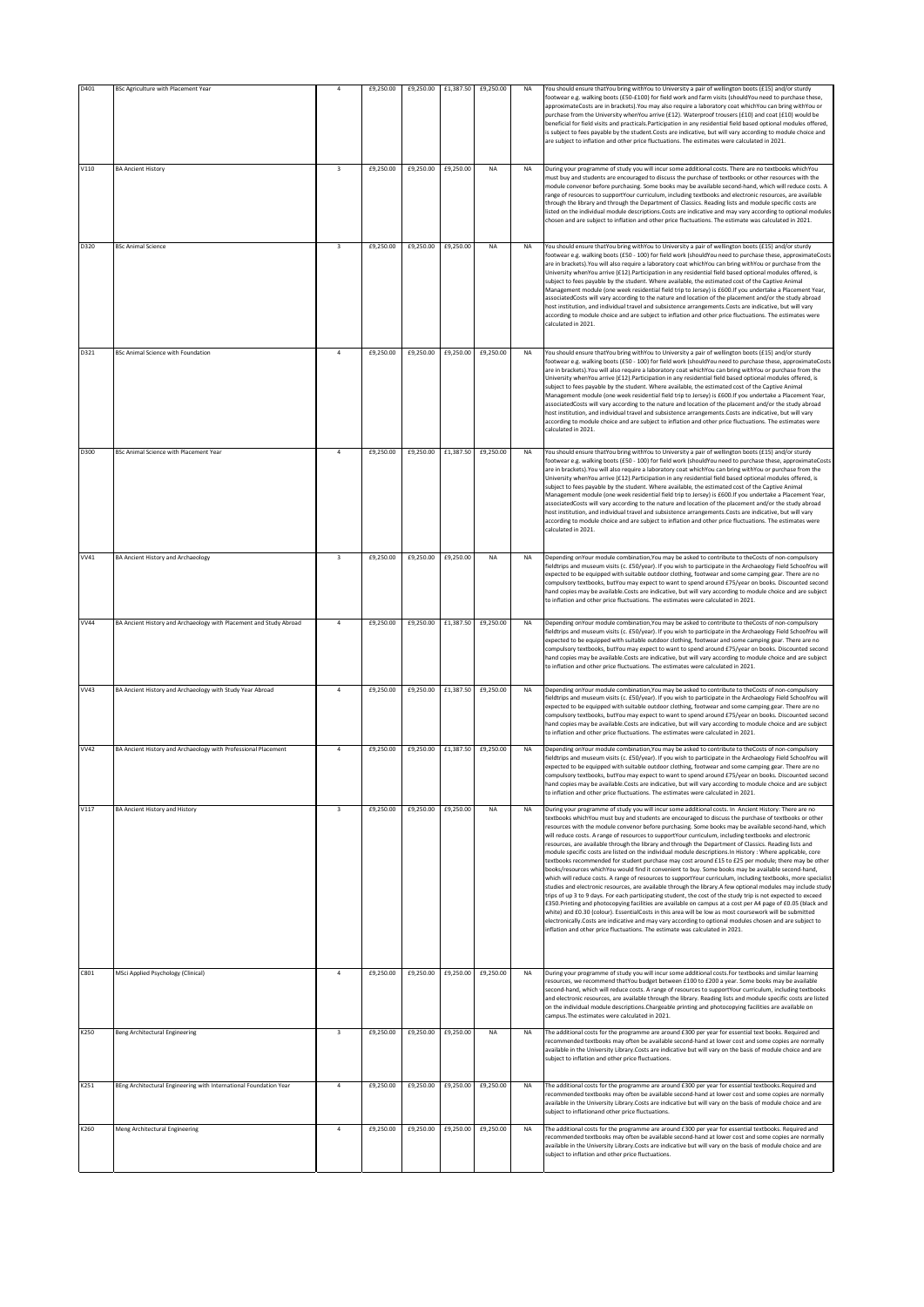| V400        | <b>BA Archaeology</b>                                  | 3                       | £9,250.00 | £9,250.00 | £9,250.00                     | <b>NA</b>           | <b>NA</b> | You will be expected to be equipped with suitable outdoor clothing, footwear and some camping gear for the<br>Archaeology Field School. There are no compulsory textbooks, butYou may expect to want to spend around<br>£75/year on books. Discounted second hand copies may be available.Depending onYour module<br>combination, You may be asked to contribute to theCosts of non-compulsory fieldtrips and museum visits (c.<br>£50/year).Costs are indicative, but will vary according to module choice and are subject to inflation and<br>other price fluctuations. The estimates were calculated in 2021.                                                                                                                                                                                                                                                                                                                                                                                                                                                                                                                                                                                                                                                                                                                                                                                                                                                                                                                                                                                                                                                                                                                                                                                                                                                                                                                                                                                                                                                                                                                                                                                                                                                                                                                                                                                                                                                                                                                                                                                                                                                                                                                                                                                                                                                                                                                                                                                                                                                                                                                                                                                             |
|-------------|--------------------------------------------------------|-------------------------|-----------|-----------|-------------------------------|---------------------|-----------|--------------------------------------------------------------------------------------------------------------------------------------------------------------------------------------------------------------------------------------------------------------------------------------------------------------------------------------------------------------------------------------------------------------------------------------------------------------------------------------------------------------------------------------------------------------------------------------------------------------------------------------------------------------------------------------------------------------------------------------------------------------------------------------------------------------------------------------------------------------------------------------------------------------------------------------------------------------------------------------------------------------------------------------------------------------------------------------------------------------------------------------------------------------------------------------------------------------------------------------------------------------------------------------------------------------------------------------------------------------------------------------------------------------------------------------------------------------------------------------------------------------------------------------------------------------------------------------------------------------------------------------------------------------------------------------------------------------------------------------------------------------------------------------------------------------------------------------------------------------------------------------------------------------------------------------------------------------------------------------------------------------------------------------------------------------------------------------------------------------------------------------------------------------------------------------------------------------------------------------------------------------------------------------------------------------------------------------------------------------------------------------------------------------------------------------------------------------------------------------------------------------------------------------------------------------------------------------------------------------------------------------------------------------------------------------------------------------------------------------------------------------------------------------------------------------------------------------------------------------------------------------------------------------------------------------------------------------------------------------------------------------------------------------------------------------------------------------------------------------------------------------------------------------------------------------------------------------|
| V402        | BA Archaeology with Study Year Abroad                  | $\overline{4}$          | £9,250.00 | £9,250.00 | £1,387.50                     | £9,250.00           | <b>NA</b> | You will be expected to be equipped with suitable outdoor clothing, footwear and some camping gear for the<br>Archaeology Field School. There are no compulsory textbooks, butYou may expect to want to spend around<br>£75/year on books. Discounted second hand copies may be available.Depending onYour module<br>combination, You may be asked to contribute to the Costs of non-compulsory fieldtrips and museum visits (c.<br>£50/year).Costs are indicative, but will vary according to module choice and are subject to inflation and<br>other price fluctuations. The estimates were calculated in 2021.                                                                                                                                                                                                                                                                                                                                                                                                                                                                                                                                                                                                                                                                                                                                                                                                                                                                                                                                                                                                                                                                                                                                                                                                                                                                                                                                                                                                                                                                                                                                                                                                                                                                                                                                                                                                                                                                                                                                                                                                                                                                                                                                                                                                                                                                                                                                                                                                                                                                                                                                                                                            |
| V401        | BA Archaeology with Professional Placement             | $\ddot{4}$              | £9,250.00 | £9,250.00 |                               | £1,387.50 £9,250.00 | <b>NA</b> | You will be expected to be equipped with suitable outdoor clothing, footwear and some camping gear for the<br>Archaeology Field School. There are no compulsory textbooks, butYou may expect to want to spend around<br>£75/year on books. Discounted second hand copies may be available.Depending onYour module<br>combination, You may be asked to contribute to the Costs of non-compulsory fieldtrips and museum visits (c.<br>£50/year).Costs are indicative, but will vary according to module choice and are subject to inflation and<br>other price fluctuations. The estimates were calculated in 2021.                                                                                                                                                                                                                                                                                                                                                                                                                                                                                                                                                                                                                                                                                                                                                                                                                                                                                                                                                                                                                                                                                                                                                                                                                                                                                                                                                                                                                                                                                                                                                                                                                                                                                                                                                                                                                                                                                                                                                                                                                                                                                                                                                                                                                                                                                                                                                                                                                                                                                                                                                                                            |
| K101        | BSc Architecture with International Foundation Year    | 4                       | £9,250.00 | £9,250.00 | £9,250.00                     | £9,250.00           | <b>NA</b> | During your programme of study you will incur some additional costs. For textbooks and similar learning<br>resources, we recommend thatYou budget between £200 to £300 a year. Some books may be available<br>second-hand, which will reduce costs. A range of resources to supportYour curriculum, including textbooks<br>and electronic resources, are available through the library. Reading lists and module specific costs are listed<br>on the individual module descriptions. Printing and photocopying facilities are available on campus at<br>competitive prices. TotalCosts will depend significantly onYour working practices. Hard copy submissions of<br>drawings, A4, A3, A2, A1, in portfolios will be required as well as interim printing during the development<br>phases of projects. You will be required to buy a drawing kit on arrival which will cost around £140. You will<br>require a laptop from term 2 of part 1 - advice on specification will be available. There are a range of field<br>trips included in the course which are usually provided at a low cost 0 - £20 per trip. It would be sensible to<br>budget for at least two of these trips per academic year. In Part 1, Part 2 and Part 3You will have the<br>opportunity to undertake optional field trips for example to Venice, Rotterdam or Lisbon. The cost, at 2016<br>prices, will be in the range of £350 >£480.Costs are indicative and subject to inflation and other cost<br>fluctuations - the estimates were calculated in 2021.                                                                                                                                                                                                                                                                                                                                                                                                                                                                                                                                                                                                                                                                                                                                                                                                                                                                                                                                                                                                                                                                                                                                                                                                                                                                                                                                                                                                                                                                                                                                                                                                                                                                      |
| K100        | <b>BSc Architecture</b>                                | $\overline{\mathbf{3}}$ | £9,250.00 | £9,250.00 | £9,250.00                     | NA                  | <b>NA</b> | During your programme of study you will incur some additional costs. For textbooks and similar learning<br>resources, we recommend thatYou budget between £200 to £300 a year. Some books may be available<br>second-hand, which will reduce costs. A range of resources to supportYour curriculum, including textbooks<br>and electronic resources, are available through the library. Reading lists and module specific costs are listed<br>on the individual module descriptions. Printing and photocopying facilities are available on campus at<br>competitive prices. TotalCosts will depend significantly onYour working practices. Hard copy submissions of<br>drawings, A4, A3, A2, A1, in portfolios will be required as well as interim printing during the development<br>phases of projects. You will be required to buy a drawing kit on arrival which will cost around £140. You will<br>require a laptop from term 2 of part 1 - advice on specification will be available. There are a range of field<br>trips included in the course which are usually provided at a low cost 0 - £20 per trip. It would be sensible to<br>budget for at least two of these trips per academic year. In Part 1, Part 2 and Part 3You will have the<br>opportunity to undertake optional field trips for example to Venice, Rotterdam or Lisbon. The cost, at 2016<br>prices, will be in the range of £350 >£480.Costs are indicative and subject to inflation and other cost<br>fluctuations - the estimates were calculated in 2021.                                                                                                                                                                                                                                                                                                                                                                                                                                                                                                                                                                                                                                                                                                                                                                                                                                                                                                                                                                                                                                                                                                                                                                                                                                                                                                                                                                                                                                                                                                                                                                                                                                                                      |
| F420        | <b>BSc Science</b>                                     | $\overline{\mathbf{3}}$ | £9,250.00 | £9,250.00 | £9,250.00                     | NA                  | <b>NA</b> | You will be expected to be equipped with suitable outdoor clothing, footwear and some camping gear for the<br>Archaeology Field School' There are no compulsory textbooks, butYou may expect to want to spend<br>around £75/year on books. Discounted second hand copies may be available.Depending onYour module<br>combination, You may be asked to contribute to the Costs of non-compulsory fieldtrips and museum visits (c.<br>£50/year).Costs are indicative, but will vary according to module choice and are subject to inflation and<br>other price fluctuations. The estimates were calculated in 2021.                                                                                                                                                                                                                                                                                                                                                                                                                                                                                                                                                                                                                                                                                                                                                                                                                                                                                                                                                                                                                                                                                                                                                                                                                                                                                                                                                                                                                                                                                                                                                                                                                                                                                                                                                                                                                                                                                                                                                                                                                                                                                                                                                                                                                                                                                                                                                                                                                                                                                                                                                                                            |
| F422        | BSc Archaeological Science with Study Year Abroad      | $\ddot{4}$              | £9,250.00 | £9,250.00 | £1,387.50                     | £9,250.00           | <b>NA</b> | You will be expected to be equipped with suitable outdoor clothing, footwear and some camping gear for the<br>Archaeology Field School' There are no compulsory textbooks, butYou may expect to want to spend<br>around £75/year on books. Discounted second hand copies may be available.Depending onYour module<br>combination, You may be asked to contribute to the Costs of non-compulsory fieldtrips and museum visits (c.<br>£50/year).Costs are indicative, but will vary according to module choice and are subject to inflation and<br>other price fluctuations. The estimates were calculated in 2021.                                                                                                                                                                                                                                                                                                                                                                                                                                                                                                                                                                                                                                                                                                                                                                                                                                                                                                                                                                                                                                                                                                                                                                                                                                                                                                                                                                                                                                                                                                                                                                                                                                                                                                                                                                                                                                                                                                                                                                                                                                                                                                                                                                                                                                                                                                                                                                                                                                                                                                                                                                                            |
| F421        | BSc Archaeological Science with Professional Placement | 4                       | £9,250.00 | £9,250.00 |                               | £1,387.50 £9,250.00 | <b>NA</b> | You will be expected to be equipped with suitable outdoor clothing, footwear and some camping gear for the<br>Archaeology Field School' There are no compulsory textbooks, butYou may expect to want to spend<br>around £75/year on books. Discounted second hand copies may be available.Depending onYour module<br>combination, You may be asked to contribute to the Costs of non-compulsory fieldtrips and museum visits (c.<br>£50/year).Costs are indicative, but will vary according to module choice and are subject to inflation and<br>other price fluctuations. The estimates were calculated in 2021.                                                                                                                                                                                                                                                                                                                                                                                                                                                                                                                                                                                                                                                                                                                                                                                                                                                                                                                                                                                                                                                                                                                                                                                                                                                                                                                                                                                                                                                                                                                                                                                                                                                                                                                                                                                                                                                                                                                                                                                                                                                                                                                                                                                                                                                                                                                                                                                                                                                                                                                                                                                            |
| QW32        | <b>BA Art and Creative Writing</b>                     | $\overline{4}$          | £9,250.00 |           | £9,250.00 £9,250.00 £9,250.00 |                     | <b>NA</b> | During your programme of study you will incur some additional costs. For textbooks and similar learning<br>resources we recommend thatYou budget between £40 to £100 for Art and £150 to £250 per year in<br>Creative Writing. Many books are available second-hand, which will reduce costs. A range of resources to<br>supportYour curriculum, including textbooks and electronic resources, are available through the library.<br>Printing and photocopying facilities are available on campus at a cost of £0.05 per page. The Department of<br>Art houses its own art supplies shop that provides a range of materials at subsidised prices. Equipment and<br>software for video and digital media practices are all available to hire at no cost through our student media<br>resource. Due to the individual nature of studio practice, the cost of materials throughoutYour programme<br>will varyDepending onYour choice of media. At Part 1 most materials are provided by the department except<br>where students wish to use specialist or unusual materials of their choice. In subsequent years we would<br>suggest an approximate budget of £200 per year to cover basics. For the final year exhibitionYou may wish<br>to invest more in materials. This is not a necessary requirement and advice should be sought from the<br>module convenor. However a reasonable budgetary expectation would be an additional £200. In addition,<br>students should budget approximately £60 per year for exhibition and museum trips.Costs are indicative and<br>may vary according to optional modules chosen and are subject to inflation and other price fluctuations. The<br>estimates were calculated in 2021.                                                                                                                                                                                                                                                                                                                                                                                                                                                                                                                                                                                                                                                                                                                                                                                                                                                                                                                                                                                                                                                                                                                                                                                                                                                                                                                                                                                                                                                                                    |
| <b>WW60</b> | <b>BA Art and Film</b>                                 | $\overline{4}$          | £9,250.00 | £9,250.00 |                               | £9,250.00 £9,250.00 | <b>NA</b> | During your programme of study you will incur some additional costs.For textbooks and similar learning resources we recommend that<br>you budget between £40 to £100 for Art and £35 to £50 for Film. Many books are available second-hand, which will reduce costs. A<br>range of resources to support your curriculum, including textbooks and electronic resources, are available through the library and<br>through the Department of Film, Theatre & Television. Printing and photocopying facilities are available on campus at a cost<br>of £0.05 per page. Costs will be, on average, £10 per year. The Department of Art houses its own art supplies shop that provides a<br>ange of materials at subsidised prices. Equipment and software for video and digital media practices are all available to hire at no cost<br>through our student media resource. Due to the individual nature of studio practice, the cost of materials throughout your programme<br>will varyDepending on<br>your choice of media. At Part 1 most materials are provided by the department except where students wish to use specialist or unusual<br>naterials of their choice. In subsequent years we would suggest an approximate budget of £200 per year to cover basics. For the final<br>year exhibition you may wish to invest more in materials. This is not a necessary requirement and advice should be sought from the<br>module convenor. However a reasonable budgetary expectation would be an additional £200. In addition, students should budget<br>approximately £60 per year for exhibition and museum trips. In Film, you will incur costs for theatre, cinema and/or gallery trips linked<br>o Department modules and module assessments. These visits are an essential and very enjoyable part of your studies. We recon<br>that you budget between £60 to £100 for this per year. We<br>secure discounted tickets in good seats through group booking, and travel costs can be significantly reduced by booking well in<br>advance, travelling off-peak, and using Group Travel discounts and a 16-25 rail card. To help reduce costs, we also include visits to<br>venues in Reading and Oxford as well as London where appropriate, and we invite practitioners to the department to perform/exhibit<br>work and hold workshops and master classes for our students. You are not required to purchase any practical equipment, as the<br>Department provides the necessary equipment and facilities. If you require specialist materials for practical work, a<br>technician will source this for you, following consultation with the relevant academic member of staff.<br>If you partake in Study Abroad you should expect to pay for services which you would normally expect to pay for at Reading e.g.<br>housing, food, travel, social activities, etc. Additional costs will varyDepending on the host institution and location. Please see the<br>Erasmus and Study Abroad website for further details. Costs are indicative and may vary according to optional modules chosen and are<br>subject to inflation and other price fluctuations. The estimates were calculated in 2021. |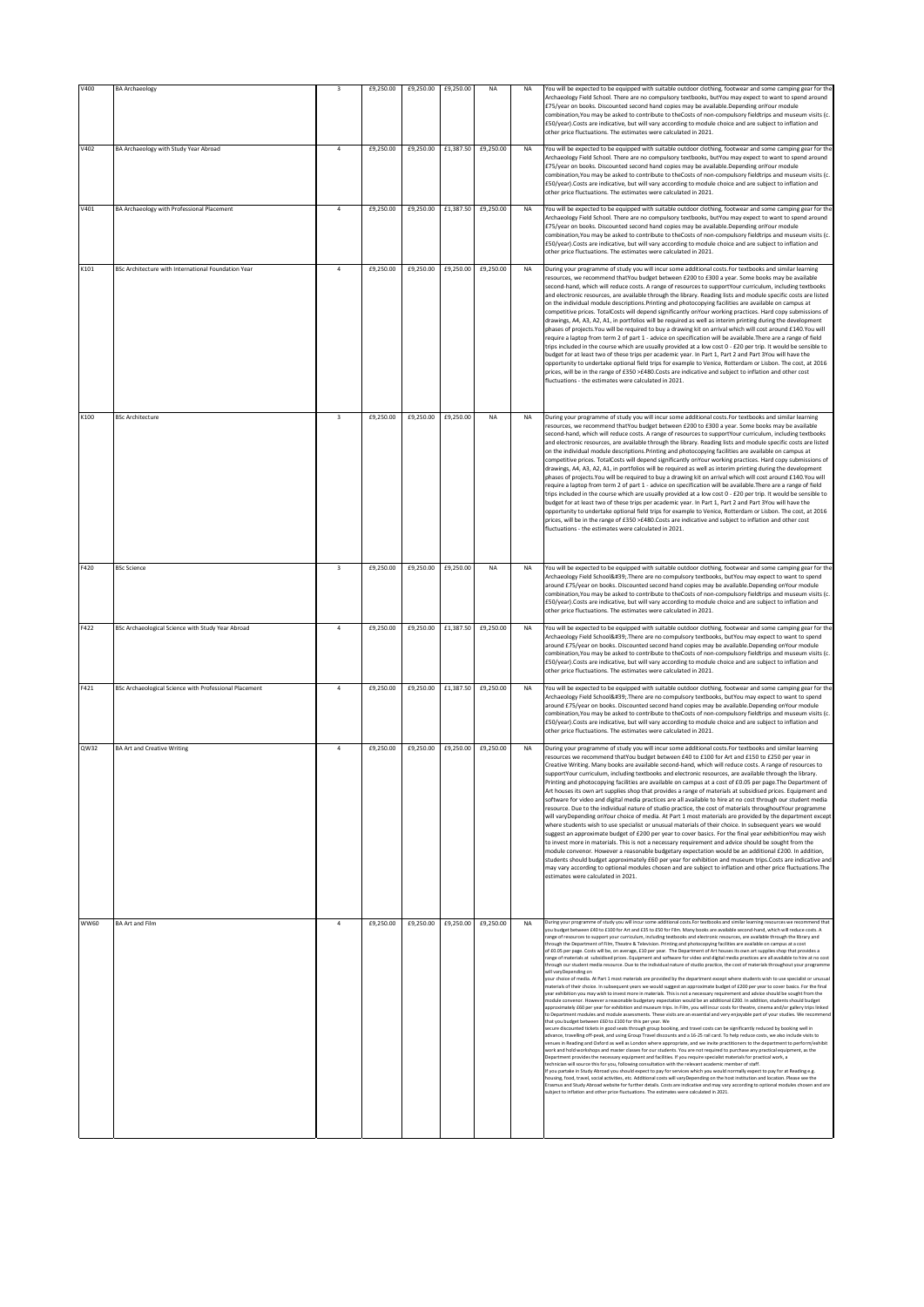| <b>WW40</b> | <b>BA Art and Theatre</b>                                   |                         | £9,250.00 | £9,250.00 | £9,250.00 | £9,250.00 | NA        | During your programme of study you will incur some additional costs. For textbooks and similar learning resources we<br>recommend thatYou budget between £40 to £100 for Art and £35 to £50 for Theatre. Many books are available<br>second-hand, which will reduce costs. A range of resources to supportYour curriculum, including textbooks and<br>electronic resources, are available through the library and through the Department of Film, Theatre & Television.<br>Printing and photocopying facilities are available on campus at a cost of £0.05 per page.Costs will be, on average, £10<br>per year. The Department of Art houses its own art supplies shop that provides a range of materials at subsidised<br>prices. Equipment and software for video and digital media practices are all available to hire at no cost through our<br>student media resource. Due to the individual nature of studio practice, the cost of materials throughoutYour<br>programme will varyDepending onYour choice of media. At Part 1 most materials are provided by the department<br>except where students wish to use specialist or unusual materials of their choice. In subsequent years we would<br>suggest an approximate budget of £200 per year to cover basics. For the final year exhibitionYou may wish to invest<br>more in materials. This is not a necessary requirement and advice should be sought from the module convenor<br>However a reasonable budgetary expectation would be an additional £200. In addition, students should budget<br>approximately £60 per year for exhibition and museum trips.In Theatre, You will incurCosts for theatre, cinema and/or<br>gallery trips linked to Department modules and module assessments. These visits are an essential and very enjoyable<br>part of Your studies. We recommend that You budget between £60 to £100 for this per year. We secure discounted<br>tickets in good seats through group booking, and travel costs can be significantly reduced by booking well in advance<br>travelling off-peak, and using Group Travel discounts and a 16-25 rail card. To help reduce costs, we also include visits<br>to venues in Reading and Oxford as well as London where appropriate, and we invite practitioners to the department<br>to perform/exhibit work and hold workshops and master classes for our students.You are not required to purchase<br>any practical equipment, as the Department provides the necessary equipment and facilities. If you require specialist<br>materials for practical work, a technician will source this forYou, following consultation with the relevant academic<br>member of staff.If you partake in Study AbroadYou should expect to pay for services whichYou would normally expect<br>to pay for at Reading e.g. housing, food, travel, social activities, etc. additional costs will varyDepending on the host<br>institution and location. Please see the Erasmus and Study Abroad website for further details.Costs are indicative and<br>may vary according to optional modules chosen and are subject to inflation and other price fluctuations. The estimates<br>were calculated in 2021. |
|-------------|-------------------------------------------------------------|-------------------------|-----------|-----------|-----------|-----------|-----------|-----------------------------------------------------------------------------------------------------------------------------------------------------------------------------------------------------------------------------------------------------------------------------------------------------------------------------------------------------------------------------------------------------------------------------------------------------------------------------------------------------------------------------------------------------------------------------------------------------------------------------------------------------------------------------------------------------------------------------------------------------------------------------------------------------------------------------------------------------------------------------------------------------------------------------------------------------------------------------------------------------------------------------------------------------------------------------------------------------------------------------------------------------------------------------------------------------------------------------------------------------------------------------------------------------------------------------------------------------------------------------------------------------------------------------------------------------------------------------------------------------------------------------------------------------------------------------------------------------------------------------------------------------------------------------------------------------------------------------------------------------------------------------------------------------------------------------------------------------------------------------------------------------------------------------------------------------------------------------------------------------------------------------------------------------------------------------------------------------------------------------------------------------------------------------------------------------------------------------------------------------------------------------------------------------------------------------------------------------------------------------------------------------------------------------------------------------------------------------------------------------------------------------------------------------------------------------------------------------------------------------------------------------------------------------------------------------------------------------------------------------------------------------------------------------------------------------------------------------------------------------------------------------------------------------------------------------------------------------------------------------------------------------------------------------------------------------------------------------------------------------------------------------------------------------------------------------------------|
| <b>VL46</b> | BA Archaeology and Anthropology                             | $\overline{\mathbf{3}}$ | £9,250.00 | £9,250.00 | £9,250.00 | NA        | <b>NA</b> | Depending on Your module combination, You may be asked to contribute to the Costs of non-compulsory<br>fieldtrips and museum visits (c.£50/year). If you wish to participate in the Archaeology Field School<br>(optional)You will be expected to be equipped with suitable outdoor clothing, footwear and some camping<br>gear. If you wish to attend a Part 2 Geography field class (optional)You will be required to make a<br>contribution toCosts forYour food and board of approximately £300.Depending onYour module choices, You<br>may choose a non-compulsory Part 3 Geography field class (optional), which will require a financial<br>contribution of approximately £750. There are no compulsory textbooks, butYou may expect to want to<br>spend around £75/year on books. Discounted second hand copies may be available.Costs are indicative, but<br>will vary according to module choice and are subject to inflation and other price fluctuations. The estimates<br>were calculated in 2021.                                                                                                                                                                                                                                                                                                                                                                                                                                                                                                                                                                                                                                                                                                                                                                                                                                                                                                                                                                                                                                                                                                                                                                                                                                                                                                                                                                                                                                                                                                                                                                                                                                                                                                                                                                                                                                                                                                                                                                                                                                                                                                                                                                                                 |
| <b>VL48</b> | BA Archaeology and Anthropology with Study Year Abroad      | $\overline{a}$          | £9,250.00 | £9,250.00 | £1,387.50 | £9,250.00 | NA        | Depending on Your module combination. You may be asked to contribute to the Costs of non-compulsory<br>fieldtrips and museum visits (c.£50/year). If you wish to participate in the Archaeology Field School<br>(optional)You will be expected to be equipped with suitable outdoor clothing, footwear and some camping<br>gear. If you wish to attend a Part 2 Geography field class (optional)You will be required to make a<br>contribution toCosts forYour food and board of approximately £300.Depending onYour module choices, You<br>may choose a non-compulsory Part 3 Geography field class (optional), which will require a financial<br>contribution of approximately £750. There are no compulsory textbooks, butYou may expect to want to<br>spend around £75/year on books. Discounted second hand copies may be available.Costs are indicative, but<br>will vary according to module choice and are subject to inflation and other price fluctuations. The estimates<br>were calculated in 2021.                                                                                                                                                                                                                                                                                                                                                                                                                                                                                                                                                                                                                                                                                                                                                                                                                                                                                                                                                                                                                                                                                                                                                                                                                                                                                                                                                                                                                                                                                                                                                                                                                                                                                                                                                                                                                                                                                                                                                                                                                                                                                                                                                                                                 |
| <b>VL47</b> | BA Archaeology and Anthropology with Professional Placement | $\overline{a}$          | £9,250.00 | £9,250.00 | £1,387.50 | £9,250.00 | <b>NA</b> | Depending onYour module combination, You may be asked to contribute to theCosts of non-compulsory<br>fieldtrips and museum visits (c.£50/year). If you wish to participate in the Archaeology Field School<br>(optional)You will be expected to be equipped with suitable outdoor clothing, footwear and some camping<br>gear. If you wish to attend a Part 2 Geography field class (optional)You will be required to make a<br>contribution toCosts forYour food and board of approximately £300.Depending onYour module choices, You<br>may choose a non-compulsory Part 3 Geography field class (optional), which will require a financial<br>contribution of approximately £750. There are no compulsory textbooks, butYou may expect to want to<br>spend around £75/year on books. Discounted second hand copies may be available.Costs are indicative, but<br>will vary according to module choice and are subject to inflation and other price fluctuations. The estimates<br>were calculated in 2021.                                                                                                                                                                                                                                                                                                                                                                                                                                                                                                                                                                                                                                                                                                                                                                                                                                                                                                                                                                                                                                                                                                                                                                                                                                                                                                                                                                                                                                                                                                                                                                                                                                                                                                                                                                                                                                                                                                                                                                                                                                                                                                                                                                                                   |
| VV14        | <b>BA Archaeology and History</b>                           | $\overline{\mathbf{3}}$ | £9,250.00 | £9,250.00 | £9,250.00 | <b>NA</b> | <b>NA</b> | During your programme of study you may incur some additional costs. Where applicable, core textbooks<br>recommended for student purchase may cost around £15 to £25 per module; there may be other<br>books/resources whichYou would find it convenient to buy. Some books may be available second-hand,<br>which will reduce costs. A wide range of resources to supportYour curriculum, including textbooks, more<br>specialist studies, and electronic resources, are available through the library.A few optional modules may<br>include study trips of up to 3 to 9 days. For each participating student, the cost of transport and<br>accommodation is not expected to exceed £350.Depending onYour module combinations, You may also be<br>asked to contribute to theCosts of non-compulsory fieldtrips and museum visits (c. £50/year). If you wish to<br>participate in the Archaeology Field SchoolYou will be expected to be equipped with suitable outdoor<br>clothing, footwear and some camping gear.Costs are indicative, but will vary according to module choice and<br>are subject to inflation and other price fluctuations. The estimates were calculated in 2021.                                                                                                                                                                                                                                                                                                                                                                                                                                                                                                                                                                                                                                                                                                                                                                                                                                                                                                                                                                                                                                                                                                                                                                                                                                                                                                                                                                                                                                                                                                                                                                                                                                                                                                                                                                                                                                                                                                                                                                                                                          |
| VV12        | BA Archaeology and History with Study Year Abroad           | $\overline{4}$          | £9,250.00 | £9,250.00 | £1,387.50 | £9,250.00 | <b>NA</b> | During your programme of study you may incur some additional costs. Where applicable, core textbooks<br>recommended for student purchase may cost around £15 to £25 per module; there may be other<br>books/resources whichYou would find it convenient to buy. Some books may be available second-hand,<br>which will reduce costs. A wide range of resources to supportYour curriculum, including textbooks, more<br>specialist studies, and electronic resources, are available through the library.A few optional modules may<br>include study trips of up to 3 to 9 days. For each participating student, the cost of transport and<br>iccommodation is not expected to exceed £350.Depending onYour module combinations,You may also be<br>asked to contribute to theCosts of non-compulsory fieldtrips and museum visits (c. £50/year). If you wish to<br>participate in the Archaeology Field SchoolYou will be expected to be equipped with suitable outdoor<br>clothing, footwear and some camping gear.Costs are indicative, but will vary according to module choice and<br>are subject to inflation and other price fluctuations. The estimates were calculated in 2021.                                                                                                                                                                                                                                                                                                                                                                                                                                                                                                                                                                                                                                                                                                                                                                                                                                                                                                                                                                                                                                                                                                                                                                                                                                                                                                                                                                                                                                                                                                                                                                                                                                                                                                                                                                                                                                                                                                                                                                                                                           |
| <b>W11</b>  | BA Archaeology and History with Professional Placement      | $\overline{a}$          | £9,250.00 | £9,250.00 | £1,387.50 | £9,250.00 | NA        | During your programme of study you may incur some additional costs. Where applicable, core textbooks<br>recommended for student purchase may cost around £15 to £25 per module; there may be other<br>books/resources whichYou would find it convenient to buy. Some books may be available second-hand,<br>which will reduce costs. A wide range of resources to supportYour curriculum, including textbooks, more<br>specialist studies, and electronic resources, are available through the library.A few optional modules may<br>include study trips of up to 3 to 9 days. For each participating student, the cost of transport and<br>accommodation is not expected to exceed £350.Depending onYour module combinations, You may also be<br>asked to contribute to theCosts of non-compulsory fieldtrips and museum visits (c. £50/year). If you wish to<br>participate in the Archaeology Field SchoolYou will be expected to be equipped with suitable outdoor<br>clothing, footwear and some camping gear.Costs are indicative, but will vary according to module choice and<br>are subject to inflation and other price fluctuations. The estimates were calculated in 2021.                                                                                                                                                                                                                                                                                                                                                                                                                                                                                                                                                                                                                                                                                                                                                                                                                                                                                                                                                                                                                                                                                                                                                                                                                                                                                                                                                                                                                                                                                                                                                                                                                                                                                                                                                                                                                                                                                                                                                                                                                          |
| C700        | <b>BSc Biochemistry</b>                                     | 3                       | £9,250.00 | £9,250.00 | £9,250.00 | NA        | NA        | You will require a laboratory coat whichYou can bring withYou or purchase from the University whenYou<br>arrive (£12). Participation in any residential field based optional modules offered, is subject to fees payable<br>by the student. If you undertake a Placement Year, associatedCosts will vary according to the nature and<br>location of the placement and/or the study abroad host institution, and individual travel and subsistence<br>arrangements.Costs are indicative, but will vary according to module choice and are subject to inflation and<br>other price fluctuations. The estimates were calculated in 2021.                                                                                                                                                                                                                                                                                                                                                                                                                                                                                                                                                                                                                                                                                                                                                                                                                                                                                                                                                                                                                                                                                                                                                                                                                                                                                                                                                                                                                                                                                                                                                                                                                                                                                                                                                                                                                                                                                                                                                                                                                                                                                                                                                                                                                                                                                                                                                                                                                                                                                                                                                                           |
| C702        | BSc Biochemistry with Professional Experience               | $\mathbf{4}$            | £9,250.00 | £9,250.00 | £1,387.50 | £9,250.00 | <b>NA</b> | You will require a laboratory coat whichYou can bring withYou or purchase from the University whenYou<br>arrive (£12). Participation in any residential field based optional modules offered, is subject to fees payable<br>by the student. If you undertake a Placement Year, associatedCosts will vary according to the nature and<br>location of the placement and/or the study abroad host institution, and individual travel and subsistence<br>arrangements.Costs are indicative, but will vary according to module choice and are subject to inflation and<br>other price fluctuations. The estimates were calculated in 2021.                                                                                                                                                                                                                                                                                                                                                                                                                                                                                                                                                                                                                                                                                                                                                                                                                                                                                                                                                                                                                                                                                                                                                                                                                                                                                                                                                                                                                                                                                                                                                                                                                                                                                                                                                                                                                                                                                                                                                                                                                                                                                                                                                                                                                                                                                                                                                                                                                                                                                                                                                                           |
| C701        | <b>BSc Biochemistry with Foundation</b>                     | $\overline{a}$          | £9,250.00 | £9,250.00 | £9,250.00 | £9,250.00 | <b>NA</b> | You will require a laboratory coat whichYou can bring withYou or purchase from theUniversity whenYou<br>arrive (£12). Participation in any residential field based optional modules offered, is subject to fees payable<br>by the student. If you undertake a Placement Year, associatedCosts will vary according to the nature and<br>location of the placement and/or the study abroad host institution, and individual travel and subsistence<br>arrangements.Costs are indicative, but will vary according to module choice and are subject to inflation<br>andother price fluctuations. The estimates were calculated in 2022.                                                                                                                                                                                                                                                                                                                                                                                                                                                                                                                                                                                                                                                                                                                                                                                                                                                                                                                                                                                                                                                                                                                                                                                                                                                                                                                                                                                                                                                                                                                                                                                                                                                                                                                                                                                                                                                                                                                                                                                                                                                                                                                                                                                                                                                                                                                                                                                                                                                                                                                                                                             |
| H160        | <b>Beng Biomedical Engineering</b>                          | 3                       | £9,250.00 | £9,250.00 | £9,250.00 | NA        | NA        | The additional costs for the programme are around £200 per year for essential text books.Costs are<br>indicative, but will vary on the basis of module choice and are subject to inflation and other price<br>fluctuations. The estimates were calculated in 2020. Required and recommended textbooks may often be<br>available second-hand at lower cost and some copies are normally available in the University Library.                                                                                                                                                                                                                                                                                                                                                                                                                                                                                                                                                                                                                                                                                                                                                                                                                                                                                                                                                                                                                                                                                                                                                                                                                                                                                                                                                                                                                                                                                                                                                                                                                                                                                                                                                                                                                                                                                                                                                                                                                                                                                                                                                                                                                                                                                                                                                                                                                                                                                                                                                                                                                                                                                                                                                                                     |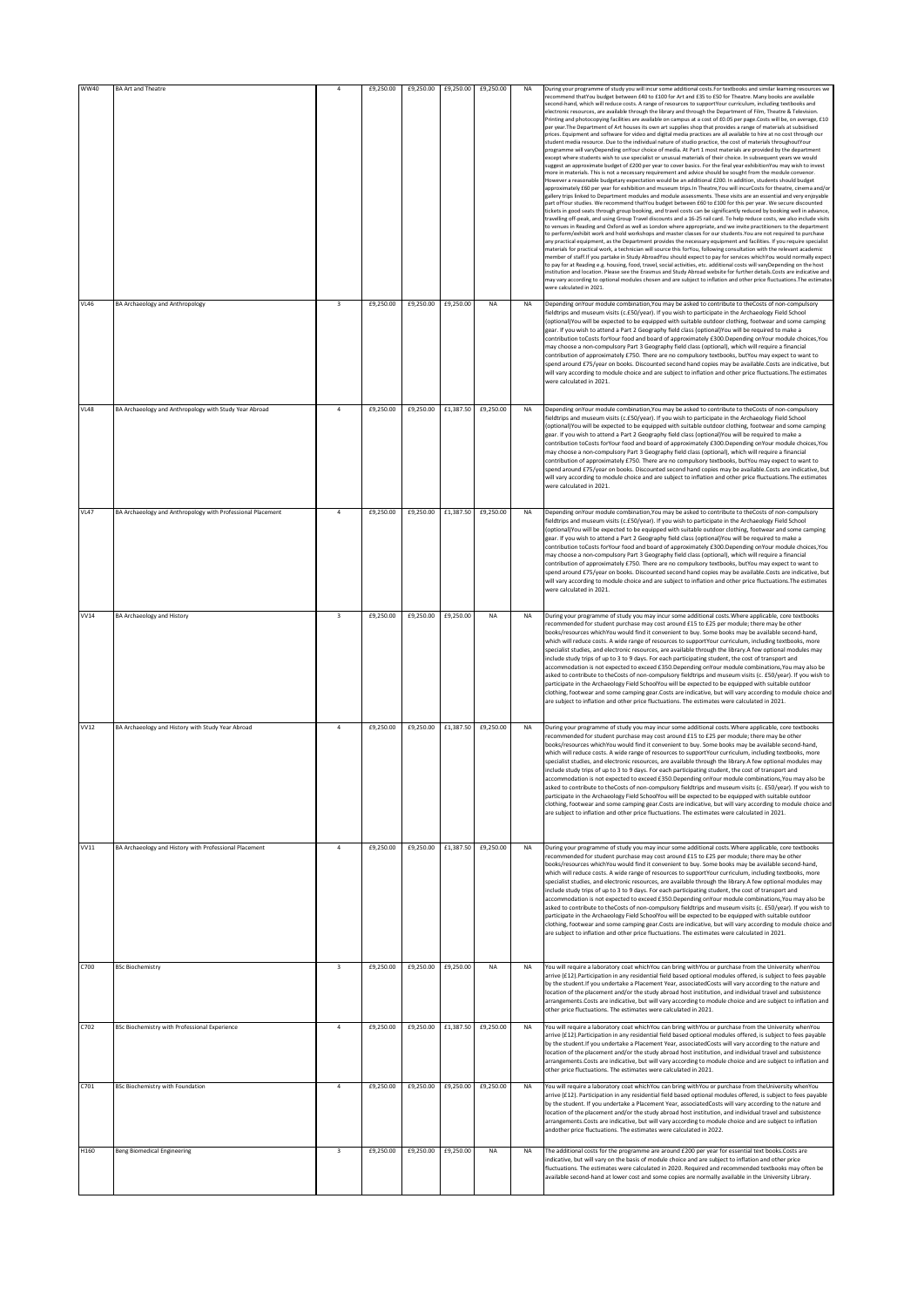| H161        | <b>MEng Biomedical Engineering</b>                                                       | $\ddot{a}$              | £9,250.00 | £9,250.00 | £9,250.00           | £9,250.00 | NA        | The additional costs for the programme are around £200 per year for essential text books. Required and<br>recommended textbooks may often be available second-hand at lower cost and some copies are normally<br>available in the University Library. Costs are indicative, but will vary on the basis of module choice and are<br>subject to inflation and other price fluctuations. The estimates were calculated in 2021.                                                                                                                                                                                                                                                                                                                                                                                                                                                                      |
|-------------|------------------------------------------------------------------------------------------|-------------------------|-----------|-----------|---------------------|-----------|-----------|---------------------------------------------------------------------------------------------------------------------------------------------------------------------------------------------------------------------------------------------------------------------------------------------------------------------------------------------------------------------------------------------------------------------------------------------------------------------------------------------------------------------------------------------------------------------------------------------------------------------------------------------------------------------------------------------------------------------------------------------------------------------------------------------------------------------------------------------------------------------------------------------------|
| C100        | <b>BSc Biological Sciences</b>                                                           | $\overline{\mathbf{3}}$ | £9,250.00 | £9,250.00 | £9,250.00           | NA        | NA        | You will require a laboratory coat whichYou can bring withYou or purchase from the University whenYou<br>arrive (£12). Participation in any residential field based optional modules offered, is subject to fees payable<br>by the student. If you undertake a Placement Year, associatedCosts will vary according to the nature and<br>location of the placement and/or the study abroad host institution, and individual travel and subsistence<br>arrangements.Costs are indicative, but will vary according to module choice and are subject to inflation and<br>other price fluctuations. The estimates were calculated in 2021.                                                                                                                                                                                                                                                             |
| C101        | BSc Biological Sciences with Professional Experience                                     | $\overline{a}$          | £9,250.00 | £9,250.00 | £1,387.50           | £9,250.00 | NA        | You will require a laboratory coat whichYou can bring withYou or purchase from the University whenYou<br>arrive (£12). Participation in any residential field based optional modules offered, is subject to fees payable<br>by the student. If you undertake a Placement Year, associatedCosts will vary according to the nature and<br>location of the placement and/or the study abroad host institution, and individual travel and subsistence<br>arrangements.Costs are indicative, but will vary according to module choice and are subject to inflation and<br>other price fluctuations. The estimates were calculated in 2021.                                                                                                                                                                                                                                                             |
| C102        | <b>BSc Biological Sciences with Foundation</b>                                           | $\overline{a}$          | £9,250.00 | £9,250.00 | £9,250.00           | £9,250.00 | NA        | You will require a laboratory coat whichYou can bring withYou or purchase from theUniversity whenYou<br>arrive (£12). Participation in any residential field based optional modules offered, is subject to fees payable<br>by the student. If you undertake a Placement Year, associatedCosts will vary according to the nature and<br>location of the placement and/or the study abroad host institution, and individual travel and subsistence<br>arrangements.Costs are indicative, but will vary according to module choice and are subject to inflation<br>andother price fluctuations. The estimates were calculated in 2021.                                                                                                                                                                                                                                                               |
| C741        | <b>BSc Biomedical Sciences</b>                                                           | $\overline{\mathbf{3}}$ | £9,250.00 | £9,250.00 | £9,250.00           | NA        | <b>NA</b> | You require a laboratory coat whichYou can bring withYou or purchase from the University whenYou arrive<br>(£12). If you undertake a Placement Year, associatedCosts will vary according to the nature and location of<br>the placement and/or the study abroad host institution, and individual travel and subsistence<br>arrangements.Costs are indicative, but will vary according to module choice and are subject to inflation and<br>other price fluctuations. The estimates were calculated in 2021.                                                                                                                                                                                                                                                                                                                                                                                       |
| C742        | <b>BSc Biomedical Sciences with Foundation</b>                                           | $\overline{a}$          | £9,250.00 | £9,250.00 | £9,250.00           | £9,250.00 | <b>NA</b> | You require a laboratory coat whichYou can bring withYou or purchase from the UniversitywhenYou arrive<br>(£12). If you undertake a Placement Year, associatedCosts will vary according to the nature and location of<br>the placement and/or the study abroad host institution, and individual travel and subsistence<br>arrangements.Costs are indicative, but will vary according to module choice and are subject to inflation and<br>other price fluctuations. The estimates were calculated in 2021.                                                                                                                                                                                                                                                                                                                                                                                        |
| C743        | BSc Biomedical Sciences with Professional Experience                                     | $\overline{a}$          | £9,250.00 | £9,250.00 | £1,387.50           | £9,250.00 | NA        | You require a laboratory coat whichYou can bring withYou or purchase from the UniversitywhenYou arrive<br>(£12). If you undertake a Placement Year, associatedCosts will vary according to the nature and location of<br>the placement and/or the study abroad host institution, and individual travel and subsistence<br>arrangements.Costs are indicative, but will vary according to module choice and are subject to inflation and<br>other price fluctuations. The estimates were calculated in 2021.                                                                                                                                                                                                                                                                                                                                                                                        |
| N100        | <b>BSc Business and Management</b>                                                       | $\overline{\mathbf{3}}$ | £9,250.00 | £9,250.00 | £9,250.00           | NA        | <b>NA</b> | Costs are indicative, but will vary according to module choice and are subject to inflation and other price<br>fluctuations. The estimates were calculated in 2020.During your programme of study you will incur some<br>additional costsFor textbooks and similar learning resources, we recommend thatYou budget<br>approximately £300 a year. Some books may be available second-hand, which will reduce costs. A range of<br>resources to supportYour curriculum, including textbooks and electronic resources, are available through the<br>library. Reading lists and module specific costs are listed on the individual module descriptions. Subject<br>toYour module selection, You may be required to purchase sundry materials (i.e. printing). Many students<br>find it advantageous to have their own personal computing facilities though there are central facilities<br>available. |
| N400        | BSc Business and Management (Accounting)                                                 | $\overline{\mathbf{3}}$ | £9,250.00 | £9,250.00 | £9,250.00           | <b>NA</b> | NA        | Costs are indicative, but will vary according to module choice and are subject to inflation and other price<br>fluctuations. The estimates were calculated in 2020.During your programme of study you will incur some<br>additional costs.For textbooks and similar learning resources, we recommend thatYou budget approximately<br>£300 a year. Some books may be available second-hand, which will reduce costs. A range of resources to<br>supportYour curriculum, including textbooks and electronic resources, are available through the library.<br>Reading lists and module specific costs are listed on the individual module descriptions. Subject toYour<br>module selection, You may be required to purchase sundry materials (i.e. printing). Many students find it<br>advantageous to have their own personal computing facilities though there are central facilities available.   |
| N402        | BSc Business and Management (Accounting) with Year Abroad                                | $\overline{a}$          | £9,250.00 | £9,250.00 | £1,387.50           | £9,250.00 | <b>NA</b> | Costs are indicative, but will vary according to module choice and are subject to inflation and other price<br>fluctuations. The estimates were calculated in 2020.During your programme of study you will incur some<br>additional costs. For textbooks and similar learning resources, we recommend thatYou budget approximately<br>£300 a year. Some books may be available second-hand, which will reduce costs. A range of resources to<br>supportYour curriculum, including textbooks and electronic resources, are available through the library.<br>Reading lists and module specific costs are listed on the individual module descriptions.Subject toYour<br>module selection, You may be required to purchase sundry materials (i.e. printing). Many students find it<br>advantageous to have their own personal computing facilities though there are central facilities available.   |
| N401        | BSc Business and Management (Accounting) with Placement Year                             | $\overline{4}$          | £9,250.00 | £9,250.00 | £1,387.50           | £9,250.00 | NA        | Costs are indicative, but will vary according to module choice and are subject to inflation and other price<br>fluctuations. The estimates were calculated in 2020.During your programme of study you will incur some<br>additional costs. For textbooks and similar learning resources, we recommend thatYou budget approximately<br>£300 a year. Some books may be available second-hand, which will reduce costs. A range of resources to<br>supportYour curriculum, including textbooks and electronic resources, are available through the library.<br>Reading lists and module specific costs are listed on the individual module descriptions. Subject toYour<br>module selection, You may be required to purchase sundry materials (i.e. printing). Many students find it<br>advantageous to have their own personal computing facilities though there are central facilities available.  |
| <b>NG12</b> | BSc Business and Management (Data Analytics and Digital Business)                        | $\overline{\mathbf{3}}$ | £9,250.00 | £9,250.00 | £9,250.00           | <b>NA</b> | <b>NA</b> | Costs are indicative, but will vary according to module choice and are subject to inflation and other price<br>fluctuations. The estimates were calculated in 2020.During your programme of study you will incur some<br>additional costsFor textbooks and similar learning resources, we recommend thatYou budget<br>approximately £300 a year. Some books may be available second-hand, which will reduce costs. A range of<br>resources to supportYour curriculum, including textbooks and electronic resources, are available through the<br>library. Reading lists and module specific costs are listed on the individual module descriptions. Subject<br>toYour module selection,You may be required to purchase sundry materials (i.e. printing). Many students<br>find it advantageous to have their own personal computing facilities though there are central facilities<br>available.  |
| <b>NG14</b> | BSc Business and Management (Data Analytics and Digital Business) with<br>Year Abroad    | $\overline{a}$          | £9,250.00 | £9,250.00 | £1,387.50 £9,250.00 |           | <b>NA</b> | Costs are indicative, but will vary according to module choice and are subject to inflation and other price<br>fluctuations. The estimates were calculated in 2020.During your programme of study you will incur some<br>additional costsFor textbooks and similar learning resources, we recommend thatYou budget<br>approximately £300 a year. Some books may be available second-hand, which will reduce costs. A range of<br>resources to supportYour curriculum, including textbooks and electronic resources, are available through the<br>library. Reading lists and module specific costs are listed on the individual module descriptionsSubject<br>toYour module selection,You may be required to purchase sundry materials (i.e. printing). Many students<br>find it advantageous to have their own personal computing facilities though there are central facilities<br>available.    |
| <b>NG13</b> | BSc Business and Management (Data Analytics and Digital Business) with<br>Placement Year | $\overline{a}$          | £9,250.00 | £9,250.00 | £1,387.50           | £9,250.00 | <b>NA</b> | Costs are indicative, but will vary according to module choice and are subject to inflation and other price<br>fluctuations. The estimates were calculated in 2020.During your programme of study you will incur some<br>additional costsFor textbooks and similar learning resources, we recommend thatYou budget<br>approximately £300 a year. Some books may be available second-hand, which will reduce costs. A range of<br>resources to supportYour curriculum, including textbooks and electronic resources, are available through the<br>library. Reading lists and module specific costs are listed on the individual module descriptionsSubject<br>toYour module selection,You may be required to purchase sundry materials (i.e. printing). Many students<br>find it advantageous to have their own personal computing facilities though there are central facilities<br>available.    |
| N298        | BSc Business and Management (Entrepreneurship)                                           | 3                       | £9,250.00 | £9,250.00 | £9,250.00           | <b>NA</b> | <b>NA</b> | Costs are indicative, but will vary according to module choice and are subject to inflation and other price<br>fluctuations. The estimates were calculated in 2020.During your programme of study you will incur some<br>additional costsFor textbooks and similar learning resources, we recommend thatYou budget<br>approximately £300 a year. Some books may be available second-hand, which will reduce costs. A range of<br>resources to supportYour curriculum, including textbooks and electronic resources, are available through the<br>library. Reading lists and module specific costs are listed on the individual module descriptionsSubject<br>toYour module selection,You may be required to purchase sundry materials (i.e. printing). Many students<br>find it advantageous to have their own personal computing facilities though there are central facilities<br>available.    |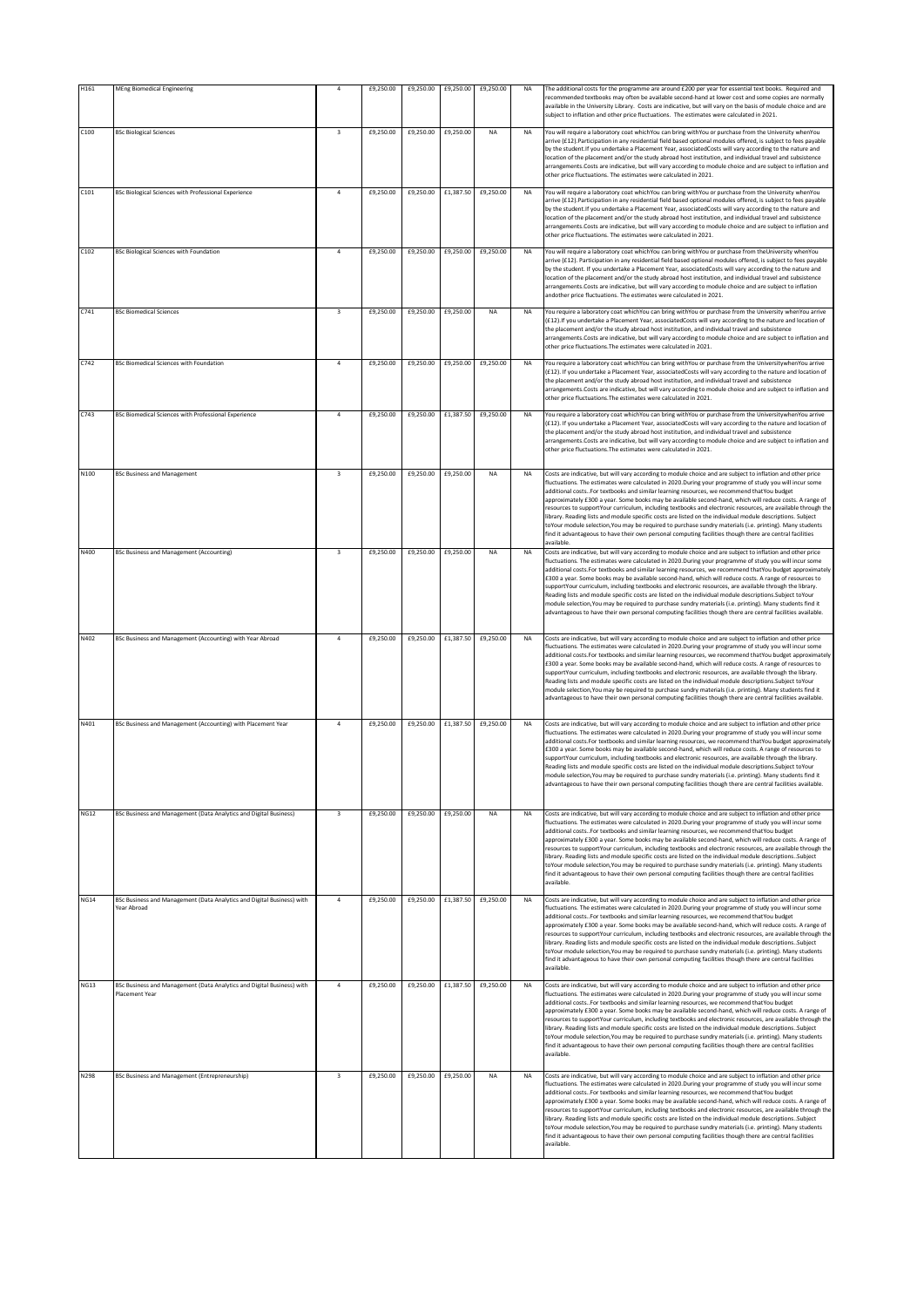| N199        | BSc Business and Management (Entrepreneurship) with Year Abroad     | $\overline{4}$          | £9,250.00 | £9,250.00 | £1.387.50 | £9,250.00 | <b>NA</b> | Costs are indicative, but will vary according to module choice and are subject to inflation and other price<br>fluctuations. The estimates were calculated in 2020.During your programme of study you will incur some<br>additional costsFor textbooks and similar learning resources, we recommend thatYou budget<br>approximately £300 a year. Some books may be available second-hand, which will reduce costs. A range of<br>resources to supportYour curriculum, including textbooks and electronic resources, are available through the<br>library. Reading lists and module specific costs are listed on the individual module descriptionsSubject<br>toYour module selection,You may be required to purchase sundry materials (i.e. printing). Many students<br>find it advantageous to have their own personal computing facilities though there are central facilities<br>available                                                                                                                                                                                                                                                                                                                                                                                                                                                                                                                                                                                                  |
|-------------|---------------------------------------------------------------------|-------------------------|-----------|-----------|-----------|-----------|-----------|------------------------------------------------------------------------------------------------------------------------------------------------------------------------------------------------------------------------------------------------------------------------------------------------------------------------------------------------------------------------------------------------------------------------------------------------------------------------------------------------------------------------------------------------------------------------------------------------------------------------------------------------------------------------------------------------------------------------------------------------------------------------------------------------------------------------------------------------------------------------------------------------------------------------------------------------------------------------------------------------------------------------------------------------------------------------------------------------------------------------------------------------------------------------------------------------------------------------------------------------------------------------------------------------------------------------------------------------------------------------------------------------------------------------------------------------------------------------------------------------|
| N289        | BSc Business and Management (Entrepreneurship) with Placement Year  | $\overline{a}$          | £9,250.00 | £9,250.00 | £1,387.50 | £9,250.00 | <b>NA</b> | Costs are indicative, but will vary according to module choice and are subject to inflation and other price<br>fluctuations. The estimates were calculated in 2020.During your programme of study you will incur some<br>additional costsFor textbooks and similar learning resources, we recommend thatYou budget<br>approximately £300 a year. Some books may be available second-hand, which will reduce costs. A range of<br>resources to supportYour curriculum, including textbooks and electronic resources, are available through the<br>library. Reading lists and module specific costs are listed on the individual module descriptions. Subject<br>toYour module selection, You may be required to purchase sundry materials (i.e. printing). Many students<br>find it advantageous to have their own personal computing facilities though there are central facilities<br>available                                                                                                                                                                                                                                                                                                                                                                                                                                                                                                                                                                                               |
| <b>NN25</b> | <b>BSc Business and Management (Marketing)</b>                      | $\overline{\mathbf{3}}$ | £9,250.00 | £9,250.00 | £9,250.00 | NA        | <b>NA</b> | Costs areindicative, but will vary according to module choice and are subject to inflation and other price<br>fluctuations. The estimates were calculated in 2020.During your programme ofstudy you will incur some<br>additional costs. For textbooks and similar learning resources, we recommend thatYou budget approximately<br>£300 a year. Some books may be available second-hand, which will reduce costs. A range of resources to<br>supportYour curriculum, including textbooks and electronic resources, are available through the library.<br>Reading lists and module specific costs are listed on the individual module descriptions. Subject toYour<br>module selection, You may be required to purchase sundry materials (i.e.printing). Many students find it<br>advantageous to have their own personal computing facilities though there are central facilities available.                                                                                                                                                                                                                                                                                                                                                                                                                                                                                                                                                                                                  |
| <b>N2N6</b> | BSc Business and Management (Marketing) with Year Abroad            | $\ddot{4}$              | £9,250.00 | £9,250.00 | £1,387.50 | £9,250.00 | <b>NA</b> | Costs areindicative, but will vary according to module choice and are subject to inflation and other price<br>luctuations. The estimates were calculated in 2020.During your programme ofstudy you will incur some<br>additional costs.For textbooks and similar learning resources, we recommend thatYou budget approximately<br>£300 a year. Some books may be available second-hand, which will reduce costs. A range of resources to<br>supportYour curriculum, including textbooks and electronic resources, are available through the library.<br>Reading lists and module specific costs are listed on the individual module descriptions. Subject toYour<br>module selection. You may be required to purchase sundry materials (i.e. printing). Many students find it<br>advantageous to have their own personal computing facilities though there are central facilities available.                                                                                                                                                                                                                                                                                                                                                                                                                                                                                                                                                                                                   |
| <b>N2N5</b> | BSc Business and Management (Marketing) with Placement Year         | $\overline{4}$          | £9,250.00 | £9,250.00 | £1,387.50 | £9,250.00 | <b>NA</b> | Costs areindicative, but will vary according to module choice and are subject to inflation and other price<br>fluctuations. The estimates were calculated in 2020.During your programme ofstudy you will incur some<br>additional costs.For textbooks and similar learning resources, we recommend thatYou budget approximately<br>£300 a year. Some books may be available second-hand, which will reduce costs. A range of resources to<br>supportYour curriculum, including textbooks and electronic resources, are available through the library.<br>Reading lists and module specific costs are listed on the individual module descriptions. Subject toYour<br>module selection, You may be required to purchase sundry materials (i.e. printing). Many students find it<br>advantageous to have their own personal computing facilities though there are central facilities available.                                                                                                                                                                                                                                                                                                                                                                                                                                                                                                                                                                                                  |
| N102        | BSc Business and Management with Year Abroad                        | $\overline{a}$          | £9,250.00 | £9,250.00 | £1,387.50 | £9,250.00 | NA        | Costs areindicative, but will vary according to module choice and are subject to inflation and other price<br>fluctuations. The estimates were calculated in 2020.During your programme ofstudy you will incur some<br>additional costs. For textbooks and similar learning resources, we recommend thatYou budget approximately<br>£300 a year. Some books may be available second-hand, which will reduce costs. A range of resources to<br>supportYour curriculum, including textbooks and electronic resources, are available through the library.<br>Reading lists and module specific costs are listed on the individual module descriptions. Subject toYour<br>module selection, You may be required to purchase sundry materials (i.e.printing). Many students find it<br>advantageous to have their own personal computing facilities though there are central facilities available.                                                                                                                                                                                                                                                                                                                                                                                                                                                                                                                                                                                                  |
| N101        | BSc Business and Management with Placement Year                     | $\overline{a}$          | £9,250.00 | £9,250.00 | £1,387.50 | £9,250.00 | <b>NA</b> | Costs areindicative, but will vary according to module choice and are subject to inflation and other price<br>fluctuations. The estimates were calculated in 2020.During your programme ofstudy you will incur some<br>additional costs.For textbooks and similar learning resources, we recommend thatYou budget approximately<br>£300 a year. Some books may be available second-hand, which will reduce costs. A range of resources to<br>supportYour curriculum, including textbooks and electronic resources, are available through the library.<br>Reading lists and module specific costs are listed on the individual module descriptions. Subject toYour<br>module selection, You may be required to purchase sundry materials (i.e.printing). Many students find it<br>advantageous to have their own personal computing facilities though there are central facilities available                                                                                                                                                                                                                                                                                                                                                                                                                                                                                                                                                                                                    |
| K230        | <b>BSc Building Surveying</b>                                       | $\overline{\mathbf{3}}$ | £9,250.00 | £9,250.00 | £9,250.00 | <b>NA</b> | <b>NA</b> | During your programme of study you will incur some additional costs. For textbooks and similar learning<br>resources, we recommend thatYou budget between £300 to £500 a year. Some books may be available<br>second-hand, which will reduce costs. A range of resources to supportYour curriculum, including textbooks<br>and electronic resources, are available through the library. Reading lists and module specific costs are listed<br>on the individual module descriptions. Printing and photocopying facilities are available on campus at a cost<br>starting at £0.05 (A4, black and white) per page.Costs will depend significantly onYour working practices.<br>Most assignments are submitted electronically although occasionally hard copy submission many be<br>required. This is typically when hand drawing or writing is required. You will be required to buy on arrival a<br>drawing kit which will cost around £40. There are a range of field trips included in the course which are<br>ally provided at a low cost 0 - £20 per trip. It would be sensible to budget for at least two of these tri<br>per academic year. In Part 1 and Part 2You will have the opportunity to undertake the residential<br>Construction Live Project fieldwork. The cost of this fieldwork is £220.Costs are indicative and may vary<br>according to optional modules chosen and are subject to inflation and other price fluctuations. The<br>estimates were calculated in 2021.      |
|             | K231 K232 BSc Building Surveying with International Foundation Year | $\overline{4}$          | £9,250.00 | £9,250.00 | £9,250.00 | £9,250.00 | <b>NA</b> | During your programme of study you will incur some additional costs. For textbooks and similar learning<br>resources, we recommend thatYou budget between £300 to £500 a year. Some books may be available<br>second-hand, which will reduce costs. A range of resources to supportYour curriculum, including textbooks<br>and electronic resources, are available through the library. Reading lists and module specific costs are listed<br>on the individual module descriptions. Printing and photocopying facilities are available on campus at a cost<br>starting at £0.05 (A4, black and white) per page.Costs will depend significantly onYour working practices.<br>Most assignments are submitted electronically although occasionally hard copy submission many be<br>required. This is typically when hand drawing or writing is required. You will be required to buy on arrival a<br>drawing kit which will cost around £40. There are a range of field trips included in the course which are<br>usually provided at a low cost 0 - £20 per trip. It would be sensible to budget for at least two of these trips<br>oer academic year. In Part 1 and Part 2You will have the opportunity to undertake the residential<br>Construction Live Project fieldwork. The cost of this fieldwork is £220.Costs are indicative and may vary<br>according to optional modules chosen and are subject to inflation and other price fluctuations. The<br>estimates were calculated in 2021. |
| L113        | <b>BSc Business Economics</b>                                       | $\overline{\mathbf{3}}$ | £9,250.00 | £9,250.00 | £9,250.00 | <b>NA</b> | <b>NA</b> | During your programme of study you will incur some additional costs. For textbooks and similar learning<br>resources, we recommend thatYou budget up to £400 per year. This figure is approximate. ActualCosts will<br>varyDepending on individual study technique, preferences, and requirements.Some books may be available<br>second-hand, which will reduce costs. A range of resources to supportYour curriculum, including textbooks<br>and electronic resources, are available through the library. Reading lists and module specific costs are listed<br>on the individual module descriptions. Printing and photocopying facilities are available on campus at a cost<br>of £0.05per page.Costs are indicative and may vary according to optional modules chosen and are subject to<br>inflation and other price fluctuations. The estimates were calculated in 2021.                                                                                                                                                                                                                                                                                                                                                                                                                                                                                                                                                                                                                 |
| L114        | <b>BSc Business Economics with Placement Year</b>                   | $\overline{4}$          | £9,250.00 | £9,250.00 | £1,387.50 | £9,250.00 | <b>NA</b> | During your programme of study you will incur some additional costs. For textbooks and similar learning<br>resources, we recommend thatYou budget up to £400 per year. This figure is approximate. ActualCosts will<br>varyDepending on individual study technique, preferences, and requirements. Some books may be available<br>second-hand, which will reduce costs. A range of resources to supportYour curriculum, including textbooks<br>and electronic resources, are available through the library. Reading lists and module specific costs are listed<br>on the individual module descriptions. Printing and photocopying facilities are available on campus at a cost<br>of £0.05per page.Costs are indicative and may vary according to optional modules chosen and are subject to<br>inflation and other price fluctuations. The estimates were calculated in 2021.                                                                                                                                                                                                                                                                                                                                                                                                                                                                                                                                                                                                                |
| <b>CN85</b> | <b>BSc Consumer Behaviour and Marketing</b>                         | $\overline{\mathbf{3}}$ | £9,250.00 | £9,250.00 | £9,250.00 | <b>NA</b> | <b>NA</b> | Study Abroad costs will be determined by the host institution and by the student's own study-related travel,<br>subsistence and accommodation requirements.Costs may be incurred for optional modules not listed here.<br>These may vary according to module choice and are subject to inflation and other price fluctuations.Costs<br>are indicative, but will vary according to module choice and are subject to inflation and other price<br>fluctuations. The estimates were calculated in 2021.                                                                                                                                                                                                                                                                                                                                                                                                                                                                                                                                                                                                                                                                                                                                                                                                                                                                                                                                                                                           |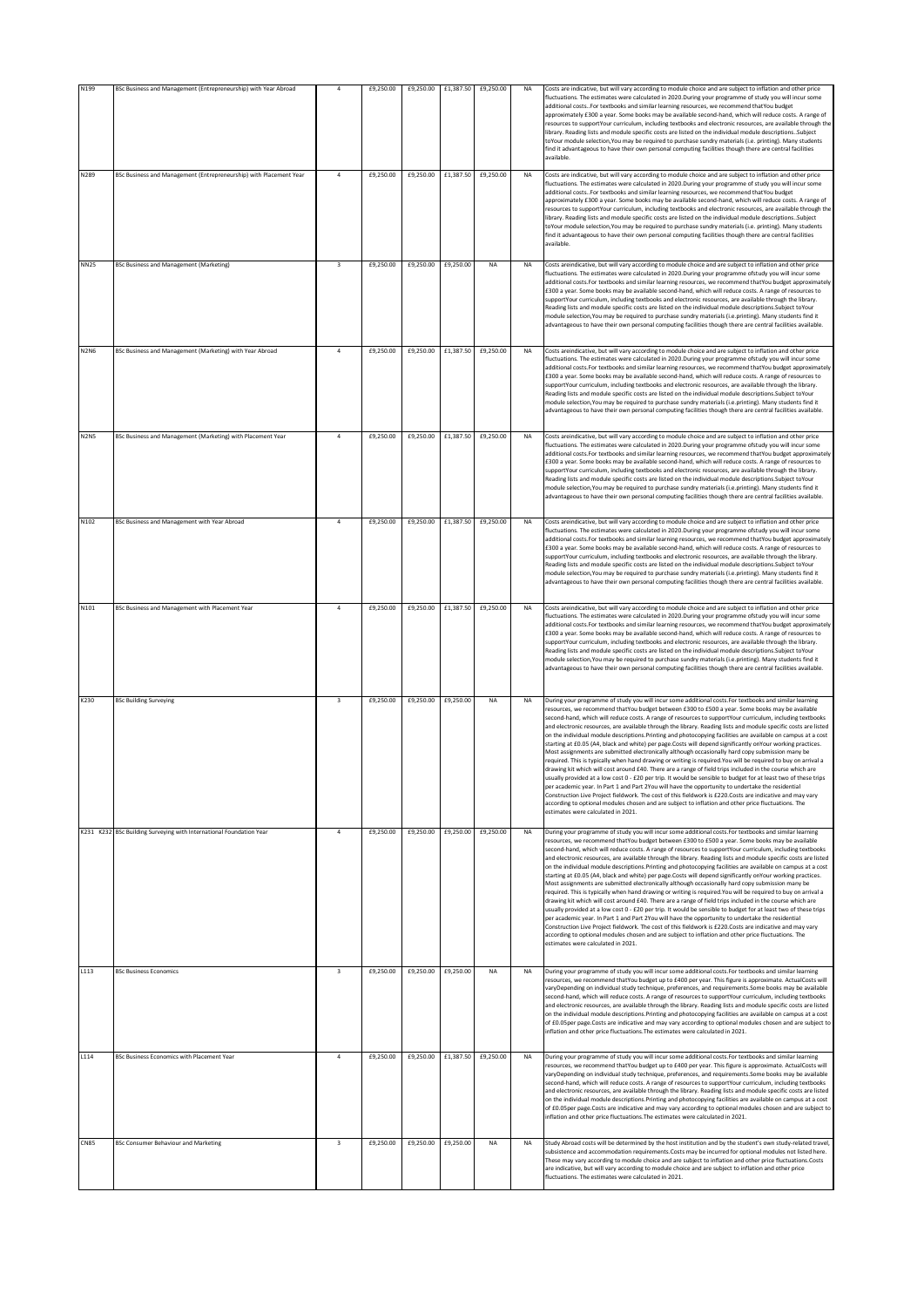|                            |                                                                         | $\overline{a}$          |           | £9,250.00 | £9,250.00 |           |           | Study Abroad costs will be determined by the host institution and by the student's own study-related travel,                                                                                                                                                                                                                                                                                                                                                                                                                                                                                                                                                                                                                                                                                                                                                                                                                                                                                                                                                                                                                                                                                                                                                                                                                                                                                                          |
|----------------------------|-------------------------------------------------------------------------|-------------------------|-----------|-----------|-----------|-----------|-----------|-----------------------------------------------------------------------------------------------------------------------------------------------------------------------------------------------------------------------------------------------------------------------------------------------------------------------------------------------------------------------------------------------------------------------------------------------------------------------------------------------------------------------------------------------------------------------------------------------------------------------------------------------------------------------------------------------------------------------------------------------------------------------------------------------------------------------------------------------------------------------------------------------------------------------------------------------------------------------------------------------------------------------------------------------------------------------------------------------------------------------------------------------------------------------------------------------------------------------------------------------------------------------------------------------------------------------------------------------------------------------------------------------------------------------|
| <b>CN86</b><br><b>CN87</b> | BSc Consumer Behaviour and Marketing with International Foundation Year |                         | £9,250.00 |           |           | £9,250.00 | NA        | subsistence and accommodation requirements.Costs may be incurred for optional modules not listed here<br>These may vary according to module choice and are subject to inflation and other price fluctuations.Costs<br>are indicative, but will vary according to module choice and are subject to inflation and other price<br>fluctuations. The estimates were calculated in 2021.                                                                                                                                                                                                                                                                                                                                                                                                                                                                                                                                                                                                                                                                                                                                                                                                                                                                                                                                                                                                                                   |
| <b>CN88</b>                | BSc Consumer Behaviour and Marketing with Foundation                    | 4                       | £9,250.00 | £9,250.00 | £9,250.00 | £9,250.00 | <b>NA</b> | Study Abroad costs will be determined by the host institution and by the student's own study-related travel,<br>subsistence and accommodation requirements.Costs may be incurred for optional modules not listed here<br>These may vary according to module choice and are subject to inflation and other price fluctuations.Costs<br>are indicative, but will vary according to module choice and are subject to inflation and other price<br>fluctuations. The estimates were calculated in 2021.                                                                                                                                                                                                                                                                                                                                                                                                                                                                                                                                                                                                                                                                                                                                                                                                                                                                                                                   |
| <b>NC58</b>                | BSc Consumer Behaviour and Marketing with Placement Year                | $\ddot{4}$              | £9,250.00 | £9,250.00 | £1,387.50 | £9,250.00 | <b>NA</b> | Study Abroad costs will be determined by the host institution and by the student's own study-related travel,<br>subsistence and accommodation requirements.Costs may be incurred for optional modules not listed here.<br>These may vary according to module choice and are subject to inflation and other price fluctuations.Costs<br>are indicative, but will vary according to module choice and are subject to inflation and other price<br>fluctuations. The estimates were calculated in 2021.                                                                                                                                                                                                                                                                                                                                                                                                                                                                                                                                                                                                                                                                                                                                                                                                                                                                                                                  |
| F111                       | BSc Chemistry with Cosmetic Science                                     | $\overline{\mathbf{3}}$ | £9,250.00 | £9,250.00 | £9,250.00 | NA        | NA        | During your programme of study you will incur some additional costs. For textbooks and similar learning<br>resources, we recommend thatYou budget between £50 to £150 per year. The core textbook(s), which most<br>students normally purchase, cost(s) £65 new, and there may be other books/resources whichYou would find<br>it convenient to buy. The core chemistry textbook is available in e-book format from the University library.<br>Some books may be available second-hand, which will reduce costs. A range of resources to supportYour<br>curriculum, including textbooks and electronic resources, are available through the library. Reading lists and<br>module specific costs are listed on the individual module descriptions. Printing and photocopying facilities<br>are available on campus at a cost of £0.05 per page.Costs will be, on average, £10 per year. As Chemistry is<br>a practical subject, You will be provided with the relevant personal protective equipmentDuring your course<br>(laboratory coat and safety glasses). Costs are indicative and may vary according to optional modules chosen<br>and are subject to inflation and other price fluctuations. The estimates were calculated in 2021.                                                                                                                                                                            |
| F113                       | BSc Chemistry with Cosmetic Science with Foundation                     | $\overline{4}$          | £9,250.00 | £9,250.00 | £9,250.00 | £9,250.00 | <b>NA</b> | During your programme of study you will incur some additional costs. For textbooks and similar learning<br>resources, we recommend thatYou budget between £50 to £150 per year. The core textbook(s), which most<br>students normally purchase, cost(s) £65 new, and there may be other books/resources whichYou would find<br>it convenient to buy. The core chemistry textbook is available in e-book format from the University library.<br>Some books may be available second-hand, which will reduce costs. A range of resources to supportYour<br>curriculum, including textbooks and electronic resources, are available through the library. Reading lists and<br>module specific costs are listed on the individual module descriptions. Printing and photocopying facilities<br>are available on campus at a cost of £0.05 per page.Costs will be, on average, £10 per year. As Chemistry is<br>a practical subject, You will be provided with the relevant personal protective equipment at the outset<br>ofYour course (laboratory coat and safety glasses). If you need to replace these item, they can be purchased<br>rom the Chemistry laboratory technical staff: £10 for a laboratory coat and £2 for safety glasses.Costs are<br>indicative and may vary according to optional modules chosen and are subject to inflation and other price<br>fluctuations. The estimates were calculated in 2021. |
| F112                       | BSc Chemistry with Cosmetic Science with Year in Industry               | 4                       | £9,250.00 | £9,250.00 | £1,387.50 | £9,250.00 | <b>NA</b> | During your programme of study you will incur some additional costs. For textbooks and similar learning<br>resources, we recommend thatYou budget between £50 to £150 per year. The core textbook(s), which most<br>students normally purchase, cost(s) £65 new, and there may be other books/resources whichYou would find<br>it convenient to buy. The core chemistry textbook is available in e-book format from the University library.<br>Some books may be available second-hand, which will reduce costs. A range of resources to supportYour<br>curriculum, including textbooks and electronic resources, are available through the library. Reading lists and<br>module specific costs are listed on the individual module descriptions. Printing and photocopying facilities<br>are available on campus at a cost of £0.05 per page.Costs will be, on average, £10 per year. As Chemistry is<br>a practical subject, You will be provided with the relevant personal protective equipment at the outset<br>ofYour course (laboratory coat and safety glasses). If you need to replace these item, they can be purchased<br>rom the Chemistry laboratory technical staff: £10 for a laboratory coat and £2 for safety glasses.Costs are<br>indicative and may vary according to optional modules chosen and are subject to inflation and other price<br>fluctuations. The estimates were calculated in 2021. |
| F100                       | <b>BSc Chemistry</b>                                                    | 3                       | £9,250.00 | £9,250.00 | £9,250.00 | NA        | <b>NA</b> | During your programme of study you will incur some additional costs. For textbooks and similar learning<br>resources, we recommend thatYou budget between £50 to £150 a year. The core textbook(s), which most<br>students normally purchase, cost(s) £65 new, and there may be other books/resources whichYou would find<br>it convenient to buy. The core chemistry textbook is available in e-book format from the University library.<br>Some books may be available second-hand, which will reduce costs. A range of resources to supportYour<br>curriculum, including textbooks and electronic resources, are available through the library. Reading lists and<br>module specific costs are listed on the individual module descriptions. Printing and photocopying facilities<br>are available on campus at a cost of £0.05 per page.Costs will be, on average, £10 per year.As Chemistry is a<br>practical subject, You will be provided with the relevant personal protective equipmentDuring your course<br>(laboratory coat and safety glasses).Costs are indicative and may vary according to optional modules chosen<br>and are subject to inflation and other price fluctuations. The estimates were calculated in 2021.                                                                                                                                                                                |
| F101                       | <b>BSc Chemistry with Foundation</b>                                    | $\overline{4}$          | £9,250.00 | £9,250.00 | £9,250.00 | £9,250.00 | <b>NA</b> | During your programme of study you will incur some additional costs. For textbooks and similar learning<br>esources, we recommend thatYou budget between £50 to £150 ayear. The core textbook(s), which most<br>students normally purchase, cost(s) £65 new, and there may beother books/resources whichYou would find<br>it convenient to buy. The core chemistry textbook isavailable in e-book format from the University library.<br>Some books may be available second-hand, which will reduce costs. A range of resources to supportYour<br>urriculum, including textbooks andelectronic resources, are available through the library. Reading lists and:<br>module specific costs are listedon the individual module descriptions. Printing and photocopying facilities are<br>available on campus at a cost of £0.05 per page.Costs will be,on average, £10 per year.As Chemistry is a<br>practical subject. You will be provided with the relevant personal protectiveequipmentDuring your course<br>(laboratory coat and safety glasses).Costs are indicative and may vary according to optional modules chosen<br>and are subject to inflation andother price fluctuations. The estimates were calculated in 2021.                                                                                                                                                                                         |
| F103                       | <b>MChem Chemistry</b>                                                  | $\overline{4}$          | £9,250.00 | £9,250.00 | £9,250.00 | £9,250.00 | <b>NA</b> | During your programme of study you will incur some additional costs. For textbooks and similar learning<br>esources, we recommend thatYou budget between £50 to £150 a year. The core textbook(s), which most<br>students normally purchase, cost(s) £65 new, and there may be other books/resources whichYou would find<br>it convenient to buy. The core chemistry textbook is available in e-book format from the University library.<br>Some books may be available second-hand, which will reduce costs. A range of resources to supportYour<br>curriculum, including textbooks and electronic resources, are available through the library. Reading lists and<br>module specific costs are listed on the individual module descriptions. Printing and photocopying facilities<br>are available on campus at a cost of £0.05 per page.Costs will be, on average, £10 per year.As Chemistry is a<br>oractical subject, You will be provided with the relevant personal protective equipmentDuring your course<br>(laboratory coat and safety glasses).Costs are indicative and may vary according to optional modules chosen<br>and are subject to inflation and other price fluctuations. The estimates were calculated in 2021. .                                                                                                                                                                               |
| F107                       | BSc Chemistry with Year in Industry / Research                          | 4                       | £9,250.00 | £9,250.00 | £1,387.50 | £9,250.00 | NA        | During your programme of study you will incur some additional costs. For textbooks and similar learning<br>resources, we recommend thatYou budget between £50 to £150 a year. The core textbook(s), which most<br>students normally purchase, cost(s) £65 new, and there may be other books/resources whichYou would find<br>it convenient to buy. The core chemistry textbook is available in e-book format from the University library.<br>Some books may be available second-hand, which will reduce costs. A range of resources to supportYour<br>curriculum, including textbooks and electronic resources, are available through the library. Reading lists and<br>module specific costs are listed on the individual module descriptions.Printing and photocopying facilities<br>are available on campus at a cost of £0.05 per page.Costs will be, on average, £10 per year.As Chemistry is a<br>practical subject, You will be provided with the relevant personal protective equipmentDuring your course<br>(laboratory coat and safety glasses).Costs are indicative and may vary according to optional modules chosen<br>and are subject to inflation and other price fluctuations. The estimates were calculated in 2021. .                                                                                                                                                                               |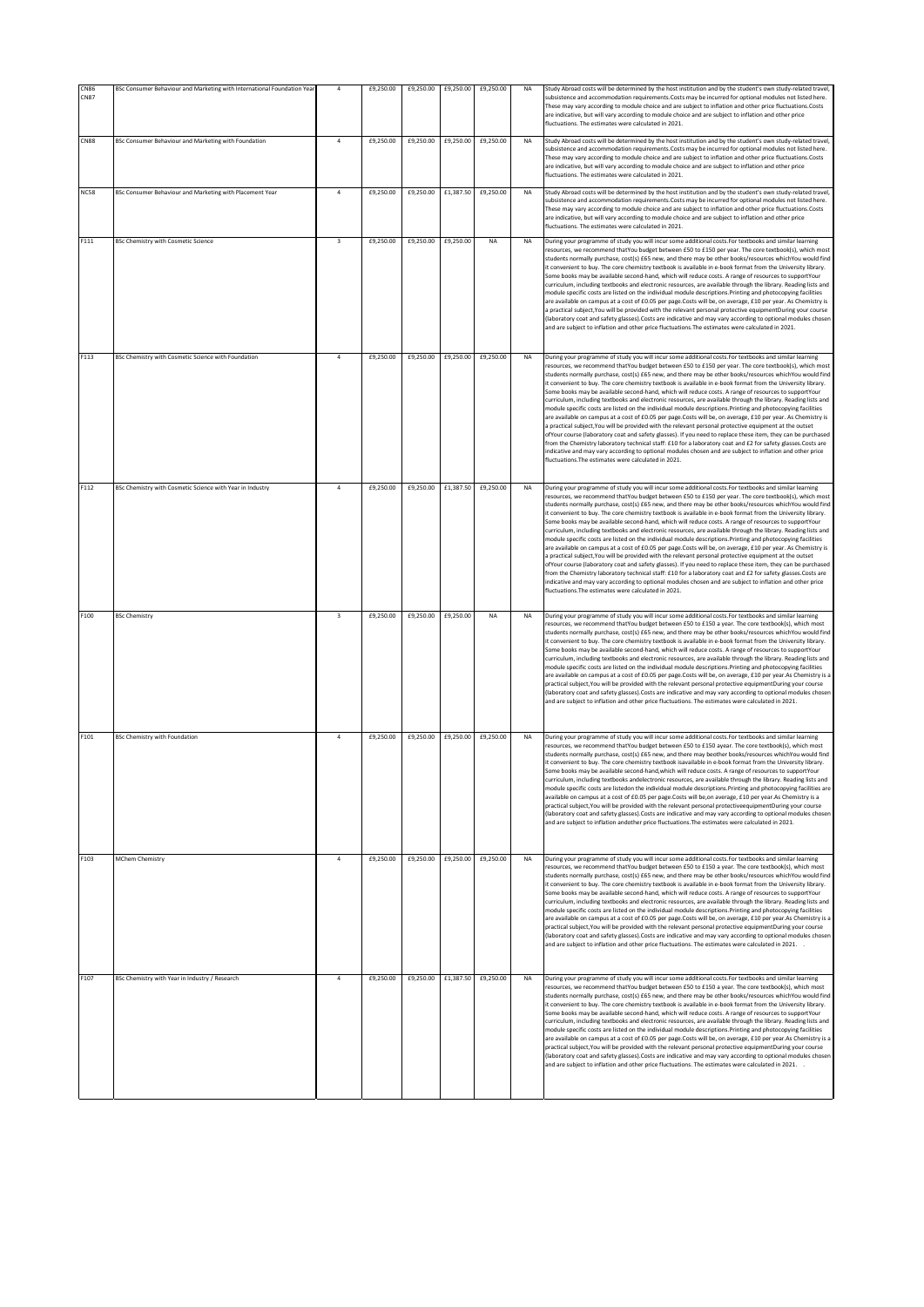| F105      | Mchem Chemistry with a Year in Industry / Research MChem                        | $\overline{a}$          | £9,250.00 | £9,250.00 | £1,387.50 | £9,250.00           | NA        | During your programme of study you will incur some additional costs. For textbooks and similar learning<br>esources, we recommend thatYou budget between £50 to £150 a year. The core textbook(s), which most<br>students normally purchase, cost(s) £65 new, and there may be other books/resources whichYou would find<br>it convenient to buy. The core chemistry textbook is available in e-book format from the University library.<br>Some books may be available second-hand, which will reduce costs. A range of resources to supportYour<br>curriculum, including textbooks and electronic resources, are available through the library. Reading lists and<br>module specific costs are listed on the individual module descriptions.Printing and photocopying facilities<br>are available on campus at a cost of £0.05 per page.Costs will be, on average, £10 per year.As Chemistry is a<br>practical subject, You will be provided with the relevant personal protective equipmentDuring your course<br>(laboratory coat and safety glasses).Costs are indicative and may vary according to optional modules chosen<br>and are subject to inflation and other price fluctuations. The estimates were calculated in 2021. .                                                                                                                                                                                                                                                        |
|-----------|---------------------------------------------------------------------------------|-------------------------|-----------|-----------|-----------|---------------------|-----------|-----------------------------------------------------------------------------------------------------------------------------------------------------------------------------------------------------------------------------------------------------------------------------------------------------------------------------------------------------------------------------------------------------------------------------------------------------------------------------------------------------------------------------------------------------------------------------------------------------------------------------------------------------------------------------------------------------------------------------------------------------------------------------------------------------------------------------------------------------------------------------------------------------------------------------------------------------------------------------------------------------------------------------------------------------------------------------------------------------------------------------------------------------------------------------------------------------------------------------------------------------------------------------------------------------------------------------------------------------------------------------------------------------------------------------------------------------------------------------------------------|
| Q800      | <b>BA Classics</b>                                                              | $\overline{\mathbf{3}}$ | £9,250.00 | £9,250.00 | £9,250.00 | <b>NA</b>           | <b>NA</b> | During your programme of study you will incur some additional costs. There are no textbooks whichYou<br>must buy and students are encouraged to discuss the purchase of textbooks or other resources with the<br>module convenor before purchasing. Some books may be available second-hand, which will reduce costs. A<br>ange of resources to supportYour curriculum, including textbooks and electronic resources, are available<br>through the library and through the Department of Classics. Reading lists and module specific costs are<br>listed on the individual module descriptions. Costs are indicative and may vary according to optional modules<br>chosen and are subject to inflation and other price fluctuations. The estimate was calculated in 2021.                                                                                                                                                                                                                                                                                                                                                                                                                                                                                                                                                                                                                                                                                                                     |
| Q801      | BA Classics with Foundation Year                                                | $\overline{4}$          | £9,250.00 | £9,250.00 | £9,250.00 | £9,250.00           | <b>NA</b> | During your programme of study you will incur some additional costs.     Where applicable, core textbooks<br>ecommended for student purchase may cost around £15 to £25 per module; there may be other<br>books/resources which you would find it convenient to buy. Some books may be available second-hand,<br>which will reduce costs. A wide range of resources to support your curriculum, including textbooks, more<br>specialist studies, and electronic resources, are available through the library. Printing and photocopying<br>facilities are available on campus at a cost per A4 page of £0.05 (black and white) and £0.30 (colour).<br>Essential costs in this area will be low as most coursework is submitted electronically. A few optional<br>modules may include study trips of up to 3 to 9 days. For each participating student, the cost of transport<br>and accommodation is not expected to exceed £350. Costs are indicative and may vary according to<br>optional modules chosen and are subject to inflation and other price fluctuations. The estimates were<br>alculated in 2021.                                                                                                                                                                                                                                                                                                                                                                               |
| Q810      | <b>BA Classical Studies</b>                                                     | $\overline{\mathbf{3}}$ | £9,250.00 | £9,250.00 | £9,250.00 | NA                  | NA        | During your programme of study you will incur some additional costs. There are no textbooks whichYou<br>must buy and students are encouraged to discuss the purchase of textbooks or other resources with the<br>module convenor before purchasing. Some books may be available second-hand, which will reduce costs. A<br>range of resources to supportYour curriculum, including textbooks and electronic resources, are available<br>through the library and through the Department of Classics. Reading lists and module specific costs are<br>listed on the individual module descriptions. Costs are indicative and may vary according to optional modules<br>chosen and are subject to inflation and other price fluctuations. The estimate was calculated in 2021.                                                                                                                                                                                                                                                                                                                                                                                                                                                                                                                                                                                                                                                                                                                    |
| QQ38      | BA Classical Studies and English Literature                                     | $\overline{\mathbf{3}}$ | £9,250.00 | £9,250.00 | £9,250.00 | <b>NA</b>           | <b>NA</b> | During your programme of study you will incur some additional costs. For textbooks and similar learning<br>resources, we recommend thatYou budget between £150 to £250 a year. In Classical Studies there are no<br>textbooks whichYou must buy and students are encouraged to discuss the purchase of textbooks or other<br>esources with the module convenor before purchasing.Some books may be available second-hand, which<br>will reduce costs. A range of resources to supportYour curriculum, including textbooks and electronic<br>esources, are available through the library. Reading lists and module specific costs are listed on the<br>ndividual module descriptions. Printing and photocopying facilities are available on campus at a cost of<br>£0.05 per page.Costs are indicative and may vary according to optional modules chosen and are subject to<br>inflation and other price fluctuations. The estimate was calculated in 2021.                                                                                                                                                                                                                                                                                                                                                                                                                                                                                                                                    |
| QV81      | BA Classical Studies and Medieval Studies                                       | $\overline{\mathbf{3}}$ | £9,250.00 | £9,250.00 | £9,250.00 | <b>NA</b>           | <b>NA</b> | During your programme of study you will incur some additional costs. There are no textbooks which you<br>must buy and students are encouraged to discuss the purchase of textbooks or other resources with the<br>module convenor before purchasing. Some books may be available second-hand, which will reduce costs. A<br>range of resources to support your curriculum, including textbooks and electronic resources, are available<br>through the library and through the Department of Classics. Reading lists and module specific costs are<br>listed on the individual module descriptions. Costs are indicative and may vary according to optional<br>modules chosen and are subject to inflation and other price fluctuations. The estimate was calculated in<br>2021.                                                                                                                                                                                                                                                                                                                                                                                                                                                                                                                                                                                                                                                                                                               |
| G400      | <b>BSc Computer Science</b>                                                     | $\overline{\mathbf{3}}$ | £9,250.00 | £9,250.00 | £9,250.00 | NA                  | <b>NA</b> | During your programme of study you will incur some additional costs. For textbooks and similar learning<br>resources, we recommend thatYou budget up to £200 per year, Depending onYour preference to haveYour<br>own books rather than borrow from the Library. Some books may be available second-hand, which will<br>reduce costs. A range of resources to supportYour curriculum, including textbooks and electronic resources<br>are available through the library. Reading lists and module specific costs are listed on the individual module<br>lescriptions. You will need an approved scientific calculator (approximate cost £12). Costs are indicative and<br>may vary according to optional modules chosen and are subject to inflation and other price fluctuations. The<br>estimates were calculated in 2021.                                                                                                                                                                                                                                                                                                                                                                                                                                                                                                                                                                                                                                                                  |
| K290      | <b>BSc Construction Management and Surveying</b>                                | 3                       | £9,250.00 | £9,250.00 | £9,250.00 | NA                  | NA        | During your programme of study you will incur some additional costs. For textbooks and similar learning<br>esources, we recommend thatYou budget between £300 to £500 a year. Some books may be available<br>second-hand, which will reduce costs. A range of resources to supportYour curriculum, including textbooks<br>nd electronic resources, are available through the library. Reading lists and module specific costs are listed<br>on the individual module descriptions. Printing and photocopying facilities are available on campus at a cost<br>starting at £0.05 (A4, black and white) per page.Costs will dependsignificantlyonYour working practices.<br>Mostassignments are submitted electronically although occasionally hard copy submission many be<br>equired. This is typically when hand drawing or writing is required. You will be required to buy on arrival a<br>drawing kit which will cost around £40. There are a range of field trips included in the course which are<br>usually provided at a low cost 0 - £20 per trip. It would be sensible to budget for at least two of these trips<br>peracademicyear. In Part1 and Part 2You will have the opportunity to undertake the residential Construction<br>Live Project fieldwork. The cost of this fieldwork is £220.Costs are indicative and may vary according to<br>optional modules chosen and are subject to inflation and other price fluctuations. The estimates were<br>alculated in 2021.          |
| K291 K292 | BSc Construction Management and Surveying with International<br>Foundation Year | 4                       | £9,250.00 | £9,250.00 |           | £9,250.00 £9,250.00 | <b>NA</b> | During your programme of study you will incur some additional costs. For textbooks and similar learning<br>resources, we recommend thatYou budget between £300 to £500 a year. Some books may be available<br>second-hand, which will reduce costs. A range of resources to supportYour curriculum, including textbooks<br>and electronic resources, are available through the library. Reading lists and module specific costs are listed<br>on the individual module descriptions. Printing and photocopying facilities are available on campus at a cost<br>starting at £0.05 (A4, black and white) per page.Costs will dependsignificantlyonYour working practices.<br>Mostassignments are submitted electronically although occasionally hard copy submission many be<br>required. This is typically when hand drawing or writing is required. You will be required to buy on arrival a<br>drawing kit which will cost around £40. There are a range of field trips included in the course which are<br>usually provided at a low cost 0 - £20 per trip. It would be sensible to budget for at least two of these trips<br>peracademicyear. In Part1 and Part 2You will have the opportunity to undertake the residential Construction<br>Live Project fieldwork. The cost of this fieldwork is £220.Costs are indicative and may vary according to<br>optional modules chosen and are subject to inflation and other price fluctuations. The estimates were<br>calculated in 2021.      |
| K220      | <b>BSc Construction Management</b>                                              | $\overline{\mathbf{3}}$ | £9,250.00 | £9,250.00 | £9,250.00 | <b>NA</b>           | <b>NA</b> | During your programme of study you will incur some additional costs. For textbooks and similar learning<br>resources, we recommend thatYou budget between £300 to £500 a year. Some books may be available<br>second-hand, which will reduce costs. A range of resources to supportYour curriculum, including textbooks<br>and electronic resources, are available through the library. Reading lists and module specific costs are listed<br>on the individual module descriptions. Printing and photocopying facilities are available on campus at a cost<br>starting at £0.05 (A4, black and white) per page.Costs will depend significantly onYour working practices.<br>Most assignments are submitted electronically although occasionally hard copy submission many be<br>required. This is typically when hand drawing or writing is required.You will be required to buy on arrival a<br>drawing kit which will cost around £40. There are a range of field trips included in the course which are<br>usually provided at a low cost 0 - £20 per trip. It would be sensible to budget for at least two of these trips<br>per academic year. In Part 1 and Part 2You will have the opportunity to undertake the residential<br>Construction Live Project fieldwork. The cost of this fieldwork is £220.Costs are indicative and may vary<br>according to optional modules chosen and are subject to inflation and other price fluctuations. The<br>estimates were calculated in 2021. |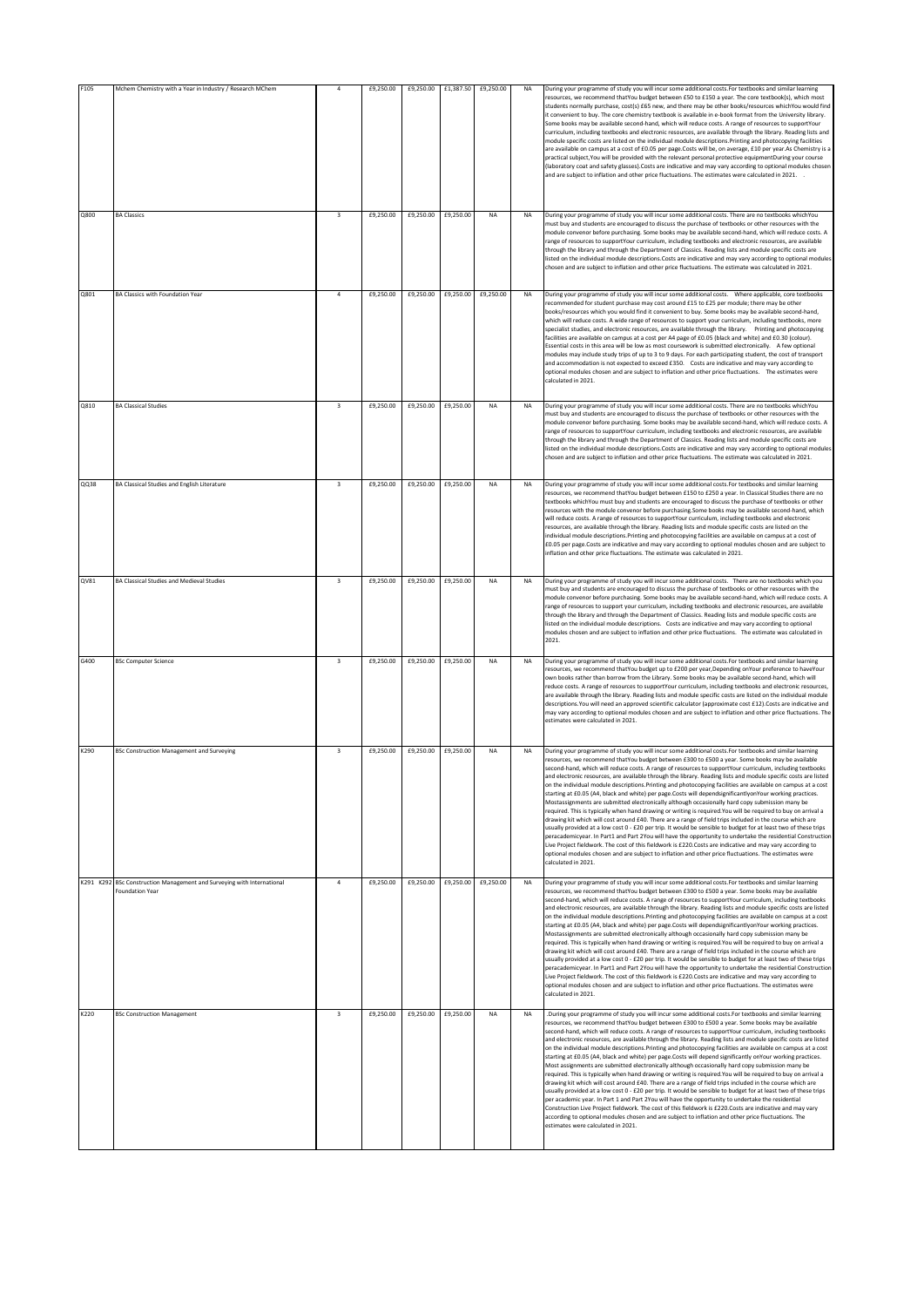|              | K221 K222 BSc Construction Management with International Foundation Year |                         | £9,250.00 | £9,250.00 | £9,250.00           | £9,250.00 | <b>NA</b> | During your programme of study you will incur some additional costs. For textbooks and similar learning                                                                                                                                                                                                                                                                                                                                                                                                                                                                                                                                                                                                                                                                                                                                                                                                                                                                                                                                                                                                                                                                                                                                                                                                                                                                                                                                                                                                                                                                                                                                                                                                                                                                                                                                                                                                                                                                                                                                                                             |
|--------------|--------------------------------------------------------------------------|-------------------------|-----------|-----------|---------------------|-----------|-----------|-------------------------------------------------------------------------------------------------------------------------------------------------------------------------------------------------------------------------------------------------------------------------------------------------------------------------------------------------------------------------------------------------------------------------------------------------------------------------------------------------------------------------------------------------------------------------------------------------------------------------------------------------------------------------------------------------------------------------------------------------------------------------------------------------------------------------------------------------------------------------------------------------------------------------------------------------------------------------------------------------------------------------------------------------------------------------------------------------------------------------------------------------------------------------------------------------------------------------------------------------------------------------------------------------------------------------------------------------------------------------------------------------------------------------------------------------------------------------------------------------------------------------------------------------------------------------------------------------------------------------------------------------------------------------------------------------------------------------------------------------------------------------------------------------------------------------------------------------------------------------------------------------------------------------------------------------------------------------------------------------------------------------------------------------------------------------------------|
|              |                                                                          |                         |           |           |                     |           |           | resources, we recommend thatYou budget between £300 to £500 a year. Some books may be available<br>second-hand, which will reduce costs. A range of resources to supportYour curriculum, including textbooks<br>and electronic resources, are available through the library. Reading lists and module specific costs are listed<br>on the individual module descriptions. Printing and photocopying facilities are available on campus at a cost<br>starting at £0.05 (A4, black and white) per page.Costs will depend significantly onYour working practices.<br>Most assignments are submitted electronically although occasionally hard copy submission many be<br>required. This is typically when hand drawing or writing is required.You will be required to buy on arrival a<br>drawing kit which will cost around £40. There are a range of field trips included in the course which are<br>usually provided at a low cost 0 - £20 per trip. It would be sensible to budget for at least two of these trips<br>per academic year. In Part 1 and Part 2You will have the opportunity to undertake the residential<br>Construction Live Project fieldwork. The cost of this fieldwork is £220.Costs are indicative and may vary<br>according to optional modules chosen and are subject to inflation and other price fluctuations. The<br>estimates were calculated in 2021.                                                                                                                                                                                                                                                                                                                                                                                                                                                                                                                                                                                                                                                                                                  |
| G401         | BSc Computer Science with Industrial Year                                | $\overline{4}$          | £9,250.00 | £9,250.00 | £1,387.50           | £9,250.00 | <b>NA</b> | During your programme of study you will incur some additional costs. For textbooks and similar learning<br>resources, we recommend thatYou budget up to £200 per year,Depending onYour preference to haveYour<br>own books rather than borrow from the Library. Some books may be available second-hand, which will<br>reduce costs. A range of resources to supportYour curriculum, including textbooks and electronic resources,<br>are available through the library. Reading lists and module specific costs are listed on the individual module<br>descriptions. You will need an approved scientific calculator (approximate cost £12). Costs are indicative and<br>may vary according to optional modules chosen and are subject to inflation and other price fluctuations. The<br>estimates were calculated in 2021.                                                                                                                                                                                                                                                                                                                                                                                                                                                                                                                                                                                                                                                                                                                                                                                                                                                                                                                                                                                                                                                                                                                                                                                                                                                        |
| <b>WW86</b>  | <b>BA Creative Writing and Film</b>                                      | $\overline{\mathbf{3}}$ | £9,250.00 | £9,250.00 | £9,250.00           | NA        | NA        | During your programme of study you will incur some additional costs. For textbooks and similar learning<br>resources, we recommend thatYou budget between £150 to £250 a year. Some books may be available<br>second-hand, which will reduce costs. A range of resources to supportYour curriculum, including textbooks<br>and electronic resources, are available through the library. Reading lists and module specific costs are listed<br>on the individual module descriptions. In Film You will incurCosts for theatre, cinema and/or gallery trips<br>linked to Department modules and module assessments. These visits are an essential and very enjoyable<br>part ofYour studies. We recommend thatYou budget between £60-to £100 for this per year. We secure<br>discounted tickets in good seats through group booking, and travel costs can be significantly reduced by<br>booking well in advance, travelling off-peak, and using Group Travel discounts and a 16-25 rail card. To help<br>reduce costs, we also include visits to venues in Reading and Oxford as well as London where appropriate,<br>and we invite practitioners to the department to perform/exhibit work and hold workshops and master<br>classes for our students. You are not required to purchase any practical equipment, as the Department<br>provides the necessary equipment and facilities. If you require specialist materials for practical work, a<br>technician will source this forYou, following consultation with the relevant academic member of staff. If you<br>partake in Study AbroadYou should expect to pay for services whichYou would normally expect to pay for at<br>Reading e.g. housing, food, travel, social activities, etc. additional costs will varyDepending on the host<br>institution and location. Please see the Erasmus and Study Abroad website for further details. Costs are<br>indicative and may vary according to optional modules chosen and are subject to inflation and other price<br>fluctuations. The estimates were calculated in 2021        |
| <b>WW48</b>  | BA Creative Writing and Film and Theatre                                 | $\overline{\mathbf{3}}$ | £9,250.00 | £9,250.00 | £9,250.00           | NA        | <b>NA</b> | During your programme of study you will incur some additional costs. For textbooks and similar learning<br>resources, we recommend thatYou budget between £150 to £250 a year. Some books may be available<br>second-hand, which will reduce costs. A range of resources to supportYour curriculum, including textbooks<br>and electronic resources, are available through the library. Reading lists and module specific costs are listed<br>on the individual module descriptions. In Film & TheatreYou will incurCosts for theatre, cinema and/or gallery<br>trips linked to Department modules and module assessments. These visits are an essential and very<br>enjoyable part ofYour studies. We recommend thatYou budget between £60to £100 for this per year. We<br>secure discounted tickets in good seats through group booking, and travel costs can be significantly reduced<br>by booking well in advance, travelling off-peak, and using Group Travel discounts and a 16-25 rail card. To<br>help reduce costs, we also include visits to venues in Reading and Oxford as well as London where<br>appropriate, and we invite practitioners to the department to perform/exhibit work and hold workshops and<br>master classes for our students. You are not required to purchase any practical equipment, as the<br>Department provides the necessary equipment and facilities. If you require specialist materials for practical<br>work, a technician will source this forYou, following consultation with the relevant academic member of<br>staff.If you partake in Study AbroadYou should expect to pay for services whichYou would normally expect<br>to pay for at Reading e.g. housing, food, travel, social activities, etc. additional costs will varyDepending on<br>the host institution and location. Please see the Erasmus and Study Abroad website for further details.Costs<br>are indicative and may vary according to optional modules chosen and are subject to inflation and other<br>price fluctuations. The estimates were calculated in 2021. |
| <b>WW84</b>  | <b>BA Creative Writing and Theatre</b>                                   | $\overline{\mathbf{3}}$ | £9,250.00 | £9,250.00 | £9,250.00           | <b>NA</b> | <b>NA</b> | During your programme of study you will incur some additional costs. For textbooks and similar learning<br>resources, we recommend thatYou budget between £150 to £250 a vear. Some books may be available<br>second-hand, which will reduce costs. A range of resources to supportYour curriculum, including textbooks<br>and electronic resources, are available through the library. Reading lists and module specific costs are listed<br>on the individual module descriptions. In TheatreYou will incurCosts for theatre, cinema and/or gallery trips<br>linked to Department modules and module assessments. These visits are an essential and very enjoyable<br>part ofYour studies. We recommend thatYou budget between £60-to £100 for this per year. We secure<br>discounted tickets in good seats through group booking, and travel costs can be significantly reduced by<br>booking well in advance, travelling off-peak, and using Group Travel discounts and a 16-25 rail card. To help<br>reduce costs, we also include visits to venues in Reading and Oxford as well as London where appropriate,<br>and we invite practitioners to the department to perform/exhibit work and hold workshops and master<br>classes for our students. You are not required to purchase any practical equipment, as the Department<br>provides the necessary equipment and facilities. If you require specialist materials for practical work, a<br>technician will source this forYou, following consultation with the relevant academic member of staff.If you<br>partake in Study AbroadYou should expect to pay for services whichYou would normally expect to pay for at<br>Reading e.g. housing, food, travel, social activities, etc. additional costs will varyDepending on the host<br>institution and location. Please see the Erasmus and Study Abroad website for further details. Costs are<br>indicative and may vary according to optional modules chosen and are subject to inflation and other price<br>fluctuations. The estimates were calculated in 2021.      |
| L101         | <b>BA Economics</b>                                                      | $\overline{\mathbf{3}}$ | £9,250.00 | £9,250.00 | £9,250.00           | <b>NA</b> | <b>NA</b> | During your programme of study you will incur some additional costs. For textbooks and similar learning<br>resources, we recommend thatYou budget up to £400 per year. This figure is approximate. ActualCosts will<br>varyDepending on individual study technique, preferences, and requirements. Some books may be available<br>second-hand, which will reduce costs. A range of resources to supportYour curriculum, including textbooks<br>and electronic resources, are available through the library. Reading lists and module specific costs are listed<br>on the individual module descriptions. Printing and photocopying facilities are available on campus at a cost<br>of £0.05per page.Costs are indicative and may vary according to optional modules chosen and are subject to<br>inflation and other price fluctuations. The estimates were calculated in 2021.                                                                                                                                                                                                                                                                                                                                                                                                                                                                                                                                                                                                                                                                                                                                                                                                                                                                                                                                                                                                                                                                                                                                                                                                     |
| L1F1<br>L1F2 | BA Economics with International Foundation Year                          | $\overline{4}$          | £9,250.00 | £9,250.00 | £9,250.00           | £9,250.00 | NA        | During your programme of study you will incur some additional costs. For textbooks and similar learning<br>resources, we recommend thatYou budget up to £400 per year. This figure is approximate. ActualCosts will<br>varyDepending on individual study technique, preferences, and requirements. Some books may be available<br>second-hand, which will reduce costs. A range of resources to supportYour curriculum, including textbooks<br>and electronic resources, are available through the library. Reading lists and module specific costs are listed<br>on the individual module descriptions. Printing and photocopying facilities are available on campus at a cost<br>of £0.05per page.Costs are indicative and may vary according to optional modules chosen and are subject to<br>inflation and other price fluctuations. The estimates were calculated in 2021.                                                                                                                                                                                                                                                                                                                                                                                                                                                                                                                                                                                                                                                                                                                                                                                                                                                                                                                                                                                                                                                                                                                                                                                                     |
| L102         | BA Economics (with Placement Year)                                       | $\ddot{4}$              | £9,250.00 | £9,250.00 | £1,387.50 £9,250.00 |           | <b>NA</b> | During your programme of study you will incur some additional costs. For textbooks and similar learning<br>resources, we recommend thatYou budget up to £400 per year. This figure is approximate. ActualCosts will<br>varyDepending on individual study technique, preferences, and requirements. Some books may be available<br>second-hand, which will reduce costs. A range of resources to supportYour curriculum, including textbooks<br>and electronic resources, are available through the library. Reading lists and module specific costs are listed<br>on the individual module descriptions. Printing and photocopying facilities are available on campus at a cost<br>of £0.05per page.Costs are indicative and may vary according to optional modules chosen and are subject to<br>inflation and other price fluctuations. The estimates were calculated in 2021.                                                                                                                                                                                                                                                                                                                                                                                                                                                                                                                                                                                                                                                                                                                                                                                                                                                                                                                                                                                                                                                                                                                                                                                                     |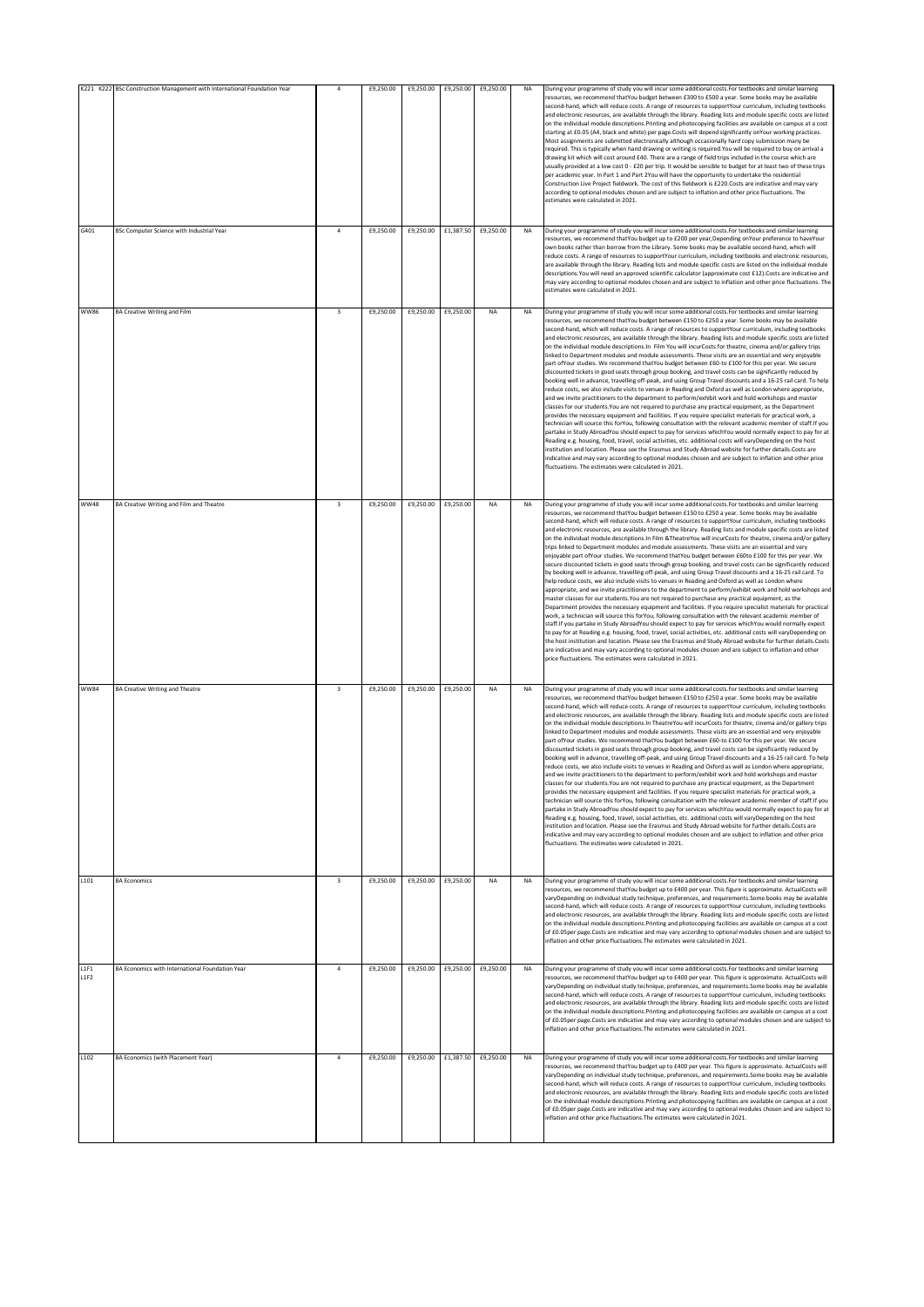| L100         | <b>BSc Economics</b>                                               |                         | £9,250.00 | £9,250.00 | £9,250.00 | NA                            | <b>NA</b> | During your programme of study you will incur some additional costs. For textbooks and similar learning                                                                                                                                                                                                                                                                                                                                                                                                                                                                                                                                                                                                                                                                                                                                                                                                                                                                                                                                                                                                                                                                                                                                            |
|--------------|--------------------------------------------------------------------|-------------------------|-----------|-----------|-----------|-------------------------------|-----------|----------------------------------------------------------------------------------------------------------------------------------------------------------------------------------------------------------------------------------------------------------------------------------------------------------------------------------------------------------------------------------------------------------------------------------------------------------------------------------------------------------------------------------------------------------------------------------------------------------------------------------------------------------------------------------------------------------------------------------------------------------------------------------------------------------------------------------------------------------------------------------------------------------------------------------------------------------------------------------------------------------------------------------------------------------------------------------------------------------------------------------------------------------------------------------------------------------------------------------------------------|
|              |                                                                    |                         |           |           |           |                               |           | resources, we recommend thatYou budget up to £400 per year. This figure is approximate. ActualCosts will<br>varyDepending on individual study technique, preferences, and requirements. Some books may be available<br>second-hand, which will reduce costs. A range of resources to supportYour curriculum, including textbooks<br>and electronic resources, are available through the library. Reading lists and module specific costs are listed<br>on the individual module descriptions. Printing and photocopying facilities are available on campus at a cost<br>of £0.05per page.Costs are indicative and may vary according to optional modules chosen and are subject to<br>inflation and other price fluctuations. The estimates were calculated in 2021.                                                                                                                                                                                                                                                                                                                                                                                                                                                                               |
| L103         | <b>BSc Economics (with Placement Year)</b>                         | $\overline{a}$          | £9,250.00 | £9,250.00 | £1,387.50 | £9,250.00                     | <b>NA</b> | During your programme of study you will incur some additional costs.For textbooks and similar learning<br>resources, we recommend thatYou budget up to £400 per year. This figure is approximate. ActualCosts will<br>varyDepending on individual study technique, preferences, and requirements. Some books may be available<br>second-hand, which will reduce costs. A range of resources to supportYour curriculum, including textbooks<br>and electronic resources, are available through the library. Reading lists and module specific costs are listed<br>on the individual module descriptions. Printing and photocopying facilities are available on campus at a cost<br>of £0.05per page.Costs are indicative and may vary according to optional modules chosen and are subject to<br>inflation and other price fluctuations. The estimates were calculated in 2021.                                                                                                                                                                                                                                                                                                                                                                     |
| LN13         | <b>BSc Economics and Finance</b>                                   | 3                       | £9,250.00 | £9,250.00 | £9,250.00 | <b>NA</b>                     | <b>NA</b> | During your programme of study you will incur some additional costs. For textbooks and similar learning<br>resources, we recommend thatYou budget up to £400 per year. This figure is approximate. ActualCosts will<br>varyDepending on individual study technique, preferences, and requirements. Some books may be available<br>second-hand, which will reduce costs. A range of resources to supportYour curriculum, including textbooks<br>and electronic resources, are available through the library. Reading lists and module specific costs are listed<br>on the individual module descriptions. Printing and photocopying facilities are available on campus at a cost<br>of £0.05per page.Costs are indicative and may vary according to optional modules chosen and are subject to<br>inflation and other price fluctuations. The estimates were calculated in 2021.                                                                                                                                                                                                                                                                                                                                                                    |
| LN14<br>LN15 | BSc Economics and Finance with International Foundation Year       |                         | £9,250.00 | £9,250.00 | £9,250.00 | £9,250.00                     | <b>NA</b> | During your programme of study you will incur some additional costs. For textbooks and similar learning<br>resources, we recommend thatYou budget up to £400 per year. This figure is approximate. ActualCosts will<br>varyDepending on individual study technique, preferences, and requirements. Some books may be available<br>second-hand, which will reduce costs. A range of resources to supportYour curriculum, including textbooks<br>and electronic resources, are available through the library. Reading lists and module specific costs are listed<br>on the individual module descriptions. Printing and photocopying facilities are available on campus at a cost<br>of £0.05per page.Costs are indicative and may vary according to optional modules chosen and are subject to<br>inflation and other price fluctuations. The estimates were calculated in 2021.                                                                                                                                                                                                                                                                                                                                                                    |
| L140         | <b>BSc Economics and Econometrics</b>                              | $\overline{\mathbf{3}}$ | £9,250.00 | £9,250.00 | £9,250.00 | <b>NA</b>                     | <b>NA</b> | During your programme of study you will incur some additional costs. For textbooks and similar learning<br>resources, we recommend thatYou budget up to £400 per year. This figure is approximate. ActualCosts will<br>varyDepending on individual study technique, preferences, and requirements. Some books may be available<br>second-hand, which will reduce costs. A range of resources to supportYour curriculum, including textbooks<br>and electronic resources, are available through the library. Reading lists and module specific costs are listed<br>on the individual module descriptions. Printing and photocopying facilities are available on campus at a cost<br>of £0.05per page.Costs are indicative and may vary according to optional modules chosen and are subject to<br>inflation and other price fluctuations. The estimates were calculated in 2021.                                                                                                                                                                                                                                                                                                                                                                    |
| L141         | BSc Economics and Econometrics (with Placement Year)               | $\overline{a}$          | £9,250.00 | £9,250.00 | £1,387.50 | £9,250.00                     | <b>NA</b> | During your programme of study you will incur some additional costs. For textbooks and similar learning<br>resources, we recommend thatYou budget up to £400 per year. This figure is approximate. ActualCosts will<br>varyDepending on individual study technique, preferences, and requirements. Some books may be available<br>second-hand, which will reduce costs. A range of resources to supportYour curriculum, including textbooks<br>and electronic resources, are available through the library. Reading lists and module specific costs are listed<br>on the individual module descriptions. Printing and photocopying facilities are available on campus at a cost<br>of £0.05per page.Costs are indicative and may vary according to optional modules chosen and are subject to<br>inflation and other price fluctuations. The estimates were calculated in 2021.                                                                                                                                                                                                                                                                                                                                                                    |
| CD94         | <b>BScEcology and Wildlife Conservation</b>                        | $\overline{\mathbf{3}}$ | £9,250.00 | £9,250.00 | £9,250.00 | NA                            | <b>NA</b> | You should ensure thatYou bring withYou to University a pair of wellington boots and/or sturdy footwear<br>e.g. walking boots for field work. You might also require a laboratory coat which You can bring with You or<br>purchase from the University whenYou arrive (£12)Participation in any residential field based optional<br>modules offered is subject to fees payable by the studentIf you undertake a Placement Year,<br>associatedCosts will vary according to the nature and location of the placement and/or the study abroad<br>host institution, and individual travel and subsistence arrangements. Costs are indicative, but will vary<br>according to module choice and are subject to inflation and other price fluctuations. The estimates were<br>calculated in 2021.                                                                                                                                                                                                                                                                                                                                                                                                                                                         |
| CD96         | BSc Ecology and Wildlife Conservation with Professional Experience |                         | £9,250.00 | £9,250.00 | £1,387.50 | £9,250.00                     | <b>NA</b> | You should ensure thatYou bring withYou to University a pair of wellington boots and/or sturdy footwear<br>e.g. walking boots for field work. You might also require a laboratory coat which You can bring with You or<br>purchase from the University whenYou arrive (£12). Participation in any residential field based optional<br>modules offered is subject to fees payable by the studentIf you undertake a Placement Year,<br>associatedCosts will vary according to the nature and location of the placement and/or the study abroad<br>host institution, and individual travel and subsistence arrangements. Costs are indicative, but will vary<br>according to module choice and are subject to inflation and other price fluctuations. The estimates were<br>calculated in 2021.                                                                                                                                                                                                                                                                                                                                                                                                                                                       |
|              | BSc Ecology and Wildlife Conservation with Found                   |                         | £9,250.00 |           |           | £9.250.00 £9.250.00 £9.250.00 |           | You should ensure that You bring with You to University a nair of wellington boots and/orsturdy footwear e.g.<br>walking boots for field work. You might also require a laboratory coatwhich You can bring with You or<br>purchase from the University whenYou arrive (£12). Participation in any residential field based optional<br>modules offered is subject to fees payableby the student. If you undertake a Placement Year,<br>associatedCosts will vary according to the nature and location of the placement and/or the study abroad<br>host institution, and individual travel and subsistence arrangements. Costs are indicative, but will vary<br>according to module choice and are subject to inflation and other price fluctuations. The estimates were<br>calculated in 2021.                                                                                                                                                                                                                                                                                                                                                                                                                                                      |
| X1W1         | BA Primary Education with Art                                      | $\overline{\mathbf{3}}$ | £9,250.00 | £9,250.00 | £9,250.00 | <b>NA</b>                     | <b>NA</b> | During your programme of study you will incur some additional costs. For textbooks and similar learning<br>resources, we recommend thatYou budget up to £100 per year, Depending onYour preference to haveYour<br>own books rather than borrow from the Library. Some books may be available second-hand, which will<br>reduce costs. A range of resources to supportYour curriculum, including textbooks and electronic resources,<br>are available through the library. Reading lists and module specific costs are listed on the individual module<br>descriptions. We also recommendYou budget up to £100 in respect of any additional art materialsYou will<br>needDuring your modules, this will vary according to the materials used.Printing and photocopying facilities<br>are available on campus at a cost per A4 page of £0.05 (black and white) and £0.30 (colour). EssentialCosts<br>in this area will be low as most coursework will be submitted electronically. There is a compulsory<br>gallery/museum visit which will cost in the region of £30.Costs are indicative and may vary according to<br>optional modules chosen and are subject to inflation and other price fluctuations. The estimates were<br>calculated in 2021. |
| X1Q3         | BA Primary Education with English                                  | 3                       | £9,250.00 | £9,250.00 | £9,250.00 | NA                            | NA        | During the programme of study you will incur some additional costsFor textbooks and similar learning<br>resources, we recommend thatYou budget up to £150 per year, Depending onYour preference to haveYour<br>own books rather than borrow from the Library. Some books may be available second-hand, which will<br>reduce costs. A range of resources to supportYour curriculum, including textbooks and electronic resources,<br>are available through the library. Reading lists and module specific costs are listed on the individual module<br>descriptionsPrinting and photocopying facilities are available on campus at a cost per A4 page of £0.05<br>(black and white) and £0.30 (colour). EssentialCosts in this area will be low as most coursework will be<br>submitted electronically. Costs are indicative and may vary according to optional modules chosen and are<br>subject to inflation and other price fluctuations. The estimates were calculated in 2021.                                                                                                                                                                                                                                                                 |
| X152         | BA Primary Education (General Pathway)                             | $\overline{\mathbf{3}}$ | £9,250.00 | £9,250.00 | £9,250.00 | <b>NA</b>                     | <b>NA</b> | Costs are indicative and may vary according to optional modules chosen and are subject to inflation and                                                                                                                                                                                                                                                                                                                                                                                                                                                                                                                                                                                                                                                                                                                                                                                                                                                                                                                                                                                                                                                                                                                                            |
| XG11         | BA Primary Education with Mathematics                              | $\overline{\mathbf{3}}$ | £9,250.00 | £9,250.00 | £9,250.00 | NA                            | <b>NA</b> | other price fluctuations. The estimates were calculated in 2021.<br>During your programme of study you will incur some additional costs. For textbooks and similar learning                                                                                                                                                                                                                                                                                                                                                                                                                                                                                                                                                                                                                                                                                                                                                                                                                                                                                                                                                                                                                                                                        |
|              |                                                                    |                         |           |           |           |                               |           | resources, we recommend thatYou budget up to £100 per year, Depending onYour preference to haveYour<br>own books rather than borrow from the Library. Some books may be available second-hand, which will<br>reduce costs. A range of resources to supportYour curriculum, including textbooks and electronic resources,<br>are available through the library. Reading lists and module specific costs are listed on the individual module<br>descriptions. Printing and photocopying facilities are available on campus at a cost per A4 page of £0.05<br>(black and white) and £0.30 (colour). EssentialCosts in this area will be low as most coursework will be<br>submitted electronically.Costs are indicative and may vary according to optional modules chosen and are<br>subject to inflation and other price fluctuations. The estimates were calculated in 2021.                                                                                                                                                                                                                                                                                                                                                                        |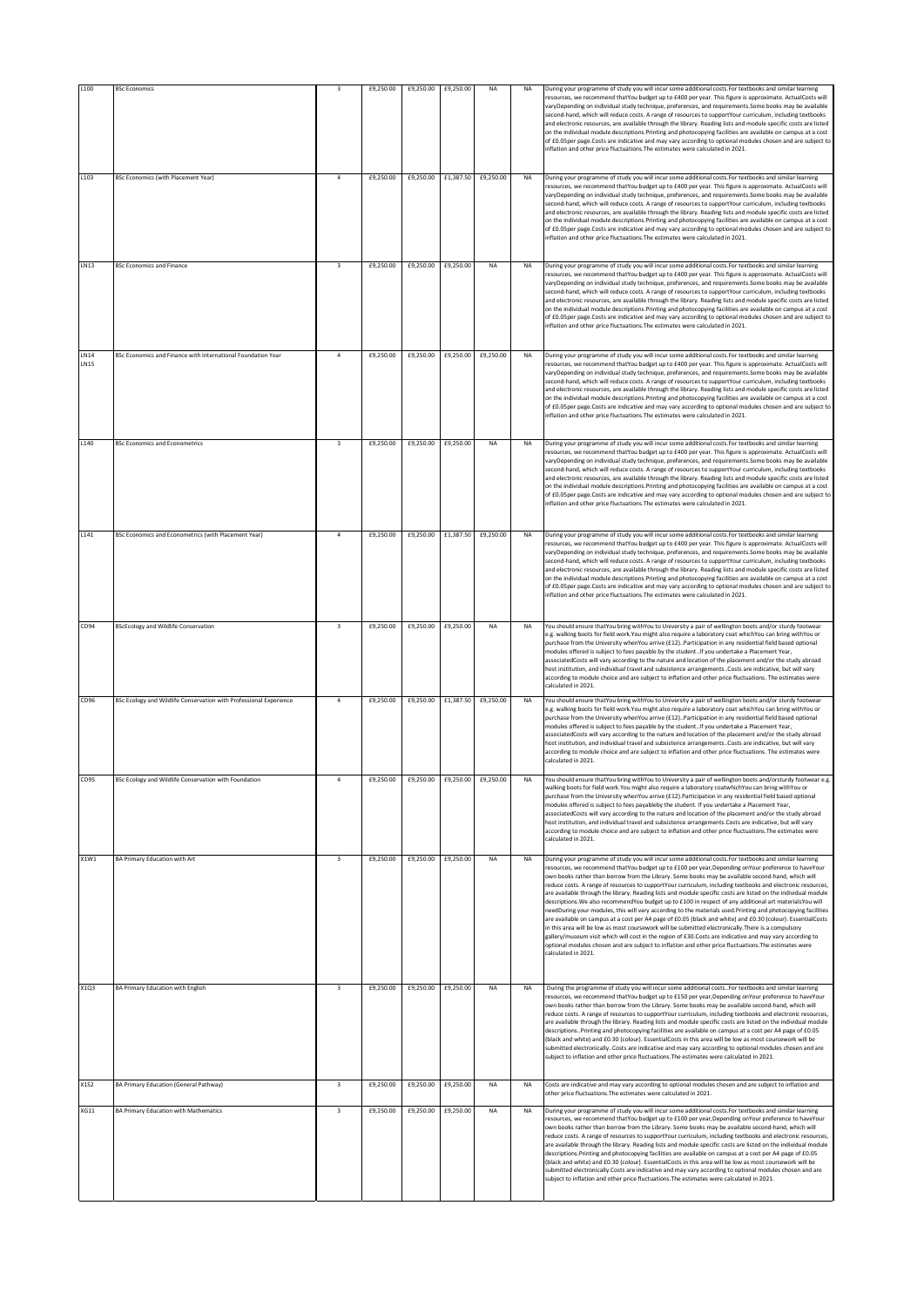| X1W3 | <b>BA Primary Education with Music</b>            | 3                       | £9,250.00 | £9,250.00 | £9,250.00 | <b>NA</b> | <b>NA</b> | During your programme of study you will incur some additional costs. For textbooks and similar learning<br>resources, we recommend thatYou budget up to £150 per year, Depending onYour preference to haveYour<br>own books rather than borrow from the Library. Some books may be available second-hand, which will<br>reduce costs. A range of resources to supportYour curriculum, including textbooks and electronic resources,                                                                                                                                                                                                                                                                                                                                                                                                                                                                                                                                                                                                                                                                                                                                                                                                                                                                                                                                                                                                                                                                                                                                                                                                                                                                                                                                                                                                                                                                                                                                                                                                                                                |
|------|---------------------------------------------------|-------------------------|-----------|-----------|-----------|-----------|-----------|------------------------------------------------------------------------------------------------------------------------------------------------------------------------------------------------------------------------------------------------------------------------------------------------------------------------------------------------------------------------------------------------------------------------------------------------------------------------------------------------------------------------------------------------------------------------------------------------------------------------------------------------------------------------------------------------------------------------------------------------------------------------------------------------------------------------------------------------------------------------------------------------------------------------------------------------------------------------------------------------------------------------------------------------------------------------------------------------------------------------------------------------------------------------------------------------------------------------------------------------------------------------------------------------------------------------------------------------------------------------------------------------------------------------------------------------------------------------------------------------------------------------------------------------------------------------------------------------------------------------------------------------------------------------------------------------------------------------------------------------------------------------------------------------------------------------------------------------------------------------------------------------------------------------------------------------------------------------------------------------------------------------------------------------------------------------------------|
|      |                                                   |                         |           |           |           |           |           | are available through the library. Reading lists and module specific costs are listed on the individual module<br>descriptions. We also recommendYou budget up to £100 in respect of additional equipmentYou may require<br>such as a turning fork and sheet music. There will be visits to local schools which are within walking distance,<br>but If you prefer to use public transport orYour own vehicle, You will need to budget for theseCosts. Printing<br>and photocopying facilities are available on campus at a cost per A4 page of £0.05 (black and white) and<br>£0.30 (colour). EssentialCosts in this area will be low as most coursework will be submitted<br>electronically.Costs are indicative and may vary according to optional modules chosen and are subject to<br>inflation and other price fluctuations. The estimates were calculated in 2021.                                                                                                                                                                                                                                                                                                                                                                                                                                                                                                                                                                                                                                                                                                                                                                                                                                                                                                                                                                                                                                                                                                                                                                                                           |
| Q3W8 | BA English Literature with Creative Writing       | $\overline{\mathbf{3}}$ | £9,250.00 | £9,250.00 | £9,250.00 | <b>NA</b> | <b>NA</b> | During your programme of study you will incur some additional costs. For textbooks and similar learning<br>resources, we recommend thatYou budget between £150 to £250 a year. Some books may be available<br>second-hand, which will reduce costs. A range of resources to supportYour curriculum, including textbooks<br>and electronic resources, are available through the library. Reading lists and module specific costs are listed<br>on the individual module descriptions. Printing and photocopying facilities are available on campus at a cost<br>of £0.05 per page.Costs are indicative and may vary according to optional modules chosen and are subject<br>to inflation and other price fluctuations. The estimates were calculated in 2021.                                                                                                                                                                                                                                                                                                                                                                                                                                                                                                                                                                                                                                                                                                                                                                                                                                                                                                                                                                                                                                                                                                                                                                                                                                                                                                                       |
| QW36 | <b>BA English Literature and Film</b>             | $\overline{\mathbf{3}}$ | £9,250.00 | £9,250.00 | £9,250.00 | <b>NA</b> | <b>NA</b> | During your programme of study you will incur some additional costs. For textbooks and similar learning<br>resources, we recommend thatYou budget between £150 to £250 a year. Some books may be available<br>second-hand, which will reduce costs. A range of resources to supportYour curriculum, including textbooks<br>and electronic resources, are available through the library. Reading lists and module specific costs are listed<br>on the individual module descriptions. In Film You will incurCosts for theatre, cinema and/or gallery trips<br>linked to Department modules and module assessments. These visits are an essential and very enjoyable<br>part ofYour studies. We recommend thatYou budget between £60-to £100 for this per year. We secure<br>discounted tickets in good seats through group booking, and travel costs can be significantly reduced by<br>booking well in advance, travelling off-peak, and using Group Travel discounts and a 16-25 rail card. To help<br>reduce costs, we also include visits to venues in Reading and Oxford as well as London where appropriate,<br>and we invite practitioners to the department to perform/exhibit work and hold workshops and master<br>classes for our students. You are not required to purchase any practical equipment, as the Department<br>provides the necessary equipment and facilities. If you require specialist materials for practical work, a<br>technician will source this forYou, following consultation with the relevant academic member of staff. If you<br>partake in Study AbroadYou should expect to pay for services whichYou would normally expect to pay for at<br>Reading e.g. housing, food, travel, social activities, etc. additional costs will varyDepending on the host<br>institution and location. Please see the Erasmus and Study Abroad website for further details.Costs are<br>indicative and may vary according to optional modules chosen and are subject to inflation and other price<br>fluctuations. The estimates were calculated in 2021.       |
| QW34 | BA English Literature and Film & Theatre          | $\overline{\mathbf{3}}$ | £9,250.00 | £9.250.00 | £9,250.00 | <b>NA</b> | <b>NA</b> | During your programme of study you will incur some additional costs. For textbooks and similar learning<br>resources, we recommend thatYou budget between £150 to £250 a year. Some books may be available<br>second-hand, which will reduce costs. A range of resources to supportYour curriculum, including textbooks<br>and electronic resources, are available through the library. Reading lists and module specific costs are listed<br>on the individual module descriptions.In Film & TheatreYou will incurCosts for theatre, cinema and/or gallery<br>trips linked to Department modules and module assessments. These visits are an essential and very<br>enjoyable part ofYour studies. We recommend thatYou budget between £60to £100 for this per year. We<br>secure discounted tickets in good seats through group booking, and travel costs can be significantly reduced<br>by booking well in advance, travelling off-peak, and using Group Travel discounts and a 16-25 rail card. To<br>help reduce costs, we also include visits to venues in Reading and Oxford as well as London where<br>appropriate, and we invite practitioners to the department to perform/exhibit work and hold workshops and<br>master classes for our students. You are not required to purchase any practical equipment, as the<br>Department provides the necessary equipment and facilities. If you require specialist materials for practical<br>work, a technician will source this forYou, following consultation with the relevant academic member of<br>staff.If you partake in Study AbroadYou should expect to pay for services whichYou would normally expect<br>to pay for at Reading e.g. housing, food, travel, social activities, etc. additional costs will varyDepending on<br>the host institution and location. Please see the Erasmus and Study Abroad website for further details.Costs<br>are indicative and may vary according to optional modules chosen and are subject to inflation and other<br>price fluctuations. The estimates were calculated in 2021. |
| LQF3 | BA English Literature and International Relations | $\overline{\mathbf{3}}$ | £9,250.00 | £9,250.00 | £9,250.00 | <b>NA</b> | <b>NA</b> | During your programme of study you will incur some additional costs.For English Literature textbooks and<br>similar learning resources, we recommend thatYou budget between £150 to £250 a year. Some books may<br>be available second-hand, which will reduce costs. A range of resources to supportYour curriculum, including<br>textbooks and electronic resources, are available through the library. Reading lists and module specific costs<br>are listed on the individual module descriptions. For International Relations textbooks and similar learning<br>resources, we recommend thatYou budget between £400 to £500 a year. Some books may be available<br>second-hand, which will reduce costs. A range of resources to supportYour curriculum, including textbooks<br>and electronic resources, are available through the library. Reading lists and module specific costs are listed<br>on the individual module descriptions.specific costs are listed on the individual module descriptions.Printing<br>and photocopying facilities are available on campus at a cost of £0.05 per page.Costs are indicative and may<br>vary according to optional modules chosen and are subject to inflation and other price fluctuations. The<br>estimates were calculated in 2021.                                                                                                                                                                                                                                                                                                                                                                                                                                                                                                                                                                                                                                                                                                                                                                                           |
| LQ23 | <b>BA English Literature and Politics</b>         | $\overline{\mathbf{3}}$ | £9,250.00 | £9,250.00 | £9,250.00 | <b>NA</b> | <b>NA</b> | During your programme of study you will incur some additional costs.For English Literature textbooks and<br>similar learning resources, we recommend thatYou budget between £150 to £250 a year. Some books may<br>be available second-hand, which will reduce costs. A range of resources to supportYour curriculum, including<br>textbooks and electronic resources, are available through the library. Reading lists and module specific costs<br>are listed on the individual module descriptions.For Politics textbooks and similar learning resources, we<br>recommend thatYou budget between £400 to £500 a year. The core textbook, which most students<br>normally purchase, cost £300 new, and there may be other books/resources whichYou would find it<br>convenient to buy. Some books may be available second-hand, which will reduce costs. A range of resources<br>to supportYour curriculum, including textbooks and electronic resources, are available through the library.<br>Reading lists and module specific costs are listed on the individual module descriptions. Printing and<br>photocopying facilities are available on campus at a cost of £0.05 per page.Costs are indicative and may vary<br>according to optional modules chosen and are subject to inflation and other price fluctuations. The estimates<br>were calculated in 2021.                                                                                                                                                                                                                                                                                                                                                                                                                                                                                                                                                                                                                                                                                                             |
| QW35 | <b>BA English Literature and Theatre</b>          | $\overline{\mathbf{3}}$ | £9,250.00 | £9,250.00 | £9,250.00 | NA        | <b>NA</b> | During your programme of study you will incur some additional costs. For textbooks and similar learning<br>resources, we recommend thatYou budget between £150 to £250 a year. Some books may be available<br>second-hand, which will reduce costs. A range of resources to supportYour curriculum, including textbooks<br>and electronic resources, are available through the library. Reading lists and module specific costs are listed<br>on the individual module descriptions.In Theatre You will incurCosts for theatre, cinema and/or gallery trips<br>linked to Department modules and module assessments. These visits are an essential and very enjoyable<br>part ofYour studies. We recommend thatYou budget between £60-to £100 for this per year. We secure<br>discounted tickets in good seats through group booking, and travel costs can be significantly reduced by<br>booking well in advance, travelling off-peak, and using Group Travel discounts and a 16-25 rail card. To help<br>reduce costs, we also include visits to venues in Reading and Oxford as well as London where appropriate,<br>and we invite practitioners to the department to perform/exhibit work and hold workshops and master<br>classes for our students. You are not required to purchase any practical equipment, as the Department<br>provides the necessary equipment and facilities. If you require specialist materials for practical work, a<br>technician will source this forYou, following consultation with the relevant academic member of staff. If you<br>partake in Study AbroadYou should expect to pay for services whichYou would normally expect to pay for at<br>Reading e.g. housing, food, travel, social activities, etc. additional costs will varyDepending on the host<br>institution and location. Please see the Erasmus and Study Abroad website for further details.Costs are<br>indicative and may vary according to optional modules chosen and are subject to inflation and other price<br>fluctuations. The estimates were calculated in 2021.     |
| Q300 | <b>BA English Literature</b>                      | $\overline{\mathbf{3}}$ | £9,250.00 | £9,250.00 | £9,250.00 | <b>NA</b> | <b>NA</b> | During your programme of study you will incur some additional costs. For textbooks and similar learning<br>resources, we recommend thatYou budget between £150 to £250 a year. Some books may be available<br>second-hand, which will reduce costs. A range of resources to supportYour curriculum, including textbooks<br>and electronic resources, are available through the library. Reading lists and module specific costs are listed<br>on the individual module descriptions. Printing and photocopying facilities are available on campus at a cost<br>of £0.05 per page.Costs are indicative and may vary according to optional modules chosen and are subject<br>to inflation and other price fluctuations. The estimates were calculated in 2021.                                                                                                                                                                                                                                                                                                                                                                                                                                                                                                                                                                                                                                                                                                                                                                                                                                                                                                                                                                                                                                                                                                                                                                                                                                                                                                                       |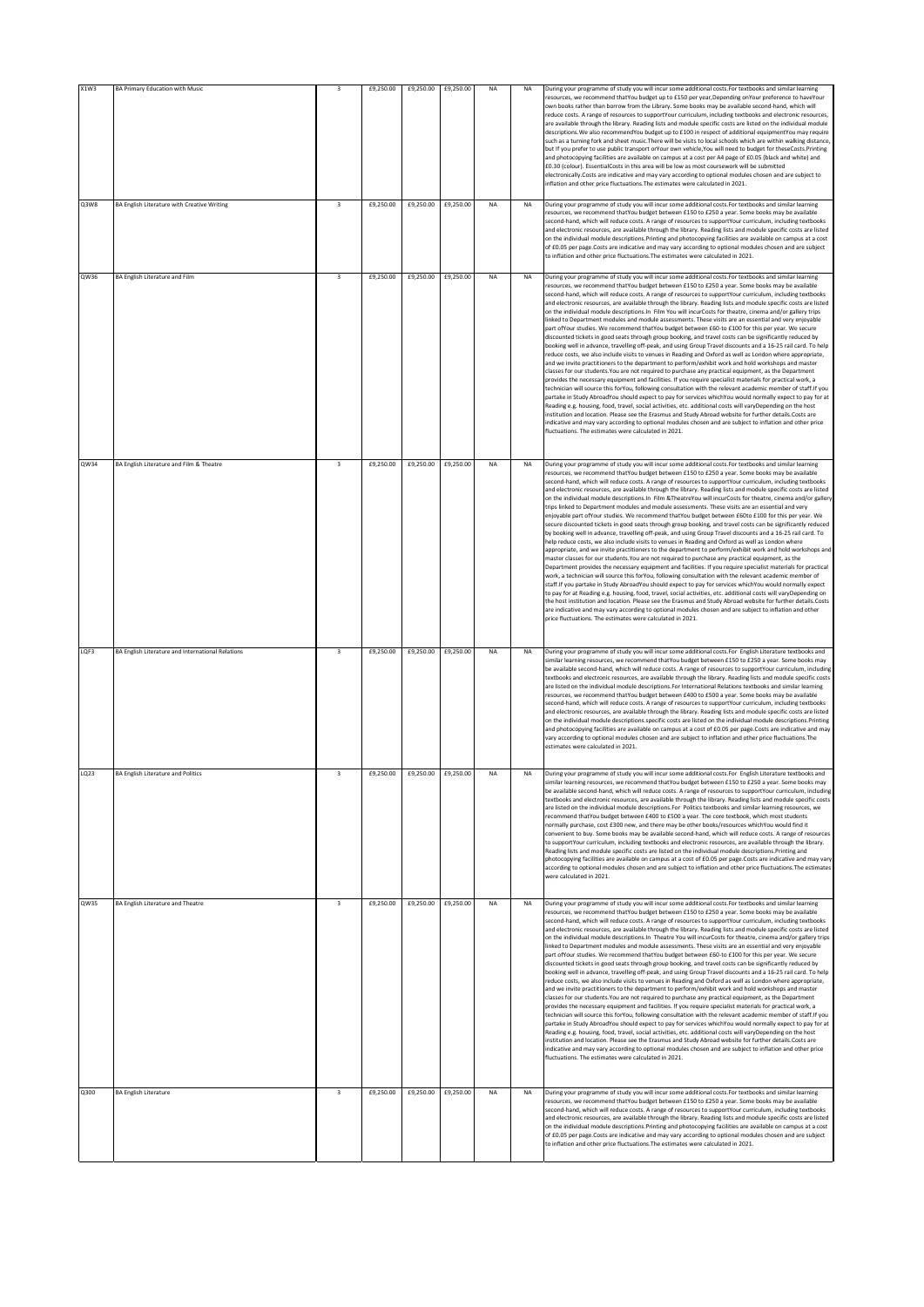| Q302 | BA English Literature with Foundation Year                   | $\overline{4}$          | £9,250.00 | £9,250.00 | £9,250.00           | £9,250.00 | NA        | During your programme of study you will incur some additional costs.For textbooks and similar learning<br>resources, we recommend thatYou budget between £150 to £250 a year. Some books may be available<br>second-hand, which will reduce costs. A range of resources to supportYour curriculum, including textbooks<br>and electronic resources, are available through the library. Reading lists and module specific costs are listed<br>on the individual module descriptions. Printing and photocopying facilities are available on campus at a cost<br>of £0.05 per page.Costs are indicative and may vary according to optional modules chosen and are subject<br>to inflation and other price fluctuations. The estimates were calculated in 2021.                                                                                                                                                                                                                                                                                                                                                                                                                                        |
|------|--------------------------------------------------------------|-------------------------|-----------|-----------|---------------------|-----------|-----------|----------------------------------------------------------------------------------------------------------------------------------------------------------------------------------------------------------------------------------------------------------------------------------------------------------------------------------------------------------------------------------------------------------------------------------------------------------------------------------------------------------------------------------------------------------------------------------------------------------------------------------------------------------------------------------------------------------------------------------------------------------------------------------------------------------------------------------------------------------------------------------------------------------------------------------------------------------------------------------------------------------------------------------------------------------------------------------------------------------------------------------------------------------------------------------------------------|
| Q310 | BA English Language and Linguistics                          | $\overline{3}$          | £9,250.00 | £9,250.00 | £9,250.00           | <b>NA</b> | <b>NA</b> | During your programme of study you will incur some additional costs. For textbooks and similar learning<br>resources, we recommend thatYou budget between £100 to £200 a year.Some books may be available<br>second-hand, which will reduce costs. A range of resources to supportYour curriculum, including textbooks<br>and electronic resources, are available through the library. Reading lists and module specific costs are listed<br>on the individual module descriptions. Printing and photocopying facilities are available on campus at a cost<br>of £0.05 per page.Costs are indicative and may vary according to optional modules chosen and are subject<br>to inflation and other price fluctuations. The estimates were calculated in 2021.                                                                                                                                                                                                                                                                                                                                                                                                                                        |
| 0312 | BA English Language and Linguistics with Foundation Year     | $\overline{a}$          | £9,250.00 | £9,250.00 | £9,250.00           | £9,250.00 | <b>NA</b> | During your programme of study you will incur some additional costs. For textbooks and similar learning<br>resources, we recommend thatYou budget between £100 to £200 a year.Some books may be available<br>second-hand, which will reduce costs. A range of resources to supportYour curriculum, including textbooks<br>and electronic resources, are available through the library. Reading lists and module specific costs are listed<br>on the individual module descriptions. Printing and photocopying facilities are available on campus at a cost<br>of £0.05 per page.Costs are indicative and may vary according to optional modules chosen and are subject<br>to inflation and other price fluctuations. The estimates were calculated in 2021.                                                                                                                                                                                                                                                                                                                                                                                                                                        |
| F750 | <b>BSc Environmental Management</b>                          | $\overline{\mathbf{3}}$ | £9,250.00 | £9,250.00 | £9,250.00           | <b>NA</b> | <b>NA</b> | You should ensure thatYou bring withYou to University a waterproof coat and trousers and a pair of<br>wellington boots (£15) and/or sturdy footwear e.g. walking boots (£50 - 100) for field work and visits<br>(shouldYou need to purchase these, approximateCosts are in brackets). Depending on choice of optional<br>modules, You may also require a laboratory coat which You can bring with You or purchase from the<br>University whenYou arrive (£12). Costs for the two compulsory residential field courses are covered by the<br>fees. Participation in additional field courses chosen as optional modules is subject to additional fees. These<br>are typically in the range £1000-£2000, Depending on the venue, and are publicised prior to enrolment for<br>optional modules.Costs are indicative, but will vary according to module choice and are subject to inflation<br>and other price fluctuations. The estimates were calculated in 2021.                                                                                                                                                                                                                                   |
| F751 | BSc Environmental Management with Foundation                 | $\overline{a}$          | £9,250.00 | £9,250.00 | £9,250.00           | £9,250.00 | NA        | You should ensure thatYou bring withYou to University a waterproof coat and trousers and a pair of<br>wellington boots (£15) and/or sturdy footwear e.g. walking boots (£50 - 100) for field work and visits<br>(shouldYou need to purchase these, approximateCosts are in brackets). Depending on choice of optional<br>modules, You may also require a laboratory coat which You can bring with You or purchase from the<br>University whenYou arrive (£12).Costs for the two compulsory residential field courses are covered by the<br>fees. Participation in additional field courses chosen as optional modules is subject to additional fees. These<br>are typically in the range £1000-£2000, Depending on the venue, and are publicised prior to enrolment for<br>optional modules.Costs are indicative, but will vary according to module choice and are subject to inflation<br>and other price fluctuations. The estimates were calculated in 2021.                                                                                                                                                                                                                                    |
| D447 | BSc Environmental Management with Placement Year             | $\overline{a}$          | £9,250.00 | £9,250.00 | £1,387.50           | £9,250.00 | NA        | You should ensure thatYou bring withYou to University a waterproof coat and trousers and a pair of<br>wellington boots (£15) and/or sturdy footwear e.g. walking boots (£50 - 100) for field work and visits<br>(shouldYou need to purchase these, approximateCosts are in brackets). Depending on choice of optional<br>modules, You may also require a laboratory coat which You can bring with You or purchase from the<br>University whenYou arrive (£12).Costs for the two compulsory residential field courses are covered by the<br>fees. Participation in additional field courses chosen as optional modules is subject to additional fees. These<br>are typically in the range £1000-£2000, Depending on the venue, and are publicised prior to enrolment for<br>optional modules.Costs are indicative, but will vary according to module choice and are subject to inflation<br>and other price fluctuations. The estimates were calculated in 2021.                                                                                                                                                                                                                                    |
| F851 | <b>BSc Environmental Science</b>                             | $\overline{\mathbf{3}}$ | £9,250.00 | £9,250.00 | £9,250.00           | <b>NA</b> | <b>NA</b> | You will be required to make a finanical contribution to a compulsory Part 2 field class of approximately<br>£300. Bursaries and other forms of financial support are available for students in financial difficulty. You will<br>be expected to be equipped with suitable outdoor clothing and footwear for field classes. There are no<br>compulsory textbooks and the library has an extensive collection to supportYour curriculum, including<br>textbooks and electronic resources. Reading lists and module specific costs are listed on the individual<br>module descriptions. You may want to budget around £75/year to purchaseYour own copy of core course<br>books. Discounted second hand copies may be available. Depending onYour module choices, You may choose<br>a non-compulsory Part 3 field class, which will require a financial contribution of approximately £900.<br>Bursaries and other financial support for students in financial difficulty are also available for non-compulsory<br>field classes.Costs are indicative, but will vary according to module choice and are subject to inflation and<br>other price fluctuations. The estimates were calculated in 2021. |
| F850 | BSc Environmental Science with International Foundation Year | $\Delta$                | £9,250.00 | £9,250.00 | £9,250.00           | £9,250.00 | <b>NA</b> | You will be required to make a financial contribution to a compulsory Part 2 field class of approximately<br>£300. Bursaries and other forms of financial support are available for students in financial difficulty. You will<br>be expected to be equipped with suitable outdoor clothing and footwear for field classes. There are no<br>compulsory textbooks and the library has an extensive collection to supportYour curriculum, including<br>textbooks and electronic resources. Reading lists and module specific costs are listed on the individual<br>module descriptions. You may want to budget around £75/year to purchaseYour own copy of core course<br>books. Discounted second hand copies may be available. Depending onYour module choices, You may choose<br>a non-compulsory Part 3 field class, which will require a financial contribution of approximately £900.<br>Bursaries and other financial support for students in financial difficulty are also available for non-compulsory<br>eld classes.Costs are indicative, but will vary according to module choice and are subject to inflation and<br>other price fluctuations. The estimates were calculated in 2021.   |
| F852 | BSc Environmental Science with Professional Experience       | $\overline{4}$          | £9,250.00 | £9,250.00 | £1,387.50 £9,250.00 |           | <b>NA</b> | You will be required to make a financial contribution to a compulsory Part 2 field class of approximately<br>£300. Bursaries and other forms of financial support are available for students in financial difficulty. You will<br>be expected to be equipped with suitable outdoor clothing and footwear for field classes. There are no<br>compulsory textbooks and the library has an extensive collection to supportYour curriculum, including<br>textbooks and electronic resources. Reading lists and module specific costs are listed on the individual<br>module descriptions. You may want to budget around £75/year to purchaseYour own copy of core course<br>books. Discounted second hand copies may be available. Depending onYour module choices, You may choose<br>a non-compulsory Part 3 field class, which will require a financial contribution of approximately £900.<br>Bursaries and other financial support for students in financial difficulty are also available for non-compulsory<br>field classes.Costs are indicative, but will vary according to module choice and are subject to inflation and<br>other price fluctuations. The estimates were calculated in 2021. |
| Q301 | BA English Language and Literature                           | $\overline{\mathbf{3}}$ | £9,250.00 | £9,250.00 | £9,250.00           | <b>NA</b> | <b>NA</b> | During your programme of study you will incur some additional costs. For textbooks and similar learning<br>resources, we recommend thatYou budget between £100 to £200 a year in English Language .In English<br>Literature : we recommend thatYou budget between £150 to £250 a year.Some books may be available<br>second-hand, which will reduce costs. A range of resources to supportYour curriculum, including textbooks<br>and electronic resources, are available through the library. Reading lists and module specific costs are listed<br>on the individual module descriptions. Printing and photocopying facilities are available on campus at a cost<br>of £0.05 per page.Costs are indicative and may vary according to optional modules chosen and are subject<br>to inflation and other price fluctuations. The estimates were calculated in 2021.                                                                                                                                                                                                                                                                                                                                |
| V590 | BA Ethics, Value and Philosophy                              | $\overline{\mathbf{3}}$ | £9,250.00 |           | £9,250.00 £9,250.00 | <b>NA</b> | <b>NA</b> | During your programme of study you will incur some additional costs. There are no textbooks whichYou must<br>buy andstudents are encouraged to discuss the purchase of textbooks or other resources with the module<br>convenor before purchasing.Some books may be available second-hand, which will reduce costs. A range of<br>resources to supportYour curriculum, including textbooks and electronic resources, are available through the<br>library and through the Departmentof Philosophy. Reading lists and module specific costs are listed on the<br>individual module descriptions.Costs are indicative and may vary according to optional modules chosen and<br>are subject to inflation and other price fluctuations. The estimate was calculated in 2021.                                                                                                                                                                                                                                                                                                                                                                                                                           |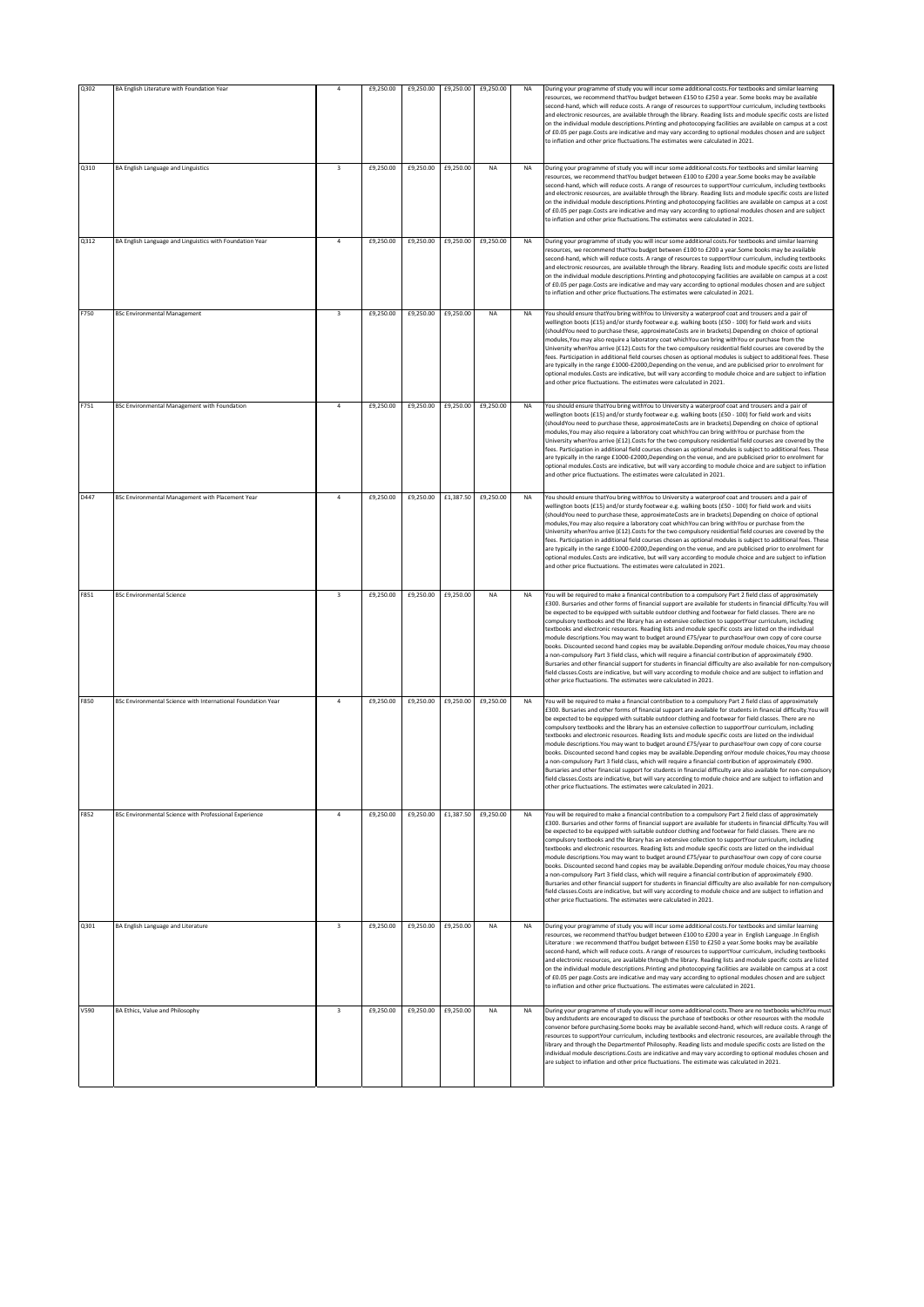| QW31<br>VW31               | <b>BA Art and English Literature</b><br>BA Art and History of Art               | $\overline{a}$<br>$\overline{4}$ | £9,250.00<br>£9,250.00 | £9,250.00 | £9,250.00<br>£9,250.00 £9,250.00 | £9,250.00<br>£9,250.00 | <b>NA</b><br><b>NA</b> | During your programme of study you will incur some additional costs. For textbooks and similar learning<br>resources we recommend thatYou budget between £40to £100 for Art and £150 to £250 per vear in English<br>Literature. Many books are available second-hand, which will reduce costs. A range of resources to<br>supportYour curriculum, including textbooks and electronic resources, are available through the library.<br>Printing and photocopying facilities are available on campus at a cost of £0.05 per page. The Department of<br>Art houses its own art supplies shop that provides a range of materials at subsidised prices. Equipment and<br>software for video and digital media practices are all available to hire at no cost through our student media<br>resource. Due to the individual nature of studio practice, the cost of materials throughoutYour programme<br>will varyDepending onYour choice of media. At Part 1 most materials are provided by the department except<br>where students wish to use specialist or unusual materials of their choice. In subsequent years we would<br>suggest an approximate budget of £200 per year to cover basics. For the final year exhibitionYou may wish<br>to invest more in materials. This is not a necessary requirement and advice should be sought from the<br>module convenor. However a reasonable budgetary expectation would be an additional £200. In addition,<br>students should budget approximately £60 per year for exhibition and museum trips.Costs are indicative and<br>may vary according to optional modules chosen and are subject to inflation and other price fluctuations. The<br>estimates were calculated in 2021.<br>During your programme of study you will incur some additional costs. For textbooks and similar learning<br>resources, we recommend thatYou budget between £40to £100 for the programme. Many books are |
|----------------------------|---------------------------------------------------------------------------------|----------------------------------|------------------------|-----------|----------------------------------|------------------------|------------------------|--------------------------------------------------------------------------------------------------------------------------------------------------------------------------------------------------------------------------------------------------------------------------------------------------------------------------------------------------------------------------------------------------------------------------------------------------------------------------------------------------------------------------------------------------------------------------------------------------------------------------------------------------------------------------------------------------------------------------------------------------------------------------------------------------------------------------------------------------------------------------------------------------------------------------------------------------------------------------------------------------------------------------------------------------------------------------------------------------------------------------------------------------------------------------------------------------------------------------------------------------------------------------------------------------------------------------------------------------------------------------------------------------------------------------------------------------------------------------------------------------------------------------------------------------------------------------------------------------------------------------------------------------------------------------------------------------------------------------------------------------------------------------------------------------------------------------------------------------------------------------------------------------------------------------------------|
|                            |                                                                                 |                                  |                        |           |                                  |                        |                        | available second-hand, which will reduce costs. A range of resources to supportYour curriculum, including<br>textbooks and electronic resources, are available through the library. Printing and photocopying facilities are<br>available on campus at a cost of £0.05 per page. The Department of Art houses its own art supplies shop that<br>provides a range of materials at subsidised prices. Equipment and software for video and digital media<br>practices are all available to hire at no cost through our student media resource. Due to the individual nature<br>of studio practice, the cost of materials throughoutYour programme will varyDepending onYour choice of<br>media. At Part 1 most materials are provided by the department except where students wish to use<br>specialist or unusual materials of their choice. In subsequent years we would suggest an approximate budget<br>of £200 per year to cover basics. For the final year exhibitionYou may wish to invest more in materials. This<br>is not a necessary requirement and advice should be sought from the module convenor. However a<br>easonable budgetary expectation would be an additional £200. In addition, it is recommended thatYou<br>budget approximately £60 per year for exhibition and museum trips and £400 for the International Study<br>trip at Part 2.If you partake in Study AbroadYou should expect to pay for services whichYou would normally<br>expect to pay for at Reading e.g. housing, food, travel, social activities, etc. additional costs will<br>varyDepending on the host institution and location. Please see the Erasmus and Study abroad website for<br>further details.Costs are indicative and may vary according to optional modules chosen and are subject to<br>inflation and other price fluctuations. The estimates were calculated in 2021.                                                         |
| <b>VW51</b>                | <b>BA Art and Philosophy</b>                                                    | $\overline{a}$                   | £9,250.00              | £9,250.00 | £9,250.00                        | £9,250.00              | <b>NA</b>              | During your programme of study you will incur some additional costs. For textbooks and similar learning<br>resources we recommend thatYou budget between £40-to £100 for Art andin Philosophy. Many books are<br>available second-hand, which will reduce costs. A range of resources to supportYour curriculum, including<br>textbooks and electronic resources, are available through the library. Printing and photocopying facilities are<br>available on campus at a cost of £0.05 per page. The Department of Art houses its own art supplies shop that<br>provides a range of materials at subsidised prices. Equipment and software for video and digital media<br>practices are all available to hire at no cost through our student media resource. Due to the individual nature<br>of studio practice, the cost of materials throughoutYour programme will varyDepending onYour choice of<br>media. At Part 1 most materials are provided by the department except where students wish to use<br>specialist or unusual materials of their choice. In subsequent years we would suggest an approximate budget<br>of £200 per year to cover basics. For the final year exhibition You may wish to invest more in materials. This<br>is not a necessary requirement and advice should be sought from the module convenor. However a<br>reasonable budgetary expectation would be an additional £200. In addition, students should budget<br>approximately £60 per year for exhibition and museum trips.Costs are indicative and may vary according to<br>optional modules chosen and are subject to inflation and other price fluctuations. The estimates were<br>alculated in 2021.                                                                                                                                                                                                                                         |
| CW81                       | <b>BA Art and Psychology</b>                                                    | $\overline{a}$                   | £9,250.00              |           | £9,250.00 £9,250.00              | £9,250.00              | <b>NA</b>              | During your programme of study you will incur some additional costs. For textbooks and similar learning<br>resources we recommend thatYou budget between £40-to £100 for Art and £100 - £200 per year in<br>Psychology. Many books are available second-hand, which will reduce costs. A range of resources to<br>supportYour curriculum, including textbooks and electronic resources, are available through the library.<br>Printing and photocopying facilities are available on campus at a cost of £0.05 per page. The Department of<br>Art houses its own Art supplies shop that provides a range of materials at subsidised prices. Equipment and<br>software for video and digital media practices are all available to hire at no cost through our student media<br>resource. Due to the individual nature of studio practice, the cost of materials throughoutYour programme<br>will varyDepending onYour choice of media. At Part 1 most materials are provided by the department except<br>where students wish to use specialist or unusual materials of their choice. In subsequent years we would<br>suggest an approximate budget of £200 per year to cover basics. For the final year exhibitionYou may wish<br>to invest more in materials. This is not a necessary requirement and advice should be sought from the<br>module convenor. However a reasonable budgetary expectation would be an additional £200. In addition,<br>students should budget approximately £60 per year for exhibition and museum trips.Costs are indicative and<br>may vary according to optional modules chosen and are subject to inflation and other price fluctuations. The<br>estimates were calculated in 2021.                                                                                                                                                                                                                   |
| D670                       | <b>BSc Food Marketing and Business Economics</b>                                | 3                                | £9,250.00              | £9,250.00 | £9,250.00                        | <b>NA</b>              | <b>NA</b>              | Study Abroad costs will be determined by the host institution and by the student's own study-related travel,<br>subsistence and accommodation requirements. Costs may be incurred for optional modules not listed here.<br>These may vary according to module choice and are subject to inflation and other price fluctuations.Costs<br>are indicative, but will vary according to module choice and are subject to inflation and other price<br>fluctuations. The estimates were calculated in 2021.                                                                                                                                                                                                                                                                                                                                                                                                                                                                                                                                                                                                                                                                                                                                                                                                                                                                                                                                                                                                                                                                                                                                                                                                                                                                                                                                                                                                                                |
| <b>DL62</b><br><b>DL63</b> | BSc Food Marketing and Business Economics with International Foundation<br>Year | $\overline{a}$                   | £9,250.00              | £9,250.00 | £9,250.00                        | £9,250.00              | <b>NA</b>              | Study Abroad costs will be determined by the host institution and by the student's own study-related travel,<br>subsistence and accommodation requirements. Costs may be incurred for optional modules not listed here.<br>These may vary according to module choice and are subject to inflation and other price fluctuations.Costs<br>are indicative, but will vary according to module choice and are subject to inflation and other price<br>fluctuations. The estimates were calculated in 2021.                                                                                                                                                                                                                                                                                                                                                                                                                                                                                                                                                                                                                                                                                                                                                                                                                                                                                                                                                                                                                                                                                                                                                                                                                                                                                                                                                                                                                                |
| <b>DL64</b>                | BSc Food Marketing and Business Economics with Foundation                       | $\overline{a}$                   | £9,250.00              | £9,250.00 | £9,250.00                        | £9,250.00              | <b>NA</b>              | Study Abroad costs will be determined by the host institution and by the student's own study-related travel,<br>subsistence and accommodation requirements. Costs may be incurred for optional modules not listed here.<br>These may vary according to module choice and are subject to inflation and other price fluctuations.Costs<br>are indicative, but will vary according to module choice and are subject to inflation and other price<br>fluctuations. The estimates were calculated in 2021.                                                                                                                                                                                                                                                                                                                                                                                                                                                                                                                                                                                                                                                                                                                                                                                                                                                                                                                                                                                                                                                                                                                                                                                                                                                                                                                                                                                                                                |
| <b>DL61</b>                | BSc Food Marketing and Business Economics with Placement Year                   | $\overline{4}$                   | £9,250.00              | £9,250.00 | £1,387.50                        | £9,250.00              | <b>NA</b>              | Study Abroad costs will be determined by the host institution and by the student's own study-related travel,<br>subsistence and accommodation requirements. Costs may be incurred for optional modules not listed here.<br>These may vary according to module choice and are subject to inflation and other price fluctuations.Costs<br>are indicative, but will vary according to module choice and are subject to inflation and other price<br>fluctuations. The estimates were calculated in 2021.                                                                                                                                                                                                                                                                                                                                                                                                                                                                                                                                                                                                                                                                                                                                                                                                                                                                                                                                                                                                                                                                                                                                                                                                                                                                                                                                                                                                                                |
| D610                       | <b>BSc Food Science</b>                                                         | $\overline{\mathbf{3}}$          | £9,250.00              | £9,250.00 | £9,250.00                        | <b>NA</b>              | <b>NA</b>              | During your programme of study you will incur some additional costs. For textbooks and similar learning<br>resources, we recommend thatYou budget between £50 to £150 a year. Some books may be available<br>second-hand, which will reduce costs. A range of resources to supportYour curriculum, including textbooks<br>and electronic resources, are available through the library. Reading lists and module specific costs are listed<br>on the individual module descriptions. The estimates were calculated in 2021. .                                                                                                                                                                                                                                                                                                                                                                                                                                                                                                                                                                                                                                                                                                                                                                                                                                                                                                                                                                                                                                                                                                                                                                                                                                                                                                                                                                                                         |
| D661                       | BSc Food Science with International Foundation Year                             | $\overline{4}$                   | £9,250.00              | £9,250.00 | £9,250.00                        | £9,250.00              | <b>NA</b>              | During your programme of study you will incur some additional costs. For textbooks and similar learning<br>resources, we recommend thatYou budget between £50 to £150 a year. Some books may be available<br>second-hand, which will reduce costs. A range of resources to supportYour curriculum, including textbooks<br>and electronic resources, are available through the library. Reading lists and module specific costs are listed<br>on the individual module descriptions. The estimates were calculated in 2021. .                                                                                                                                                                                                                                                                                                                                                                                                                                                                                                                                                                                                                                                                                                                                                                                                                                                                                                                                                                                                                                                                                                                                                                                                                                                                                                                                                                                                         |
| D615                       | BSc Food Science with Industrial Training                                       | $\ddot{4}$                       | £9,250.00              | £9,250.00 | £1,387.50                        | £9,250.00              | <b>NA</b>              | During your programme of study you will incur some additional costs. For textbooks and similar learning<br>resources, we recommend thatYou budget between £50 to £150 a year. Some books may be available<br>second-hand, which will reduce costs. A range of resources to supportYour curriculum, including textbooks<br>and electronic resources, are available through the library. Reading lists and module specific costs are listed<br>on the individual module descriptions. The estimates were calculated in 2021. .                                                                                                                                                                                                                                                                                                                                                                                                                                                                                                                                                                                                                                                                                                                                                                                                                                                                                                                                                                                                                                                                                                                                                                                                                                                                                                                                                                                                         |
| D611                       | <b>BSc Food Science with Foundation</b>                                         | $\overline{4}$                   | £9,250.00              | £9,250.00 | £9,250.00                        | £9,250.00              | <b>NA</b>              | During your programme of study you will incur some additional costs. For textbooks and similar learning<br>resources, we recommend thatYou budget between £50 to £150 a year. Some books may be available<br>second-hand, which will reduce costs. A range of resources to supportYour curriculum, including textbooks<br>and electronic resources, are available through the library. Reading lists and module specific costs are listed<br>on the individual module descriptions. The estimates were calculated in 2021.                                                                                                                                                                                                                                                                                                                                                                                                                                                                                                                                                                                                                                                                                                                                                                                                                                                                                                                                                                                                                                                                                                                                                                                                                                                                                                                                                                                                           |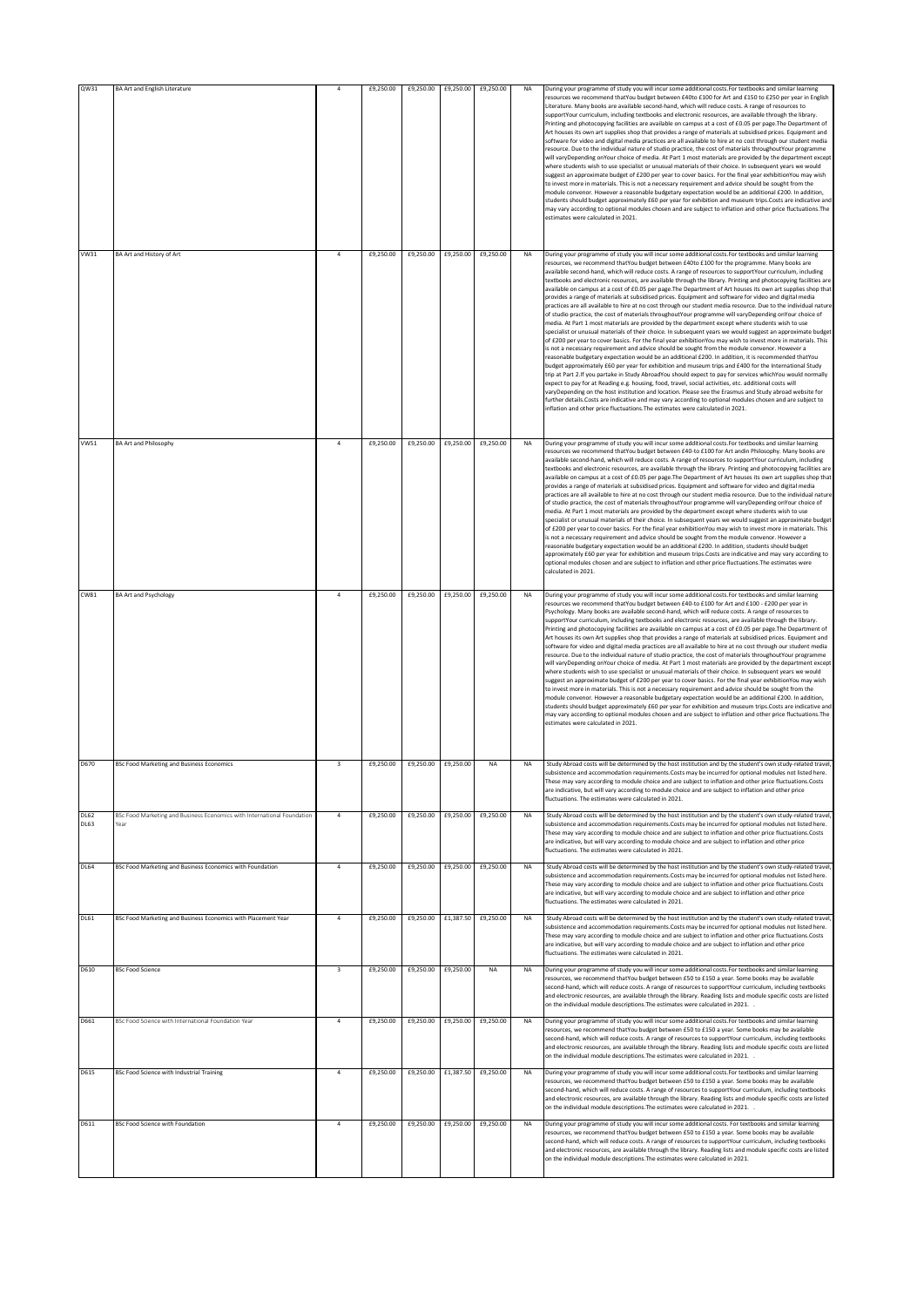| D621         | BSc Food Technology with Bio-processing with Industrial Training                                     |                                             | £9,250.00              | £9,250.00                                  | £1,387.50              | £9,250.00              | <b>NA</b>              | During your programme of study you will incur some additional costs. For textbooks and similar learning<br>resources, we recommend thatYou budget between £50 to £150 a year. Some books may be available<br>second-hand, which will reduce costs. A range of resources to supportYour curriculum, including textbooks<br>and electronic resources, are available through the library. Reading lists and module specific costs are listed<br>on the individual module descriptions. The estimates were calculated in 2021.                                                                                                                                                                                                                                                                                                                                                                                                                                                                                                                                                                                                                                                                                                                                                                                                                                                                                                                                                                                                                                                                                                                                                                                                                                                                                                                                                                                                                                                                                                                                  |
|--------------|------------------------------------------------------------------------------------------------------|---------------------------------------------|------------------------|--------------------------------------------|------------------------|------------------------|------------------------|-------------------------------------------------------------------------------------------------------------------------------------------------------------------------------------------------------------------------------------------------------------------------------------------------------------------------------------------------------------------------------------------------------------------------------------------------------------------------------------------------------------------------------------------------------------------------------------------------------------------------------------------------------------------------------------------------------------------------------------------------------------------------------------------------------------------------------------------------------------------------------------------------------------------------------------------------------------------------------------------------------------------------------------------------------------------------------------------------------------------------------------------------------------------------------------------------------------------------------------------------------------------------------------------------------------------------------------------------------------------------------------------------------------------------------------------------------------------------------------------------------------------------------------------------------------------------------------------------------------------------------------------------------------------------------------------------------------------------------------------------------------------------------------------------------------------------------------------------------------------------------------------------------------------------------------------------------------------------------------------------------------------------------------------------------------|
| D622         | BSc Food Technology with Bio-processing (3 year)                                                     | $\overline{\mathbf{3}}$                     | £9,250.00              | £9,250.00                                  | £9,250.00              | NA                     | <b>NA</b>              | During your programme of study you will incur some additional costs.For textbooks and similar learning<br>resources, we recommend thatYou budget between £50 to £150 a year. Some books may be available<br>second-hand, which will reduce costs. A range of resources to supportYour curriculum, including textbooks<br>and electronic resources, are available through the library. Reading lists and module specific costs are listed<br>on the individual module descriptions. The estimates were calculated in 2021.                                                                                                                                                                                                                                                                                                                                                                                                                                                                                                                                                                                                                                                                                                                                                                                                                                                                                                                                                                                                                                                                                                                                                                                                                                                                                                                                                                                                                                                                                                                                   |
| D690         | <b>BSc Food Science with Business</b>                                                                | $\overline{\mathbf{3}}$                     | £9,250.00              | £9,250.00                                  | £9,250.00              | <b>NA</b>              | <b>NA</b>              | During your programme of study you will incur some additional costs. For textbooks and similar learning                                                                                                                                                                                                                                                                                                                                                                                                                                                                                                                                                                                                                                                                                                                                                                                                                                                                                                                                                                                                                                                                                                                                                                                                                                                                                                                                                                                                                                                                                                                                                                                                                                                                                                                                                                                                                                                                                                                                                     |
|              |                                                                                                      |                                             |                        |                                            |                        |                        |                        | resources, we recommend thatYou budget between £50 to £150 a year. Some books may be available<br>second-hand, which will reduce costs. A range of resources to supportYour curriculum, including textbooks<br>and electronic resources, are available through the library. Reading lists and module specific costs are listed<br>on the individual module descriptions.Costs are indicative, but will vary according to module choice and are<br>subject to inflation and other price fluctuations. The estimates were calculated in 2021.                                                                                                                                                                                                                                                                                                                                                                                                                                                                                                                                                                                                                                                                                                                                                                                                                                                                                                                                                                                                                                                                                                                                                                                                                                                                                                                                                                                                                                                                                                                 |
| D691         | BSc Food Science with Business with Industrial Training                                              | $\overline{a}$                              | £9,250.00              | £9,250.00                                  | £1,387.50              | £9,250.00              | NA                     | During your programme of study you will incur some additional costs. For textbooks and similar learning<br>resources, we recommend thatYou budget between £50 to £150 a year. Some books may be available<br>second-hand, which will reduce costs. A range of resources to supportYour curriculum, including textbooks<br>and electronic resources, are available through the library. Reading lists and module specific costs are listed<br>on the individual module descriptions.Costs are indicative, but will vary according to module choice and are<br>subject to inflation and other price fluctuations. The estimates were calculated in 2021.                                                                                                                                                                                                                                                                                                                                                                                                                                                                                                                                                                                                                                                                                                                                                                                                                                                                                                                                                                                                                                                                                                                                                                                                                                                                                                                                                                                                      |
| W480         | <b>BA Film &amp; Theatre</b>                                                                         | $\overline{\mathbf{3}}$                     | £9,250.00              | £9,250.00                                  | £9,250.00              | NA                     | NA                     | During your programme of study you will incur some additional costs. You will incurCosts for theatre, cinema<br>and/or gallery trips linked to Department modules and module assessments. These visits are an essential<br>and very enjoyable part of Your studies. We recommend that You budget between £100to £120 for this per<br>year. We secure discounted tickets in good seats through group booking, and travel costs can be significantly<br>reduced by booking well in advance, travelling off-peak, and using Group Travel discounts and a 16-25 rail<br>card. To help reduce costs, we also include visits to venues in Reading and Oxford as well as London where<br>appropriate, and we invite practitioners to the department to perform/exhibit work and hold workshops and<br>master classes for our students. You are not required to purchase any practical equipment, as the<br>Department provides the necessary equipment and facilities. If you require specialist materials for practical<br>work, a technician will source this forYou, following consultation with the relevant academic member of<br>staff. You will incurCosts for the purchase of some textbooks. We recommend that You budget between<br>£70to £100 for this per year. Some books may be available second-hand, which will reduce costs. A range of<br>resources to supportYour curriculum, including textbooks and electronic resources, are available through the<br>library and through the Department of Film, Theatre & Television. If you partake in Study AbroadYou should<br>expect to pay for services whichYou would normally expect to pay for at Reading e.g. housing, food, travel,<br>social activities, etc. additional costs will varyDepending on the host institution and location. Please see the<br>Erasmus and Study Abroad website for further details.Costs are indicative and may vary according to<br>optional modules chosen and are subject to inflation and other price fluctuations. The estimates were<br>calculated in 2021    |
| W600         | <b>BA Film &amp; Television</b>                                                                      | $\overline{\mathbf{3}}$                     | £9,250.00              | £9,250.00                                  | £9,250.00              | <b>NA</b>              | <b>NA</b>              | During your programme of study you will incur some additional costs. You will incurCosts for theatre, cinema<br>and/or gallery trips linked to Department modules and module assessments. These visits are an essential<br>and very enjoyable part of your studies. We recommend thatYou budget between £100 to £120 for this per<br>year. We secure discounted tickets in good seats through group booking, and travel costs can be significantly<br>educed by booking well in advance, travelling off-peak, and using Group Travel discounts and a 16-25 rail<br>card. To help reduce costs, we also include visits to venues in Reading and Oxford as well as London where<br>appropriate, and we invite practitioners to the department to perform/exhibit work and hold workshops and<br>master classes for our students. You are not required to purchase any practical equipment, as the<br>Department provides the necessary equipment and facilities. If you require specialist materials for practical<br>work, a technician will source this forYou, following consultation with the relevant academic member of<br>staff. You will incurCosts for the purchase of some textbooks. We recommend that You budget between £70<br>to £100 for this per year. Some books may be available second-hand, which will reduce costs. A range of<br>resources to supportYour curriculum, including textbooks and electronic resources, are available through the<br>library and through the Department of Film, Theatre & Television. If you partake in Study AbroadYou should<br>expect to pay for services whichYou would normally expect to pay for at Reading e.g. housing, food, travel,<br>social activities, etc. additional costs will varyDepending on the host institution and location. Please see the<br>Erasmus and Study Abroad website for further details.Costs are indicative and may vary according to<br>optional modules chosen and are subject to inflation and other price fluctuations. The estimates were<br>calculated in 2021.   |
| N300<br>W101 | <b>BSc Finance</b><br><b>BA Fine Art</b>                                                             | $\overline{\mathbf{3}}$<br>в                | £9,250.00<br>£9,250.00 | £9,250.00<br>£9,250.00                     | £9,250.00<br>£9,250.00 | NA<br>NA               | NA<br>NA               | <b>NA</b><br>During your programme of study you will incur some additional costs.For textbooks and similar learning<br>resources, we recommend thatYou budget between £40-to £100 for the programme. Many books are<br>available second-hand, which will reduce costs. A range of resources to supportYour curriculum, including<br>textbooks and electronic resources, are available through the library. Printing and photocopying facilities are<br>available on campus at a cost of £0.05 per page. The Department of Art houses its own art supplies shop that<br>provides a range of materials at subsidised prices. Equipment and software for video and digital media<br>practices are all available to hire at no cost through our student media resource. Due to the individual nature<br>of studio practice, the cost of materials throughoutYour programme will varyDepending onYour choice of<br>media. At Part 1 most materials are provided by the department except where students wish to use<br>specialist or unusual materials of their choice. In subsequent years we would suggest an approximate budget<br>of £200 per year to cover basics. For the final year exhibitionYou may wish to invest more in materials. This<br>is not a necessary requirement and advice should be sought from the module convenor. However a<br>reasonable budgetary expectation would be an additional £200. In addition, it is recommended thatYou<br>budget approximately £100 per year for optional exhibition and museum trips. If you partake in Study<br>AbroadYou should expect to pay for services whichYou would normally expect to pay for at Reading e.g.<br>housing, food, travel, social activities, etc. additional costs will varyDepending on the host institution and<br>location. Please see the Erasmus and Study abroad website for further details.Costs are indicative and may<br>vary according to optional modules chosen and are subject to inflation and other price fluctuations. The<br>estimates were calculated in 2021. |
| W102         | BA Fine Art with Integrated Foundation                                                               | $\overline{4}$                              | £9,250.00              | £9,250.00                                  |                        | £9,250.00 £9,250.00    | <b>NA</b>              | During your programme of study you will incur some additional costs. For textbooks and similar learning<br>resources, we recommend thatYou budget between £40- to £100 for the programme. Many books are<br>available second-hand, which will reduce costs. A range of resources to supportYour curriculum, including<br>textbooks and electronic resources, are available through the library. Printing and photocopying facilities are<br>available on campus at a cost of £0.05 per page. The Department of Art houses its own art supplies shop<br>that provides a range of materials at subsidised prices. Equipment and software for video and digital media<br>practices are all available to hire at no cost through our student media resource. Due to the individual nature<br>of studio practice, the cost of materials throughoutYour programme will varyDepending onYour choice of<br>media. At Part 1 most materials are provided by the department except where students wish to use<br>specialist or unusual materials of their choice. In subsequent years we would suggest an approximate budget<br>of £300 per year to cover basics. For the final year exhibitionYou may wish to invest more in materials. This<br>is not a necessary requirement and advice should be sought from the module convenor. However a<br>reasonable budgetary expectation would be an additional £200. In addition, it is recommended thatYou<br>budget approximately £200 per year for optional exhibition and museum trips. If you partake in Study<br>AbroadYou should expect to pay for services whichYou would normally expect to pay for at Reading e.g.<br>housing, food, travel, social activities, etc. additional costs will varyDepending on the host institution and<br>location. Please see the Erasmus and Study abroad website for further details. Costs are indicative and may<br>vary according to optional modules chosen and are subject to inflation and other price fluctuations. The<br>estimates were calculated in 2021.           |
| N390<br>N392 | <b>BSc Finance (International Business)</b><br>BSc Finance (International Business) with Year Abroad | $\overline{\mathbf{3}}$<br>$\boldsymbol{A}$ | £9,250.00              | £9,250.00 £9,250.00 £9,250.00<br>£9,250.00 | £1,387.50              | NA<br>£9,250.00        | <b>NA</b><br>NA        | <b>NA</b><br><b>NA</b>                                                                                                                                                                                                                                                                                                                                                                                                                                                                                                                                                                                                                                                                                                                                                                                                                                                                                                                                                                                                                                                                                                                                                                                                                                                                                                                                                                                                                                                                                                                                                                                                                                                                                                                                                                                                                                                                                                                                                                                                                                      |
| N391<br>N301 | BSc Finance (International Business) with Placement Year<br><b>BSc Finance (Investments)</b>         | 4<br>3                                      | £9,250.00<br>£9,250.00 | £9,250.00<br>£9,250.00                     | £1,387.50<br>£9,250.00 | £9,250.00<br>NA        | NA<br>NA               | NA<br><b>NA</b>                                                                                                                                                                                                                                                                                                                                                                                                                                                                                                                                                                                                                                                                                                                                                                                                                                                                                                                                                                                                                                                                                                                                                                                                                                                                                                                                                                                                                                                                                                                                                                                                                                                                                                                                                                                                                                                                                                                                                                                                                                             |
| N311<br>N310 | BSc Finance (Investments) with Year Abroad<br>BSc Finance (Investments) with Placement Year          | $\overline{a}$<br>$\overline{a}$            | £9,250.00<br>£9,250.00 | £9,250.00<br>£9,250.00                     | £1,387.50<br>£1.387.50 | £9,250.00<br>£9,250.00 | <b>NA</b><br><b>NA</b> | <b>NA</b><br><b>NA</b>                                                                                                                                                                                                                                                                                                                                                                                                                                                                                                                                                                                                                                                                                                                                                                                                                                                                                                                                                                                                                                                                                                                                                                                                                                                                                                                                                                                                                                                                                                                                                                                                                                                                                                                                                                                                                                                                                                                                                                                                                                      |
| N370<br>N372 | <b>BSc Finance (Sustainable Finance)</b><br>BSc Finance (Sustainable Finance) with Year Abroad       | 3<br>$\overline{4}$                         | £9,250.00<br>£9,250.00 | £9,250.00<br>£9,250.00                     | £9,250.00<br>£1,387.50 | NA<br>£9,250.00        | NA<br>NA               | <b>NA</b><br><b>NA</b>                                                                                                                                                                                                                                                                                                                                                                                                                                                                                                                                                                                                                                                                                                                                                                                                                                                                                                                                                                                                                                                                                                                                                                                                                                                                                                                                                                                                                                                                                                                                                                                                                                                                                                                                                                                                                                                                                                                                                                                                                                      |
| N371<br>N304 | BSc Finance (Sustainable Finance) with Placement Year<br>BSc Finance with Year Abroad                | $\overline{4}$<br>$\overline{4}$            | £9,250.00<br>£9,250.00 | £9,250.00<br>£9,250.00                     | £1,387.50<br>£1,387.50 | £9,250.00<br>£9,250.00 | <b>NA</b><br>NA        | <b>NA</b><br><b>NA</b>                                                                                                                                                                                                                                                                                                                                                                                                                                                                                                                                                                                                                                                                                                                                                                                                                                                                                                                                                                                                                                                                                                                                                                                                                                                                                                                                                                                                                                                                                                                                                                                                                                                                                                                                                                                                                                                                                                                                                                                                                                      |
| N360<br>N362 | <b>BSc Finance (FinTech)</b><br>BSc Finance (FinTech) with Year Abroad                               | $\overline{\mathbf{3}}$<br>$\ddot{4}$       | £9,250.00<br>£9,250.00 | £9,250.00<br>£9,250.00                     | £9,250.00<br>£1,387.50 | NA<br>£9,250.00        | NA<br><b>NA</b>        | NA<br><b>NA</b>                                                                                                                                                                                                                                                                                                                                                                                                                                                                                                                                                                                                                                                                                                                                                                                                                                                                                                                                                                                                                                                                                                                                                                                                                                                                                                                                                                                                                                                                                                                                                                                                                                                                                                                                                                                                                                                                                                                                                                                                                                             |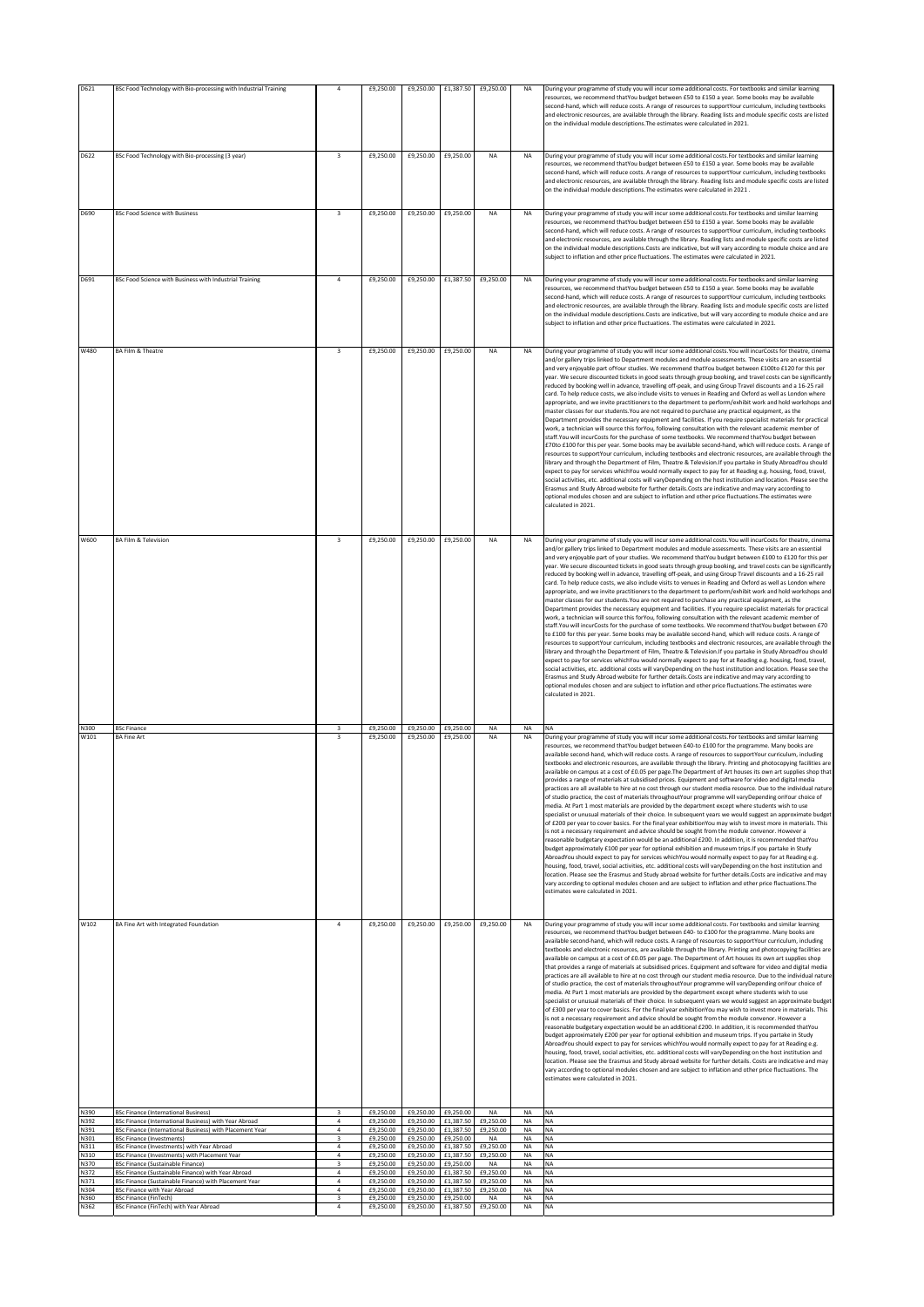| N361        | BSc Finance (FinTech) with Placement Year                       | $\overline{4}$          | £9,250.00 | £9,250.00 | £1,387.50 | £9,250.00 | <b>NA</b> | NA                                                                                                                                                                                                                                                                                                                                                                                                                                                                                                                                                                                                                                                                                                                                                                                                                                                                                                                                                                                                                                                                                                                                                                                                                                                                                                                                                                                                                                                                                                                                                                                                                                                                                                                                                                                                                                                                                                                                                                                                                                                                       |
|-------------|-----------------------------------------------------------------|-------------------------|-----------|-----------|-----------|-----------|-----------|--------------------------------------------------------------------------------------------------------------------------------------------------------------------------------------------------------------------------------------------------------------------------------------------------------------------------------------------------------------------------------------------------------------------------------------------------------------------------------------------------------------------------------------------------------------------------------------------------------------------------------------------------------------------------------------------------------------------------------------------------------------------------------------------------------------------------------------------------------------------------------------------------------------------------------------------------------------------------------------------------------------------------------------------------------------------------------------------------------------------------------------------------------------------------------------------------------------------------------------------------------------------------------------------------------------------------------------------------------------------------------------------------------------------------------------------------------------------------------------------------------------------------------------------------------------------------------------------------------------------------------------------------------------------------------------------------------------------------------------------------------------------------------------------------------------------------------------------------------------------------------------------------------------------------------------------------------------------------------------------------------------------------------------------------------------------------|
| N303        | <b>BSc Finance with Placement Year</b>                          | $\overline{a}$          | £9,250.00 | £9,250.00 | £1,387.50 | £9,250.00 | NA        | NA                                                                                                                                                                                                                                                                                                                                                                                                                                                                                                                                                                                                                                                                                                                                                                                                                                                                                                                                                                                                                                                                                                                                                                                                                                                                                                                                                                                                                                                                                                                                                                                                                                                                                                                                                                                                                                                                                                                                                                                                                                                                       |
| <b>LR08</b> | BA French and International Development                         | $\overline{a}$          | £9,250.00 | £9,250.00 | £1,387.50 | £9,250.00 | NA        | During your programme of study you will incur some additional costs. In French : For textbooks and similar<br>learning resources, we recommend thatYou budget between £100 to £150 a year. The core textbook(s),<br>which most students normally purchase, cost(s) £25 new, and there may be other books/resources<br>whichYou would find it convenient to buy.Some books may be available second-hand, which will reduce<br>costs. A range of resources to supportYour curriculum, including textbooks and electronic resources, are<br>available through the library. Reading lists and module specific costs are listed on the individual module<br>descriptions. Printing and photocopying facilities are available on campus at a cost of £0.05 per page. For<br>students studying on a year abroad, a discounted fee of 15% of the normal Tuition Fee is payable to the<br>University for the year abroad, as detailed in the Fees Policy. No Tuition Fee is paid to the host institution<br>abroad for which there is a valid exchange agreement in place. Year Abroad :You may incur additional costs<br>in addition to those whichYou would normally expect to pay at the University, During your year abroad, in<br>accordance with clause 6.4 of the Terms and Conditions for Undergraduate Students. These additional cost:<br>will depend onYour host institution and destination, but may include the purchase of a visa, and mandatory<br>medical insurance. Students will be briefed on these issues prior to them submitting the form detailing the<br>institutions to which they would like to be allocated, and general information on additional costs is discussed<br>in the Year Abroad preparatory meetings. Further indicative details on costs and funding are available on<br>the UoR Erasmus & Study Abroad webpages and the webpages of the host institution .Costs are indicative<br>and may vary according to optional modules chosen and are subject to inflation and other price<br>fluctuations. The estimates were calculated in 2021. |
| F841        | BSc Geography (Human and Physical)                              | $\overline{\mathbf{3}}$ | £9,250.00 | £9,250.00 | £9,250.00 | NA        | NA        | You will be required to make a contribution toCosts forYour food and board at a compulsory Part 1 field<br>class of approximately £75 and a contribution to a compulsory Part 2 field class of approximately £300.<br>Bursaries and other forms of financial support are available for students in financial difficulty. You will be<br>expected to be equipped with suitable outdoor clothing and footwear for field classes. There are no<br>compulsory textbooks and the library has an extensive collection to supportYour curriculum, including<br>textbooks and electronic resources, are available through the library. Reading lists and module specific cost<br>are listed on the individual module descriptions.You may want to budget around £75/year to purchaseYour<br>own copy of core course books . Discounted second hand copies may be available.Depending onYour<br>module choices. You may choose a non-compulsory Part 3 field class, which will require a financial<br>contribution of approximately £750. Bursaries and other financial support for students in financial difficulty<br>are also available for non-compulsory field classes.Costs are indicative, but will vary according to module<br>choice and are subject to inflation and other price fluctuations. The estimates were calculated in 2021                                                                                                                                                                                                                                                                                                                                                                                                                                                                                                                                                                                                                                                                                                                                    |
| F842        | BSc Geography (Human and Physical) with Professional Experience | $\overline{4}$          | £9,250.00 | £9,250.00 | £1,387.50 | £9,250.00 | <b>NA</b> | You will be required to make a contribution toCosts forYour food and board at a compulsory Part 1 field<br>class of approximately £75 and a contribution to a compulsory Part 2 field class of approximately £300.<br>Bursaries and other forms of financial support are available for students in financial difficulty. You will be<br>expected to be equipped with suitable outdoor clothing and footwear for field classes. There are no<br>compulsory textbooks and the library has an extensive collection to supportYour curriculum, including<br>textbooks and electronic resources, are available through the library. Reading lists and module specific costs<br>are listed on the individual module descriptions. You may want to budget around £75/year to purchaseYour<br>own copy of core course books. Discounted second hand copies may be available.Depending onYour<br>module choices,You may choose a non-compulsory Part 3 field class, which will require a financia<br>contribution of approximately £750. Bursaries and other financial support for students in financial difficulty<br>are also available for non-compulsory field classes Costs are indicative, but will vary according to module<br>choice and are subject to inflation and other price fluctuations. The estimates were calculated in 2021.                                                                                                                                                                                                                                                                                                                                                                                                                                                                                                                                                                                                                                                                                                                                    |
| L722        | <b>BSc Geography (Human)</b>                                    | $\overline{\mathbf{3}}$ | £9,250.00 | £9,250.00 | £9,250.00 | <b>NA</b> | NA        | You will be required to make a contribution toCosts forYour food and board at a compulsory Part 1 field<br>class of approximately £75 and a contribution to a compulsory Part 2 field class of approximately £300.<br>Bursaries and other forms of financial support are available for students in financial difficulty. You will be<br>expected to be equipped with suitable outdoor clothing and footwear for field classes. There are no<br>compulsory textbooks and the library has an extensive collection to supportYour curriculum, including<br>textbooks and electronic resources, are available through the library. Reading lists and module specific costs<br>are listed on the individual module descriptions. You may want to budget around £75/year to purchaseYour<br>own copy of core course books . Discounted second hand copies may be available.Depending onYour<br>module choices, You may choose a non-compulsory Part 3 field class, which will require a financia<br>contribution of approximately £750. Bursaries and other financial support for students in financial difficulty<br>are also available for non-compulsory field classes.Costs are indicative, but will vary according to module<br>choice and are subject to inflation and other price fluctuations. The estimates were calculated in 2021                                                                                                                                                                                                                                                                                                                                                                                                                                                                                                                                                                                                                                                                                                                                   |
| L723        | BSc Geography (Human) with Professional Experience              | $\ddot{4}$              | £9,250.00 | £9,250.00 | £1,387.50 | £9,250.00 | <b>NA</b> | You will be required to make a contribution toCosts forYour food and board at a compulsory Part 1 field<br>class of approximately £75 and a contribution to a compulsory Part 2 field class of approximately £300.<br>Bursaries and other forms of financial support are available for students in financial difficulty. You will be<br>expected to be equipped with suitable outdoor clothing and footwear for field classes. There are no<br>compulsory textbooks and the library has an extensive collection to supportYour curriculum, including<br>textbooks and electronic resources, are available through the library. Reading lists and module specific costs<br>are listed on the individual module descriptions. You may want to budget around £75/year to purchaseYour<br>own copy of core course books . Discounted second hand copies may be available.Depending onYour<br>module choices, You may choose a non-compulsory Part 3 field class, which will require a financial<br>contribution of approximately £750. Bursaries and other financial support for students in financial difficulty<br>are also available for non-compulsory field classes.Costs are indicative, but will vary according to module<br>choice and are subject to inflation and other price fluctuations. The estimates were calculated in 2021.                                                                                                                                                                                                                                                                                                                                                                                                                                                                                                                                                                                                                                                                                                                                 |
| F840        | <b>BSc Geography (Physical)</b>                                 | $\overline{\mathbf{3}}$ | £9,250.00 | £9,250.00 | £9,250.00 | <b>NA</b> | <b>NA</b> | You will be required to make a contribution toCosts forYour food and board at a compulsory Part 1 field<br>class of approximately £75 and a contribution to a compulsory Part 2 field class of approximately £300.<br>Bursaries and other forms of financial support are available for students in financial difficulty You will be<br>expected to be equipped with suitable outdoor clothing and footwear for field classes. There are no<br>compulsory textbooks and the library has an extensive collection to supportYour curriculum, including<br>textbooks and electronic resources, are available through the library. Reading lists and module specific costs<br>are listed on the individual module descriptions. You may want to budget around £75/year to purchaseYour<br>own copy of core course books . Discounted second hand copies may be available.Depending onYour<br>module choices. You may choose a non-compulsory Part 3 field class, which will require a financial<br>contribution of approximately £750. Bursaries and other financial support for students in financial difficulty<br>are also available for non-compulsory field classes.Costs are indicative, but will vary according to module<br>choice and are subject to inflation and other price fluctuations. The estimates were calculated in 2021.                                                                                                                                                                                                                                                                                                                                                                                                                                                                                                                                                                                                                                                                                                                                  |
| F839        | BSc Geography (Physical) with Professional Experience           | $\overline{a}$          | £9,250.00 | £9,250.00 | £1,387.50 | £9,250.00 | NA        | You will be required to make a contribution toCosts forYour food and board at a compulsory Part 1 field<br>class of approximately £75 and a contribution to a compulsory Part 2 field class of approximately £300.<br>Bursaries and other forms of financial support are available for students in financial difficulty. You will be<br>expected to be equipped with suitable outdoor clothing and footwear for field classes. There are no<br>compulsory textbooks and the library has an extensive collection to supportYour curriculum, including<br>textbooks and electronic resources, are available through the library. Reading lists and module specific costs<br>are listed on the individual module descriptions. You may want to budget around £75/year to purchaseYour<br>own copy of core course books . Discounted second hand copies may be available.Depending onYour<br>module choices, You may choose a non-compulsory Part 3 field class, which will require a financial<br>contribution of approximately £750. Bursaries and other financial support for students in financial difficulty<br>are also available for non-compulsory field classes.Costs are indicative, but will vary according to module<br>choice and are subject to inflation and other price fluctuations. The estimates were calculated in 2021.                                                                                                                                                                                                                                                                                                                                                                                                                                                                                                                                                                                                                                                                                                                                 |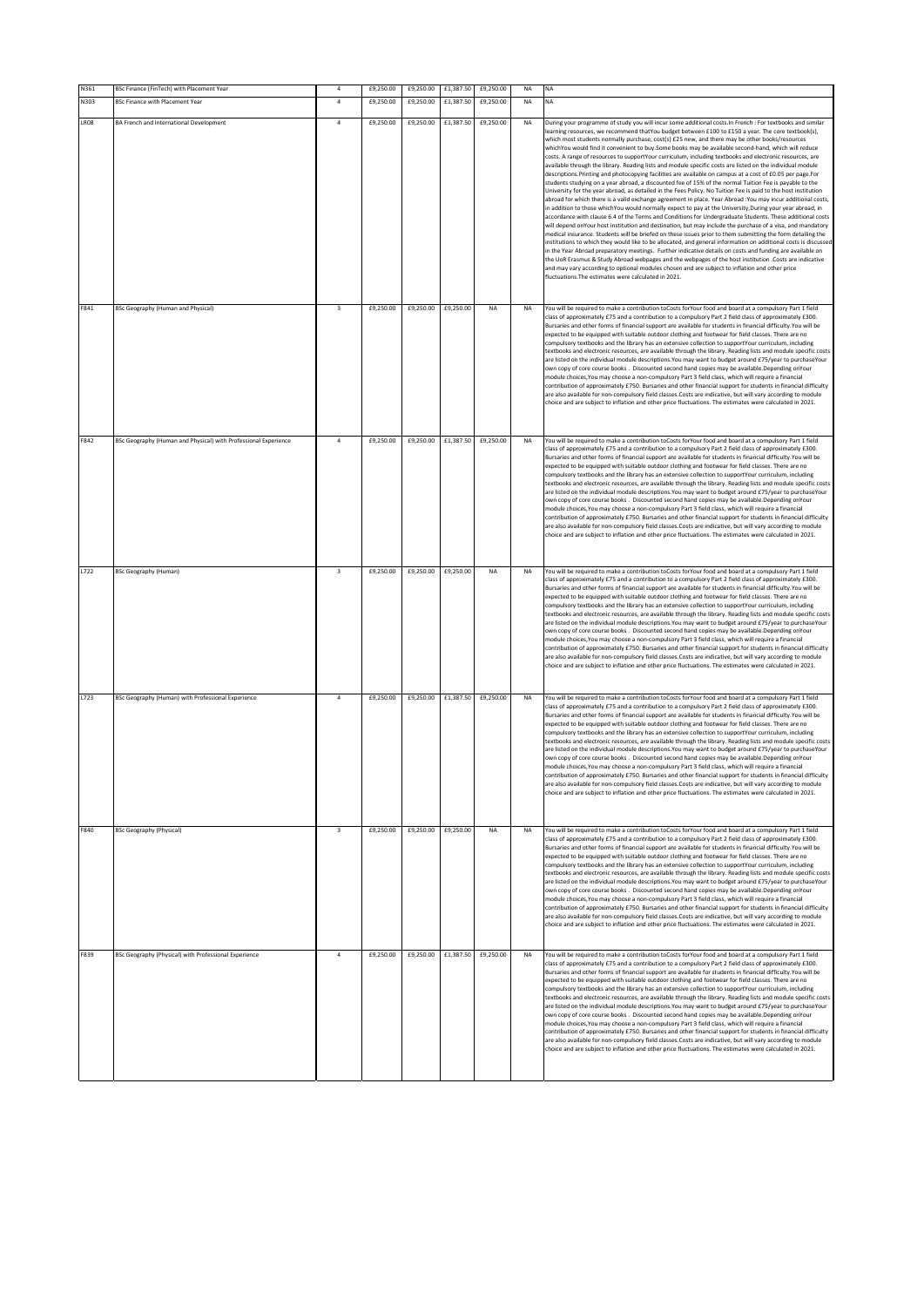| W213             | <b>BA Graphic Communication</b>                  | $\overline{\mathbf{3}}$ | £9,250.00 | £9,250.00 | £9,250.00 | NA        | NA        | During your programme of study you will incur some additional costs. You will need to purchase a laptop<br>computer (from £700 up to £2000Depending on the make, model, and specification), mouse (£65), external<br>hard-drive or cloud storage (£50-£250), and a subscription to Creative Cloud (starting at £15.49 per<br>month). Special printing and photocopying facilities are available in the Department of Typography &<br>Graphic Communication.Costs will be, on average, £60 in part 1, £90 in part 2, £120 in part 3. Black and<br>white printingCosts: £0.05 for A4, £0.08 for A4 duplex, £0.10 for A3, and £0.14 for A3 duplex. Colour<br>printingCosts: £0.30 for A4, £0.44 for A4 duplex, £0.60 for A3, and £0.90 for A3 duplex. Paper is provided<br>butYou may want to buyYour own special papers for particular projects. You will also need to buy studio<br>equipment whenYou arrive, which will cost approximately £25, and may need to supplement this in<br>subsequent years. There are no textbooks whichYou must buy, but many students purchase core textbooks,<br>which cost £85 new, and there may be other books/resources whichYou would find it convenient to buy.<br>Some books may be available second-hand, which will reduce costs. A range of resources to supportYour<br>curriculum, including textbooks and electronic resources, are available through the library and through the<br>Department of Typography & Graphic Communication. Reading lists and module specific costs are listed on<br>the individual module descriptions.Costs are indicative and may vary according to optional modules chosen<br>and are subject to inflation and other price fluctuations. The estimates were calculated in 2021. |
|------------------|--------------------------------------------------|-------------------------|-----------|-----------|-----------|-----------|-----------|-----------------------------------------------------------------------------------------------------------------------------------------------------------------------------------------------------------------------------------------------------------------------------------------------------------------------------------------------------------------------------------------------------------------------------------------------------------------------------------------------------------------------------------------------------------------------------------------------------------------------------------------------------------------------------------------------------------------------------------------------------------------------------------------------------------------------------------------------------------------------------------------------------------------------------------------------------------------------------------------------------------------------------------------------------------------------------------------------------------------------------------------------------------------------------------------------------------------------------------------------------------------------------------------------------------------------------------------------------------------------------------------------------------------------------------------------------------------------------------------------------------------------------------------------------------------------------------------------------------------------------------------------------------------------------------------------------------------------------------------------------------|
| V100             | <b>BA History</b>                                | $\overline{\mathbf{3}}$ | £9,250.00 | £9,250.00 | £9,250.00 | <b>NA</b> | <b>NA</b> | During your programme of study you will incur some additional costs. Where applicable, core textbooks<br>ecommended for student purchase may cost around £15 to £25 per module; there may be other<br>books/resources whichYou would find it convenient to buy. Some books may be available second-hand,<br>which will reduce costs. A wide range of resources to supportYour curriculum, including textbooks, more<br>specialist studies, and electronic resources, are available through the library. Printing and photocopying<br>facilities are available on campus at a cost per A4 page of £0.05 (black and white) and £0.30 (colour).<br>EssentialCosts in this area will be low as most coursework is submitted electronically.A few optional<br>modules may include study trips of up to 3 to 9 days. For each participating student, the cost of transport<br>and accommodation is not expected to exceed £350.Costs are indicative and may vary according to optional<br>modules chosen and are subject to inflation and other price fluctuations. The estimates were calculated in<br>2021.                                                                                                                                                                                                                                                                                                                                                                                                                                                                                                                                                                                                                                                   |
| V101             | <b>BA History with Foundation</b>                | $\overline{4}$          | £9,250.00 | £9,250.00 | £9,250.00 | £9,250.00 | <b>NA</b> | During your programme of study you will incur some additional costs.  There are no textbooks which you<br>must buy and students are encouraged to discuss the purchase of textbooks or other resources with the<br>module convenor before purchasing. Some books may be available second-hand, which will reduce costs. A<br>ange of resources to support your curriculum, including textbooks and electronic resources, are available<br>through the library and through the Department of Philosophy. Reading lists and module specific costs are<br>listed on the individual module descriptions. Costs are indicative and may vary according to optional<br>modules chosen and are subject to inflation and other price fluctuations.  The estimate was calculated in<br>2021.                                                                                                                                                                                                                                                                                                                                                                                                                                                                                                                                                                                                                                                                                                                                                                                                                                                                                                                                                                        |
| LV11             | <b>BA History and Economics</b>                  | 3                       | £9,250.00 | £9,250.00 | £9,250.00 | <b>NA</b> | <b>NA</b> | During your programme of study you will incur some additional costsIn History : Where applicable, core<br>textbooks recommended for student purchase may cost around £15 to £25 per module; there may be other<br>books/resources whichYou would find it convenient to buy. Some books may be available second-hand,<br>which will reduce costs.A few optional modules may include study trips of up 3 to 9 days. For each<br>participating student, the cost of the study trip is not expected to exceed £350.In. Economics: Eor textbooks<br>and similar learning resources, we recommend thatYou budget up to £400 per year. This figure is<br>approximate. ActualCosts will varyDepending on individual study technique, preferences, and<br>requirements. Some books may be available second-hand, which will reduce costs. A range of resources to<br>supportYour curriculum, including textbooks, more specialist studies and electronic resources, are available<br>through the library. Printing and photocopying facilities are available on campus at a cost per A4 page of<br>£0.05 (black and white) and £0.30 (colour). EssentialCosts in this area will be low as most coursework will be<br>submitted electronically.Costs are indicative and may vary according to optional modules chosen and are<br>subject to inflation and other price fluctuations. The estimates were calculated in 2021.                                                                                                                                                                                                                                                                                                                                          |
| QV31             | BA History and English Literature                | $\overline{\mathbf{3}}$ | £9,250.00 | £9,250.00 | £9,250.00 | <b>NA</b> | <b>NA</b> | During your programme of study you will incur some additional costsIn History : Where applicable, core<br>textbooks recommended for student purchase may cost around £15 to £25 per module; there may be other<br>books/resources whichYou would find it convenient to buy.A few optional modules may include study trips<br>of up 3 to 9 days. For each participating student, the cost of the study trip is not expected to exceed £350.In<br>English Literature : For textbooks and similar learning resources, we recommend thatYou budget between<br>£150 to £250 a year. This figure is approximate. ActualCosts will varyDepending on individual study<br>technique, preferences, and requirements. Some books may be available second-hand, which will reduce<br>costs.A range of resources to supportYour curriculum, including textbooks, more specialist studies and<br>electronic resources, are available through the library. Printing and photocopying facilities are available on<br>campus at a cost per A4 page of £0.05 (black and white) and £0.30 (colour). EssentialCosts in this area will<br>be low as most coursework will be submitted electronically.Costs are indicative and may vary according to<br>optional modules chosen and are subject to inflation and other price fluctuations. The estimates were<br>calculated in 2021.                                                                                                                                                                                                                                                                                                                                                                                            |
| VLC2             | BA History and International Relations           | $\overline{\mathbf{3}}$ | £9,250.00 | £9,250.00 | £9,250.00 | <b>NA</b> | <b>NA</b> | During your programme of study you will incur some additional costs. In History where applicable, core<br>textbooks recommended for student purchase may cost around £15 to £25 per module; there may be other<br>books/resources whichYou would find it convenient to buy.A few optional modules may include study trips<br>of up 3 to 9 days. For each participating student, the cost of the study trip is not expected to exceed £350.In<br>International Relations textbooks and similar learning resources, we recommend thatYou budget between<br>£400 to £500 a year. The core textbook, which most students normally purchase, cost £300 new, and there<br>may be other books/resources whichYou would find it convenient to buy. Some books may be available<br>second-hand, which will reduce costs. A range of resources to supportYour curriculum, including textbooks<br>and electronic resources, are available through the library. Reading lists and module specific costs are listed<br>on the individual module descriptions. Printing and photocopying facilities are available on campus at a cost<br>of £0.05 per page.Costs are indicative and may vary according to optional modules chosen and are subject<br>o inflation and other price fluctuations. The estimates were calculated in 2021.                                                                                                                                                                                                                                                                                                                                                                                                                                   |
| VLD <sub>2</sub> | <b>BA History and Politics</b>                   | $\overline{\mathbf{3}}$ | £9,250.00 | £9,250.00 | £9,250.00 | <b>NA</b> | <b>NA</b> | During your programme of study you will incur some additional costs. In History where applicable, core<br>textbooks recommended for student purchase may cost around £15 to £25 per module; there may be other<br>books/resources whichYou would find it convenient to buy.A few optional modules may include study trips<br>of up 3 to 9 days. For each participating student, the cost of the study trip is not expected to exceed £350.In<br>Politics textbooks and similar learning resources, we recommend thatYou budget between £400 to £500 a<br>year. The core textbook, which most students normally purchase, cost £300 new, and there may be other<br>books/resources whichYou would find it convenient to buy. Some books may be available second-hand,<br>which will reduce costs. A range of resources to supportYour curriculum, including textbooks and electronic<br>resources, are available through the library. Reading lists and module specific costs are listed on the<br>individual module descriptions. Printing and photocopying facilities are available on campus at a cost of<br>£0.05 per page.Costs are indicative and may vary according to optional modules chosen and are subject to<br>inflation and other price fluctuations. The estimates were calculated in 2021.                                                                                                                                                                                                                                                                                                                                                                                                                                                 |
| <b>VV15</b>      | <b>BA History and Philosophy</b>                 | 3                       | £9,250.00 | £9,250.00 | £9,250.00 | NA        | NA        | During your programme of study you will incur some additional costsIn History : Where applicable, core<br>textbooks recommended for student purchase may cost around £15 to £25 per module; there may be other<br>books/resources whichYou would find it convenient to buy. Some books may be available second-hand,<br>which will reduce costs. A range of resources to supportYour curriculum, including textbooks, more specialist<br>studies and electronic resources, are available through the library. Printing and photocopying facilities are<br>available on campus at a cost per A4 page of £0.05 (black and white) and £0.30 (colour). EssentialCosts in<br>this area will be low as most coursework will be submitted electronically.A few optional modules may<br>include study trips of up 3 to 9 days. For each participating student, the cost of the study trip is not expected<br>to exceed £350.In Philosophy : There are no textbooks whichYou must buy andstudents are encouraged to<br>discuss the purchase of textbooks or other resources with the module convenor before purchasing. Some<br>books may be available second-hand, which will reduce costs. A range of resources to supportYour<br>curriculum, including textbooks and electronic resources, are available through the library and through the<br>Departmentof Philosophy. Reading lists and module specific costs are listed on the individual module<br>descriptions. Costs are indicative and may vary according to optional modules chosen and are subject to<br>inflation and other price fluctuations. The estimates were calculated in 2021.                                                                                                               |
| N120             | <b>BSc International Business and Management</b> | $\overline{\mathbf{3}}$ | £9,250.00 | £9,250.00 | £9,250.00 | <b>NA</b> | <b>NA</b> | Costs are indicative, but will vary according to module choice and are subject to inflation and other price<br>fluctuations. The estimates were calculated in 2020.During your programme of study you will incur some<br>additional costsFor textbooks and similar learning resources, we recommend thatYou budget<br>approximately £300 a year. Some books may be available second-hand, which will reduce costs. A range of<br>resources to supportYour curriculum, including textbooks and electronic resources, are available through the<br>library. Reading lists and module specific costs are listed on the individual module descriptionsSubject<br>oYour module selection,You may be required to purchase sundry materials (i.e. printing). Many students:<br>find it advantageous to have their own personal computing facilities though there are central facilities<br>available.                                                                                                                                                                                                                                                                                                                                                                                                                                                                                                                                                                                                                                                                                                                                                                                                                                                            |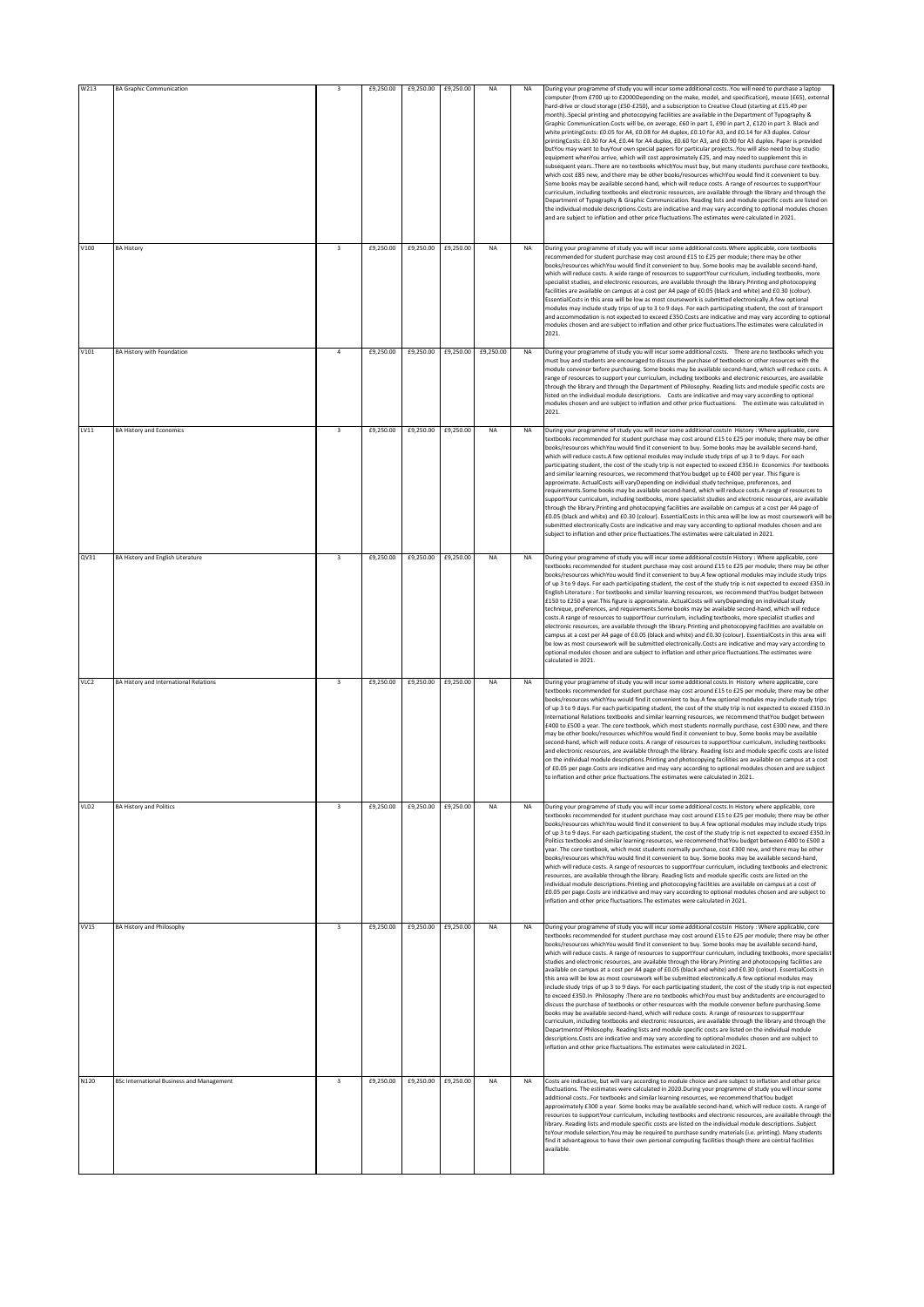|             |                                                                                                |                         | £9,250.00 |           | £9,250.00 |           |           |                                                                                                                                                                                                                                                                                                                                                                                                                                                                                                                                                                                                                                                                                                                                                                                                                                                                                                                                                                                                                                                                                                                                                                                                                                                                                                                                                                                                                                                                                                                                                                                                                                                                                                                                                                                                                                                                                                                                                                                                                                                                                                                                                                                             |
|-------------|------------------------------------------------------------------------------------------------|-------------------------|-----------|-----------|-----------|-----------|-----------|---------------------------------------------------------------------------------------------------------------------------------------------------------------------------------------------------------------------------------------------------------------------------------------------------------------------------------------------------------------------------------------------------------------------------------------------------------------------------------------------------------------------------------------------------------------------------------------------------------------------------------------------------------------------------------------------------------------------------------------------------------------------------------------------------------------------------------------------------------------------------------------------------------------------------------------------------------------------------------------------------------------------------------------------------------------------------------------------------------------------------------------------------------------------------------------------------------------------------------------------------------------------------------------------------------------------------------------------------------------------------------------------------------------------------------------------------------------------------------------------------------------------------------------------------------------------------------------------------------------------------------------------------------------------------------------------------------------------------------------------------------------------------------------------------------------------------------------------------------------------------------------------------------------------------------------------------------------------------------------------------------------------------------------------------------------------------------------------------------------------------------------------------------------------------------------------|
| <b>N1R9</b> | BSc International Business and Management with a Modern Language                               | 3                       |           | £9,250.00 |           | NA        | NA        | Costs are indicative, but will vary according to module choice and are subject to inflation and other price<br>fluctuations. The estimates were calculated in 2020During your programme of study you will incur some<br>additional costs. For textbooks and similar learning resources, we recommend thatYou budget approximately<br>£300 a year. Some books may be available second-hand, which will reduce costs. A range of resources to<br>supportYour curriculum, including textbooks and electronic resources, are available through the library.<br>Reading lists and module specific costs are listed on the individual module descriptions Subject toYour<br>module selection, You may be required to purchase sundry materials (i.e. printing). Many students find it<br>advantageous to have their own personal computing facilities though there are central facilities available.                                                                                                                                                                                                                                                                                                                                                                                                                                                                                                                                                                                                                                                                                                                                                                                                                                                                                                                                                                                                                                                                                                                                                                                                                                                                                              |
| N1Q9        | BSc International Business and Management with a Modern Language with<br>Year Abroad           | $\mathbf{4}$            | £9,250.00 | £9,250.00 | £1,387.50 | £9,250.00 | <b>NA</b> | Costs are indicative, but will vary according to module choice and are subject to inflation and other price<br>fluctuations. The estimates were calculated in 2020During your programme of study you will incur some<br>additional costs. For textbooks and similar learning resources, we recommend thatYou budget approximately<br>£300 a year. Some books may be available second-hand, which will reduce costs. A range of resources to<br>supportYour curriculum, including textbooks and electronic resources, are available through the library.<br>Reading lists and module specific costs are listed on the individual module descriptions. Subject toYour<br>module selection, You may be required to purchase sundry materials (i.e. printing). Many students find it<br>advantageous to have their own personal computing facilities though there are central facilities available                                                                                                                                                                                                                                                                                                                                                                                                                                                                                                                                                                                                                                                                                                                                                                                                                                                                                                                                                                                                                                                                                                                                                                                                                                                                                              |
| <b>N1R8</b> | BSc International Business and Management with a Modern Language with<br><b>Placement Year</b> | $\overline{a}$          | £9,250.00 | £9,250.00 | £1,387.50 | £9,250.00 | <b>NA</b> | Costs are indicative, but will vary according to module choice and are subject to inflation and other price<br>fluctuations. The estimates were calculated in 2020During your programme of study you will incur some<br>additional costs. For textbooks and similar learning resources, we recommend thatYou budget approximately<br>£300 a year. Some books may be available second-hand, which will reduce costs. A range of resources to<br>supportYour curriculum, including textbooks and electronic resources, are available through the library.<br>Reading lists and module specific costs are listed on the individual module descriptions. Subject toYour<br>module selection, You may be required to purchase sundry materials (i.e. printing). Many students find it<br>advantageous to have their own personal computing facilities though there are central facilities available.                                                                                                                                                                                                                                                                                                                                                                                                                                                                                                                                                                                                                                                                                                                                                                                                                                                                                                                                                                                                                                                                                                                                                                                                                                                                                             |
| N111        | BSc International Business and Management with Year Abroad                                     | $\overline{a}$          | £9,250.00 | £9,250.00 | £1,387.50 | £9,250.00 | <b>NA</b> | Costs are indicative, but will vary according to module choice and are subject to inflation and other price<br>fluctuations. The estimates were calculated in 2020During your programme of study you will incur some<br>additional costs.For textbooks and similar learning resources, we recommend thatYou budget approximately<br>£300 a year. Some books may be available second-hand, which will reduce costs. A range of resources to<br>supportYour curriculum, including textbooks and electronic resources, are available through the library.<br>Reading lists and module specific costs are listed on the individual module descriptions. Subject toYour<br>module selection, You may be required to purchase sundry materials (i.e. printing). Many students find it<br>advantageous to have their own personal computing facilities though there are central facilities available                                                                                                                                                                                                                                                                                                                                                                                                                                                                                                                                                                                                                                                                                                                                                                                                                                                                                                                                                                                                                                                                                                                                                                                                                                                                                               |
| N110        | BSc International Business and Management with Placement Year                                  | $\overline{a}$          | £9,250.00 | £9,250.00 | £1,387.50 | £9,250.00 | <b>NA</b> | Costs are indicative, but will vary according to module choice and are subject to inflation and other price<br>fluctuations. The estimates were calculated in 2020During your programme of study you will incur some<br>additional costs. For textbooks and similar learning resources, we recommend thatYou budget approximately<br>£300 a year. Some books may be available second-hand, which will reduce costs. A range of resources to<br>supportYour curriculum, including textbooks and electronic resources, are available through the library.<br>Reading lists and module specific costs are listed on the individual module descriptions. Subject toYour<br>module selection, You may be required to purchase sundry materials (i.e. printing). Many students find it<br>advantageous to have their own personal computing facilities though there are central facilities available.                                                                                                                                                                                                                                                                                                                                                                                                                                                                                                                                                                                                                                                                                                                                                                                                                                                                                                                                                                                                                                                                                                                                                                                                                                                                                             |
| L900        | <b>BSc International Development</b>                                                           | $\overline{\mathbf{3}}$ | £9,250.00 | £9,250.00 | £9,250.00 | <b>NA</b> | <b>NA</b> | If you undertake a Placement Year, associatedCosts will yary according to the nature and location of the<br>placement and/or the study abroad host institution, and individual travel and subsistence<br>arrangements.Costs are indicative, but will vary according to module choice and are subject to inflation and<br>other price fluctuations. The estimates were calculated in 2021.                                                                                                                                                                                                                                                                                                                                                                                                                                                                                                                                                                                                                                                                                                                                                                                                                                                                                                                                                                                                                                                                                                                                                                                                                                                                                                                                                                                                                                                                                                                                                                                                                                                                                                                                                                                                   |
| L901        | BSc International Development with Placement Year                                              | $\overline{4}$          | £9,250.00 | £9,250.00 | £1,387.50 | £9,250.00 | NA        | If you undertake a Placement Year, associatedCosts will vary according to the nature and location of the<br>placement and/or the study abroad host institution, and individual travel and subsistence<br>arrangements.Costs are indicative, but will vary according to module choice and are subject to inflation and<br>other price fluctuations. The estimates were calculated in 2021.                                                                                                                                                                                                                                                                                                                                                                                                                                                                                                                                                                                                                                                                                                                                                                                                                                                                                                                                                                                                                                                                                                                                                                                                                                                                                                                                                                                                                                                                                                                                                                                                                                                                                                                                                                                                   |
| N380        | BSc Investment and Finance in Property                                                         | $\overline{\mathbf{3}}$ | £9,250.00 | £9,250.00 | £9,250.00 | NA        | <b>NA</b> | Costs are indicative, but will vary according to module choice and are subject to inflation and other price<br>fluctuations. The estimates were calculated in 2019.During your programme of study you will incur some<br>additional costs. For textbooks and similar learning resources, we recommend thatYou budget approximately<br>£200 a year. Some books may be available second-hand, which will reduce costs. A range of resources to<br>supportYour curriculum, including textbooks and electronic resources, are available through the library.<br>Reading lists and module specific costs are listed on the individual module descriptions. Subject toYour<br>module selection, You may be required to purchase sundry materials (i.e. printing). Many students find it<br>advantageous to have their own personal computing facilities though there are central facilities available.                                                                                                                                                                                                                                                                                                                                                                                                                                                                                                                                                                                                                                                                                                                                                                                                                                                                                                                                                                                                                                                                                                                                                                                                                                                                                            |
| LL21        | <b>BA</b> nternational Relations and Economics                                                 | $\overline{\mathbf{3}}$ | £9,250.00 | £9,250.00 | £9,250.00 | NA        | <b>NA</b> | During your programme of study you will incur some additional costs. In Economics for textbooks and similar<br>learning resources, we recommend thatYou budget up to £400 per year. This figure is approximate.<br>ActualCosts will varyDepending on individual study technique, preferences, and requirements.In<br>International Relations for textbooks and similar learning resources, we recommend thatYou budget<br>between £400 to £500 a year. The core textbook, which most students normally purchase, cost £300 new,<br>and there may be other books/resources whichYou would find it convenient to buy.Some books may be<br>available second-hand, which will reduce costs. A range of resources to supportYour curriculum, including<br>textbooks and electronic resources, are available through the library. Reading lists and module specific costs<br>are listed on the individual module descriptions. Printing and photocopying facilities are available on campus<br>at a cost of £0.05per page.Costs are indicative and may vary according to optional modules chosen and are<br>subject to inflation and other price fluctuations. The estimates were calculated in 2021.                                                                                                                                                                                                                                                                                                                                                                                                                                                                                                                                                                                                                                                                                                                                                                                                                                                                                                                                                                                             |
| LL22        | BA International Relations and Economics with Placement Year                                   | $\overline{a}$          | £9,250.00 | £9,250.00 | £1,387.50 | £9,250.00 | <b>NA</b> | During your programme of study you will incur some additional costs. In Economics for textbooks and similar<br>learning resources, we recommend thatYou budget up to £400 per year. This figure is approximate.<br>ActualCosts will varyDepending on individual study technique, preferences, and requirements.In<br>International Relations for textbooks and similar learning resources, we recommend thatYou budget<br>between £400 to £500 a year. The core textbook, which most students normally purchase, cost £300 new,<br>and there may be other books/resources whichYou would find it convenient to buy.Some books may be<br>available second-hand, which will reduce costs. A range of resources to supportYour curriculum, including<br>textbooks and electronic resources, are available through the library. Reading lists and module specific costs<br>are listed on the individual module descriptions. Printing and photocopying facilities are available on campus<br>at a cost of £0.05per page.Costs are indicative and may vary according to optional modules chosen and are<br>subject to inflation and other price fluctuations. The estimates were calculated in 2021.                                                                                                                                                                                                                                                                                                                                                                                                                                                                                                                                                                                                                                                                                                                                                                                                                                                                                                                                                                                             |
| QR83        | <b>BA Italian and Classical Studies</b>                                                        | $\overline{a}$          | £9,250.00 | £9,250.00 | £1,387.50 | £9,250.00 | <b>NA</b> | During your programme of study you will incur some additional costs. In Italian : for textbooks and similar learning<br>resources, we recommend thatYou budget between £50to £75a year. The core textbook(s), which most students                                                                                                                                                                                                                                                                                                                                                                                                                                                                                                                                                                                                                                                                                                                                                                                                                                                                                                                                                                                                                                                                                                                                                                                                                                                                                                                                                                                                                                                                                                                                                                                                                                                                                                                                                                                                                                                                                                                                                           |
|             |                                                                                                |                         |           |           |           |           |           | normally purchase, cost(s) £25new, and there may be other books/resources whichYou would find it convenient to<br>buy.In Classical Studies : there are no textbooks whichYou must buy and students are encouraged to discuss the<br>purchase of textbooks or other resources with the module convenor before purchasing.Some books may be available<br>second-hand, which will reduce costs.A range of resources to supportYour curriculum, including textbooks, more<br>specialist studies and electronic resources, are available through the library.Reading lists and module specific costs are<br>listed on the individual module descriptions. Printing and photocopying facilities are available on campus at a cost per<br>A4 page of £0.05 (black and white) and £0.30 (colour). EssentialCosts in this area will be low as most coursework will<br>be submitted electronically.For students studying on a year abroad, a discounted fee of 15% of the normal Tuition Fee<br>is payable to the University for the year abroad, as detailed in the Fees Policy. No Tuition Fee is paid to the host<br>institution abroad for which there is a valid exchange agreement in place. Year Abroad :You may incur additional<br>costs, in addition to those whichYou would normally expect to pay at the University,During your year abroad, in<br>accordance with clause 6.4 of the Terms and Conditions for Undergraduate Students. These additional costs will<br>depend onYour host institution and destination, but may include the purchase of a visa,and mandatory medical<br>insurance. Students will be briefed on these issues prior to them submitting the form detailing the institutions to<br>which they would like to be allocated, and general information on additional costs is discussed in the Year Abroad<br>preparatory meetings. Further indicative details on costs and funding are available on the UoR Erasmus & Study<br>Abroad webpages and the webpages of the host institution. Costs are indicative and may vary according to optional<br>modules chosen and are subject to inflation and other price fluctuations. The estimates were calculated in 2021. |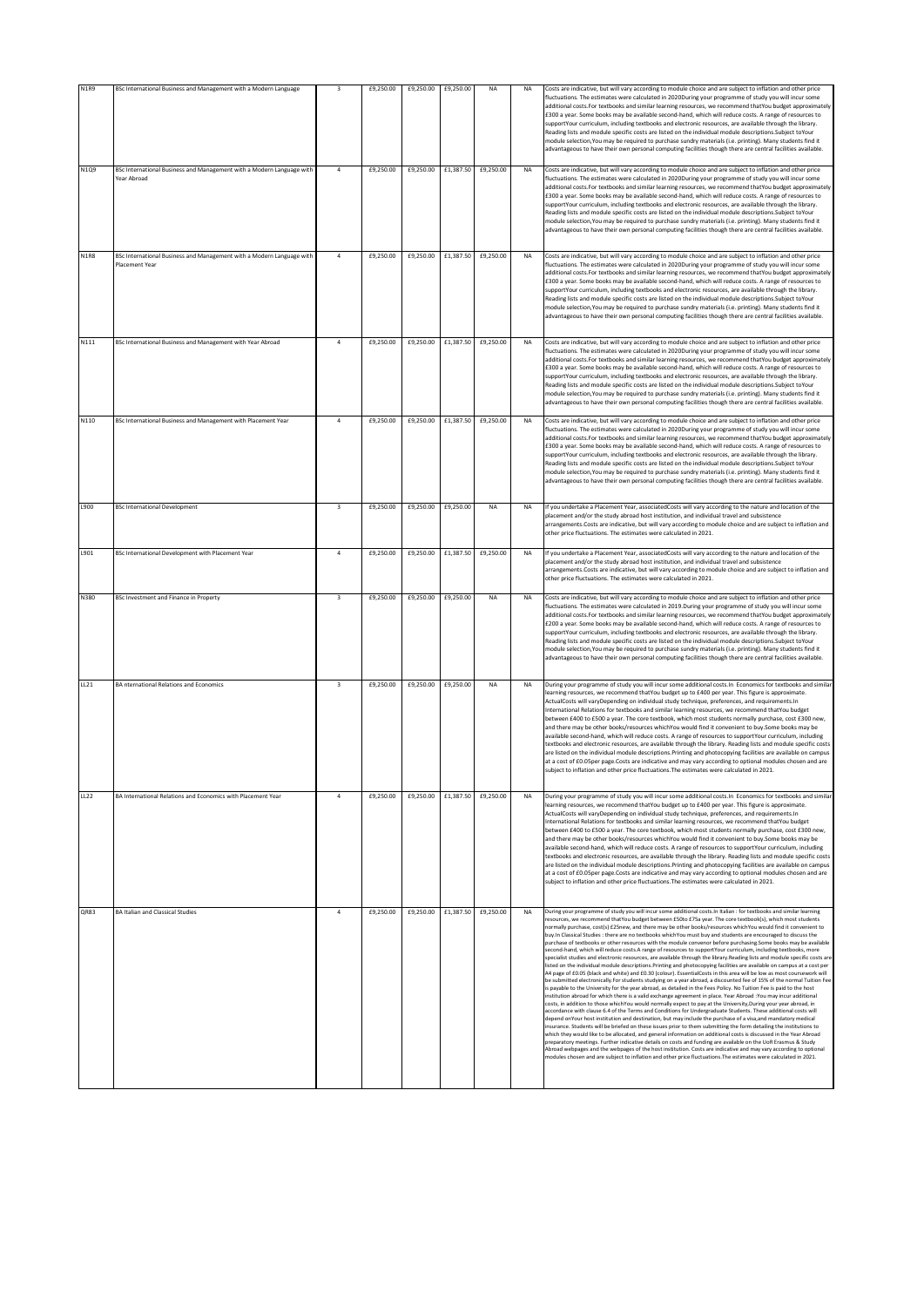| M100        | LLB Law                                                                                          |                         | £9,250.00 | £9,250.00 | £9,250.00           | NA                  | NA        | During your programme of study you will incur some additional costs. For textbooks and similar learning<br>resources, we recommend thatYou budget between £150 to £200 a year.For example, in 2016/17, the<br>bookshop on campus offered four core textbooks for Part 1, which most students normally purchase, for a<br>combined price of £141 new.Students may take statute books into some module examinations, and in<br>2016/17 the bookshop on campus offered a package deal for some Part 2 and Part 3 modules of the<br>recommended textbook and the statute book for approximately £50 per module. As statute books must be<br>unmarked and unannotated for use in examinations, it is advisable (but not mandatory) to buy a new copy.<br>However, some books may be available second-hand, which will reduce costs. A range of resources to<br>supportYour curriculum, including textbooks and electronic resources, are available through the library.<br>Reading lists are listed on the individual module descriptions. Printing and photocopying facilities are<br>available on campus at a cost per A4 page of £0.05 (black and white) and £0.30 (colour). EssentialCosts in<br>this area will be low as most coursework will be submitted electronically.Costs are indicative and may vary<br>according to optional modules chosen and are subject to inflation and other price fluctuations. The estimates<br>were calculated in 2021. |
|-------------|--------------------------------------------------------------------------------------------------|-------------------------|-----------|-----------|---------------------|---------------------|-----------|----------------------------------------------------------------------------------------------------------------------------------------------------------------------------------------------------------------------------------------------------------------------------------------------------------------------------------------------------------------------------------------------------------------------------------------------------------------------------------------------------------------------------------------------------------------------------------------------------------------------------------------------------------------------------------------------------------------------------------------------------------------------------------------------------------------------------------------------------------------------------------------------------------------------------------------------------------------------------------------------------------------------------------------------------------------------------------------------------------------------------------------------------------------------------------------------------------------------------------------------------------------------------------------------------------------------------------------------------------------------------------------------------------------------------------------------------------|
| G1N3        | BSc Mathematics with Finance and Investment Banking                                              | $\overline{\mathbf{3}}$ | £9,250.00 | £9,250.00 | £9,250.00           | <b>NA</b>           | <b>NA</b> | During your programme of study you will incur some additional costs. For textbooks and similar learning<br>resources, we recommend thatYou budget up to £100 per year, Depending onYour preference to haveYour<br>own books rather than borrow from the library. Some books may be available second-hand, which will<br>reduce costs. A range of resources to supportYour curriculum, including textbooks and electronic resources.<br>are available through the library. Reading lists and module specific costs are listed on the individual module<br>descriptions. You will need an approved scientific calculator (approximate cost £12). Costs are indicative and<br>may vary according to optional modules chosen and are subject to inflation and other price fluctuations. The<br>estimates were calculated in 2021.                                                                                                                                                                                                                                                                                                                                                                                                                                                                                                                                                                                                                            |
| GN13        | BSc Mathematics with Finance and Investment Banking with International<br><b>Foundation Year</b> | $\overline{4}$          | £9,250.00 | £9,250.00 |                     | £9,250.00 £9,250.00 | <b>NA</b> | During your programme of study you will incur some additional costs. For textbooks and similar learning<br>resources, we recommend thatYou budget up to £100 per year, Depending onYour preference to haveYour<br>own books rather than borrow from the library. Some books may be available second-hand, which will<br>reduce costs. A range of resources to supportYour curriculum, including textbooks and electronic resources,<br>are available through the library. Reading lists and module specific costs are listed on the individual module<br>descriptions. You will need an approved scientific calculator (approximate cost £12). Costs are indicative and<br>may vary according to optional modules chosen and are subject to inflation and other price fluctuations. The<br>estimates were calculated in 2021.                                                                                                                                                                                                                                                                                                                                                                                                                                                                                                                                                                                                                            |
| <b>G1N4</b> | BSc Mathematics with Finance and Investment Banking with a Placement<br>Year                     | $\overline{a}$          | £9,250.00 | £9,250.00 |                     | £1,387.50 £9,250.00 | <b>NA</b> | During your programme of study you will incur some additional costs. For textbooks and similar learning<br>resources, we recommend thatYou budget up to £100 per year, Depending onYour preference to haveYour<br>own books rather than borrow from the library. Some books may be available second-hand, which will<br>reduce costs. A range of resources to supportYour curriculum, including textbooks and electronic resources,<br>are available through the library. Reading lists and module specific costs are listed on the individual module<br>descriptions. You will need an approved scientific calculator (approximate cost £12). Costs are indicative and<br>may vary according to optional modules chosen and are subject to inflation and other price fluctuations. The<br>estimates were calculated in 2021.                                                                                                                                                                                                                                                                                                                                                                                                                                                                                                                                                                                                                            |
| G100        | <b>BSc Mathematics</b>                                                                           | $\overline{\mathbf{3}}$ | £9,250.00 | £9,250.00 | £9,250.00           | NA                  | <b>NA</b> | During your programme of study you will incur some additional costs. For textbooks and similar learning<br>resources, we recommend thatYou budget up to £100 per year, Depending onYour preference to haveYour<br>own books rather than borrow from the library. Some books may be available second-hand, which will<br>reduce costs. A range of resources to supportYour curriculum, including textbooks and electronic resources,<br>are available through the library. Reading lists and module specific costs are listed on the individual module<br>descriptions. You will need an approved scientific calculator (approximate cost £12). Costs are indicative and<br>may vary according to optional modules chosen and are subject to inflation and other price fluctuations. The<br>estimates were calculated in 2021.                                                                                                                                                                                                                                                                                                                                                                                                                                                                                                                                                                                                                            |
| G102        | BSc Mathematics with International Foundation Year                                               | $\overline{4}$          | £9,250.00 | £9,250.00 |                     | £9,250.00 £9,250.00 | <b>NA</b> | During your programme of study you will incur some additional costs. For textbooks and similar learning<br>resources, we recommend thatYou budget up to £100 per year, Depending onYour preference to haveYour<br>own books rather than borrow from the library. Some books may be available second-hand, which will<br>reduce costs. A range of resources to supportYour curriculum, including textbooks and electronic resources,<br>are available through the library. Reading lists and module specific costs are listed on the individual module<br>descriptions. You will need an approved scientific calculator (approximate cost £12). Costs are indicative and<br>may vary according to optional modules chosen and are subject to inflation and other price fluctuations. The<br>estimates were calculated in 2021.                                                                                                                                                                                                                                                                                                                                                                                                                                                                                                                                                                                                                            |
| G101        | BSc Mathematics with a Placement Year                                                            | $\overline{4}$          | £9,250.00 | £9,250.00 |                     | £1,387.50 £9,250.00 | <b>NA</b> | During your programme of study you will incur some additional costs. For textbooks and similar learning<br>resources, we recommend thatYou budget up to £100 per year, Depending onYour preference to haveYour<br>own books rather than borrow from the library. Some books may be available second-hand, which will<br>reduce costs. A range of resources to supportYour curriculum, including textbooks and electronic resources,<br>are available through the library. Reading lists and module specific costs are listed on the individual module<br>descriptions. You will need an approved scientific calculator (approximate cost £12). Costs are indicative and<br>may vary according to optional modules chosen and are subject to inflation and other price fluctuations. The<br>estimates were calculated in 2021.                                                                                                                                                                                                                                                                                                                                                                                                                                                                                                                                                                                                                            |
| G103        | <b>MMath Mathematics</b>                                                                         | $\overline{a}$          | £9,250.00 | £9,250.00 | £1,387.50           | £9.250.00           | <b>NA</b> | During your programme of study you will incur some additional costs. For textbooks and similar learning<br>resources, we recommend thatYou budget up to £100 per year, Depending onYour preference to haveYour<br>own books rather than borrow from the library. Some books may be available second-hand, which will<br>educe costs. A range of resources to supportYour curriculum, including textbooks and electronic resources<br>are available through the library. Reading lists and module specific costs are listed on the individual module<br>descriptions. You will need an approved scientific calculator (approximate cost £12). Costs are indicative and<br>may vary according to optional modules chosen and are subject to inflation and other price fluctuations. The<br>estimates were calculated in 2021.                                                                                                                                                                                                                                                                                                                                                                                                                                                                                                                                                                                                                              |
| G104        | MMath Mathematics with a Placement Year                                                          | 5                       | £9,250.00 | £9,250.00 |                     | £1,387.50 £9,250.00 |           | £9,250.00 During your programme of study you will incur some additional costs. For textbooks and similar learning<br>resources, we recommend thatYou budget up to £100 per year, Depending onYour preference to haveYour<br>own books rather than borrow from the library. Some books may be available second-hand, which will<br>reduce costs. A range of resources to supportYour curriculum, including textbooks and electronic resources.<br>are available through the library. Reading lists and module specific costs are listed on the individual module<br>descriptions. You will need an approved scientific calculator (approximate cost £12). Costs are indicative and<br>may vary according to optional modules chosen and are subject to inflation and other price fluctuations. The<br>estimates were calculated in 2021.                                                                                                                                                                                                                                                                                                                                                                                                                                                                                                                                                                                                                  |
| GG14        | <b>BSc Mathematics with Computer Science</b>                                                     | $\overline{\mathbf{3}}$ | £9,250.00 | £9,250.00 | £9,250.00           | <b>NA</b>           | <b>NA</b> | During your programme of study you will incur some additional costs. For textbooks and similar learning<br>resources, we recommend thatYou budget up to £100 per year, Depending onYour preference to haveYour<br>own books rather than borrow from the library. Some books may be available second-hand, which will<br>reduce costs. A range of resources to supportYour curriculum, including textbooks and electronic resources,<br>are available through the library. Reading lists and module specific costs are listed on the individual module<br>descriptions. You will need an approved scientific calculator (approximate cost £12). Costs are indicative and<br>may vary according to optional modules chosen and are subject to inflation and other price fluctuations. The<br>estimates were calculated in 2021.                                                                                                                                                                                                                                                                                                                                                                                                                                                                                                                                                                                                                            |
| GG41        | BSc Mathematics with Computer Science with a Placement Year                                      | $\overline{4}$          | £9,250.00 | £9,250.00 | £1,387.50 £9,250.00 |                     | NA        | During your programme of study you will incur some additional costs. For textbooks and similar learning<br>resources, we recommend thatYou budget up to £100 per year, Depending onYour preference to haveYour<br>own books rather than borrow from the library. Some books may be available second-hand, which will<br>reduce costs. A range of resources to supportYour curriculum, including textbooks and electronic resources,<br>are available through the library. Reading lists and module specific costs are listed on the individual module<br>descriptions. You will need an approved scientific calculator (approximate cost £12). Costs are indicative and<br>may vary according to optional modules chosen and are subject to inflation and other price fluctuations. The<br>estimates were calculated in 2021.                                                                                                                                                                                                                                                                                                                                                                                                                                                                                                                                                                                                                            |
| GL11        | <b>BSc Mathematics and Economics</b>                                                             | $\mathsf 3$             | £9,250.00 | £9,250.00 | £9,250.00           | <b>NA</b>           | <b>NA</b> | During your programme of study you will incur some additional costs. For textbooks and similar learning<br>resources, we recommend thatYou budget up to £100 per year, Depending onYour preference to haveYour<br>own books rather than borrow from the library. Some books may be available second-hand, which will<br>reduce costs. A range of resources to supportYour curriculum, including textbooks and electronic resources,<br>are available through the library. Reading lists and module specific costs are listed on the individual module<br>descriptions. You will need an approved scientific calculator (approximate cost £12). Costs are indicative and<br>may vary according to optional modules chosen and are subject to inflation and other price fluctuations. The<br>estimates were calculated in 2021.                                                                                                                                                                                                                                                                                                                                                                                                                                                                                                                                                                                                                            |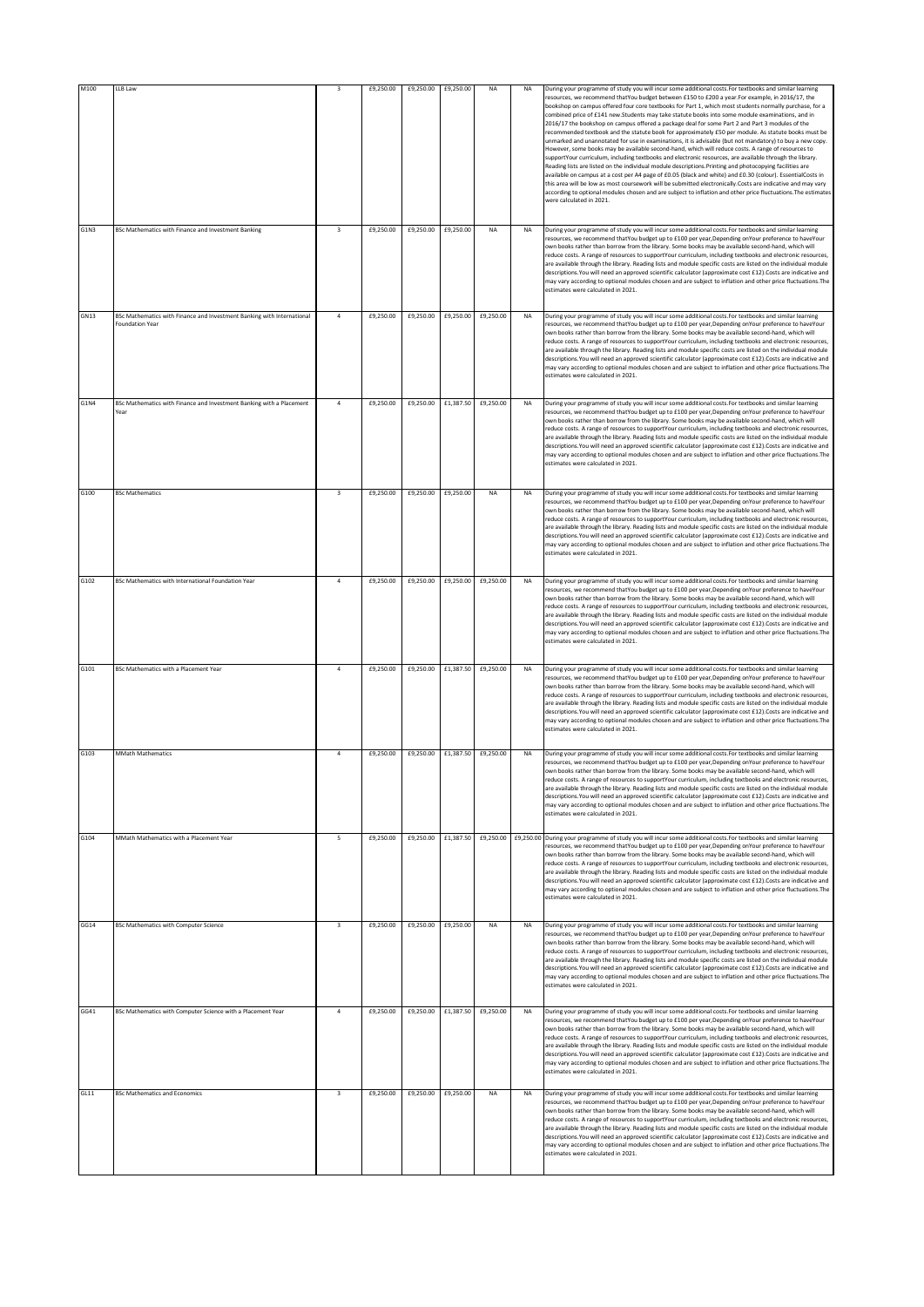| GL12             | BSc Mathematics and Economics with a Placement Year            |                         | £9,250.00 | £9,250.00           | £1,387.50 | £9,250.00           | <b>NA</b> | During your programme of study you will incur some additional costs. For textbooks and similar learning                                                                                                                                                                                                                                                                                                                                                                                                                                                                                                                                                                                                                                                                                                                                                                                                                                                                                                                                                                                                                                                                                                                                                                                                 |
|------------------|----------------------------------------------------------------|-------------------------|-----------|---------------------|-----------|---------------------|-----------|---------------------------------------------------------------------------------------------------------------------------------------------------------------------------------------------------------------------------------------------------------------------------------------------------------------------------------------------------------------------------------------------------------------------------------------------------------------------------------------------------------------------------------------------------------------------------------------------------------------------------------------------------------------------------------------------------------------------------------------------------------------------------------------------------------------------------------------------------------------------------------------------------------------------------------------------------------------------------------------------------------------------------------------------------------------------------------------------------------------------------------------------------------------------------------------------------------------------------------------------------------------------------------------------------------|
|                  |                                                                |                         |           |                     |           |                     |           | resources, we recommend thatYou budget up to £100 per year,Depending onYour preference to haveYour<br>own books rather than borrow from the library. Some books may be available second-hand, which will<br>reduce costs. A range of resources to supportYour curriculum, including textbooks and electronic resources,<br>are available through the library. Reading lists and module specific costs are listed on the individual module<br>descriptions. You will need an approved scientific calculator (approximate cost £12). Costs are indicative and<br>may vary according to optional modules chosen and are subject to inflation and other price fluctuations. The<br>estimates were calculated in 2021.                                                                                                                                                                                                                                                                                                                                                                                                                                                                                                                                                                                       |
| GF19             | <b>BSc Mathematics and Meteorology</b>                         | $\overline{\mathbf{3}}$ | £9,250.00 | £9,250.00           | £9,250.00 | NA                  | <b>NA</b> | During your programme of study you will incur some additional costs. For textbooks and similar learning<br>resources, we recommend thatYou budget up to £100 per year, Depending onYour preference to haveYour<br>own books rather than borrow from the library. Some books may be available second-hand, which will<br>reduce costs. A range of resources to supportYour curriculum, including textbooks and electronic resources,<br>are available through the library. Reading lists and module specific costs are listed on the individual module<br>descriptions. You will need an approved scientific calculator (approximate cost £12). Costs are indicative and<br>may vary according to optional modules chosen and are subject to inflation and other price fluctuations. The<br>estimates were calculated in 2021.                                                                                                                                                                                                                                                                                                                                                                                                                                                                           |
| GF <sub>20</sub> | BSc Mathematics and Meteorology with a Placement Year          | $\ddot{4}$              | £9,250.00 | £9,250.00           | £1,387.50 | £9,250.00           | <b>NA</b> | During your programme of study you will incur some additional costs. For textbooks and similar learning<br>resources, we recommend thatYou budget up to £100 per year, Depending onYour preference to haveYour<br>own books rather than borrow from the library. Some books may be available second-hand, which will<br>reduce costs. A range of resources to supportYour curriculum, including textbooks and electronic resources.<br>are available through the library. Reading lists and module specific costs are listed on the individual module<br>descriptions. You will need an approved scientific calculator (approximate cost £12). Costs are indicative and<br>may vary according to optional modules chosen and are subject to inflation and other price fluctuations. The<br>estimates were calculated in 2021.                                                                                                                                                                                                                                                                                                                                                                                                                                                                           |
| GFC9             | MMath Mathematics and Meteorology                              | $\ddot{4}$              | £9,250.00 | £9,250.00           |           | £9,250.00 £9,250.00 | <b>NA</b> | During your programme of study you will incur some additional costs. For textbooks and similar learning<br>resources, we recommend thatYou budget up to £100 per year, Depending onYour preference to haveYour<br>own books rather than borrow from the library. Some books may be available second-hand, which will<br>reduce costs. A range of resources to supportYour curriculum, including textbooks and electronic resources,<br>are available through the library. Reading lists and module specific costs are listed on the individual module<br>descriptions. You will need an approved scientific calculator (approximate cost £12). Costs are indicative and<br>may vary according to optional modules chosen and are subject to inflation and other price fluctuations. The<br>estimates were calculated in 2021.                                                                                                                                                                                                                                                                                                                                                                                                                                                                           |
| GFC8             | MMath Mathematics and Meteorology with a Placement Year        | 5                       | £9,250.00 | £9,250.00           |           | £1,387.50 £9,250.00 | £9,250.00 | During your programme of study you will incur some additional costs. For textbooks and similar learning<br>resources, we recommend thatYou budget up to £100 per year. Depending onYour preference to haveYour<br>own books rather than borrow from the library. Some books may be available second-hand, which will<br>reduce costs. A range of resources to supportYour curriculum, including textbooks and electronic resources,<br>are available through the library. Reading lists and module specific costs are listed on the individual module<br>descriptions. You will need an approved scientific calculator (approximate cost £12). Costs are indicative and<br>may vary according to optional modules chosen and are subject to inflation and other price fluctuations. The<br>estimates were calculated in 2021.                                                                                                                                                                                                                                                                                                                                                                                                                                                                           |
| GG13             | <b>BSc Mathematics and Statistics</b>                          | $\overline{3}$          | £9,250.00 | £9,250.00 £9,250.00 |           | NA                  | <b>NA</b> | During your programme of study you will incur some additional costs. For textbooks and similar learning<br>resources, we recommend thatYou budget up to £100 per year, Depending onYour preference to haveYour<br>own books rather than borrow from the library. Some books may be available second-hand, which will<br>reduce costs. A range of resources to supportYour curriculum, including textbooks and electronic resources,<br>are available through the library. Reading lists and module specific costs are listed on the individual module<br>descriptions. You will need an approved scientific calculator (approximate cost £12). Costs are indicative and<br>may vary according to optional modules chosen and are subject to inflation and other price fluctuations.The<br>estimates were calculated in 2021.                                                                                                                                                                                                                                                                                                                                                                                                                                                                            |
| GG17             | BSc Mathematics and Statistics with a Placement Year           | $\overline{a}$          | £9,250.00 | £9,250.00           | £1,387.50 | £9,250.00           | <b>NA</b> | During your programme of study you will incur some additional costs. For textbooks and similar learning<br>resources, we recommend thatYou budget up to £100 per year, Depending onYour preference to haveYour<br>own books rather than borrow from the library. Some books may be available second-hand, which will<br>reduce costs. A range of resources to supportYour curriculum, including textbooks and electronic resources,<br>are available through the library. Reading lists and module specific costs are listed on the individual module<br>descriptions. You will need an approved scientific calculator (approximate cost £12). Costs are indicative and<br>may vary according to optional modules chosen and are subject to inflation and other price fluctuations. The<br>estimates were calculated in 2021.                                                                                                                                                                                                                                                                                                                                                                                                                                                                           |
| C750             | <b>BSc Medical Science</b>                                     | $\overline{\mathbf{3}}$ | £9,250.00 | £9,250.00           | £9,250.00 | <b>NA</b>           | <b>NA</b> | 1) Required text books: A wide variety of text books is available from the library. Studentsare advised to<br>purchase own copies of some core texts at varyingCosts.2) Specialist equipment or materials: You will require<br>a laboratory coat whichYou can bring withYou or purchase from the University whenYou arrive (£12)3)<br>Printing facilities are available on campus at approximately £0.05 per page4) Travel, accommodation and<br>subsistence: Students may need to travel to placements in the community and this will incur additional<br>travel costs if they visit venues geographically further away.Costs are indicative and are subject to inflation<br>and other price fluctuations. The estimates were calculated in 2021.                                                                                                                                                                                                                                                                                                                                                                                                                                                                                                                                                      |
| C751             | <b>BSc Medical Science with Foundation</b>                     | $\overline{4}$          | £9,250.00 | £9,250.00           | £9,250.00 | £9,250.00           | <b>NA</b> | 1) Required text books: A wide variety of text books is available from the library. Studentsare advised to<br>purchase own copies of some core texts at varyingCosts.2) Specialist equipment or materials: You will require<br>laboratory coat whichYou can bring withYou or purchase from the University whenYou arrive (£12)3)<br>Printing facilities are available on campus at approximately £0.05 per page4) Travel, accommodation and<br>subsistence: Students may need to travel to placements in the community and this will incur additional<br>travel costs if they visit venues geographically further away.Costs are indicative and are subject to inflation<br>and other price fluctuations. The estimates were calculated in 2021.                                                                                                                                                                                                                                                                                                                                                                                                                                                                                                                                                        |
| C752             | BSc Medical Science with Professional Experience               | $\overline{4}$          | £9,250.00 | £9,250.00           |           | £1,387.50 £9,250.00 | <b>NA</b> | 1) Required text books: A wide variety of text books is available from the library. Studentsare advised to<br>purchase own copies of some core texts at varyingCosts.2) Specialist equipment or materials:You will require<br>a laboratory coat whichYou can bring withYou or purchase from the University whenYou arrive (£12)3)<br>Printing facilities are available on campus at approximately £0.05 per page4) Travel, accommodation and<br>subsistence: Students may need to travel to placements in the community and this will incur additional<br>travel costs if they visit venues geographically further away.Costs are indicative and are subject to inflation<br>and other price fluctuations. The estimates were calculated in 2021.                                                                                                                                                                                                                                                                                                                                                                                                                                                                                                                                                       |
| F790             | <b>BSc Meteorology and Climate</b>                             | $\overline{\mathbf{3}}$ | £9,250.00 | £9,250.00           | £9,250.00 | <b>NA</b>           | <b>NA</b> | During your programme of study you will incur some additional costs. The main additional cost for this<br>programme is for an optional field trip prior to the start of Part 3. There are no compulsory textbook<br>purchases for this programme. A range of resources to supportYour curriculum, including textbooks and<br>electronic resources, are available through the library. Reading lists and module specific costs are listed on<br>the individual module descriptions. You will need an approved scientific calculator (approximate cost<br>£12). Costs are indicative and may vary according to optional modules chosen and are subject to inflation<br>and other price fluctuations. The estimates were calculated in 2021.                                                                                                                                                                                                                                                                                                                                                                                                                                                                                                                                                               |
| F792             | BSc Meteorology and Climate with International Foundation Year | $\overline{4}$          | £9,250.00 | £9,250.00           | £9,250.00 | £9,250.00           | <b>NA</b> | During your programme of study you will incur some additional costs. The main additional cost for this<br>programme is for an optional field trip prior to the start of Part 3. There are no compulsory textbook<br>purchases for this programme. A range of resources to supportYour curriculum, including textbooks and<br>electronic resources, are available through the library. Reading lists and module specific costs are listed on<br>the individual module descriptions. You will need an approved scientific calculator (approximate cost<br>£12). Costs are indicative and may vary according to optional modules chosen and are subject to inflation<br>and other price fluctuations. The estimates were calculated in 2021.                                                                                                                                                                                                                                                                                                                                                                                                                                                                                                                                                               |
| F791             | MMet Meteorology and Climate with a Year in Oklahoma           | $\boldsymbol{4}$        | £9,250.00 | £9,250.00           | £1,387.50 | £9,250.00           | <b>NA</b> | During your programme of study you will incur some additional costs. The main additional cost of this<br>programme is the Year in Oklahoma and there are a number ofCosts involved in this year. The University of<br>Oklahoma has a number of charges including accommodation, health cover, and student maintenance fees.<br>TheseCosts amount to about \$5500 (US dollars) for the year. The cost of a US student visa is approximately<br>£200.Students must pay for their own air-fares to travel to and from the USA (return fare approximately<br>£700). These estimates do not include food or travel costs within the US. The otheradditional cost for this<br>programme is for an optional field trip prior to the start of Part 3. There are no compulsory textbook<br>purchases for this programme. A range of resources to supportYour curriculum, including textbooks and<br>electronic resources, are available through the library. Reading lists and module specific costs are listed on<br>the individual module descriptions. You will need an approved scientific calculator (approximate cost<br>£12). Costs are indicative and may vary according to optional modules chosen and are subject to inflation<br>and other price fluctuations. The estimates were calculated in 2021. |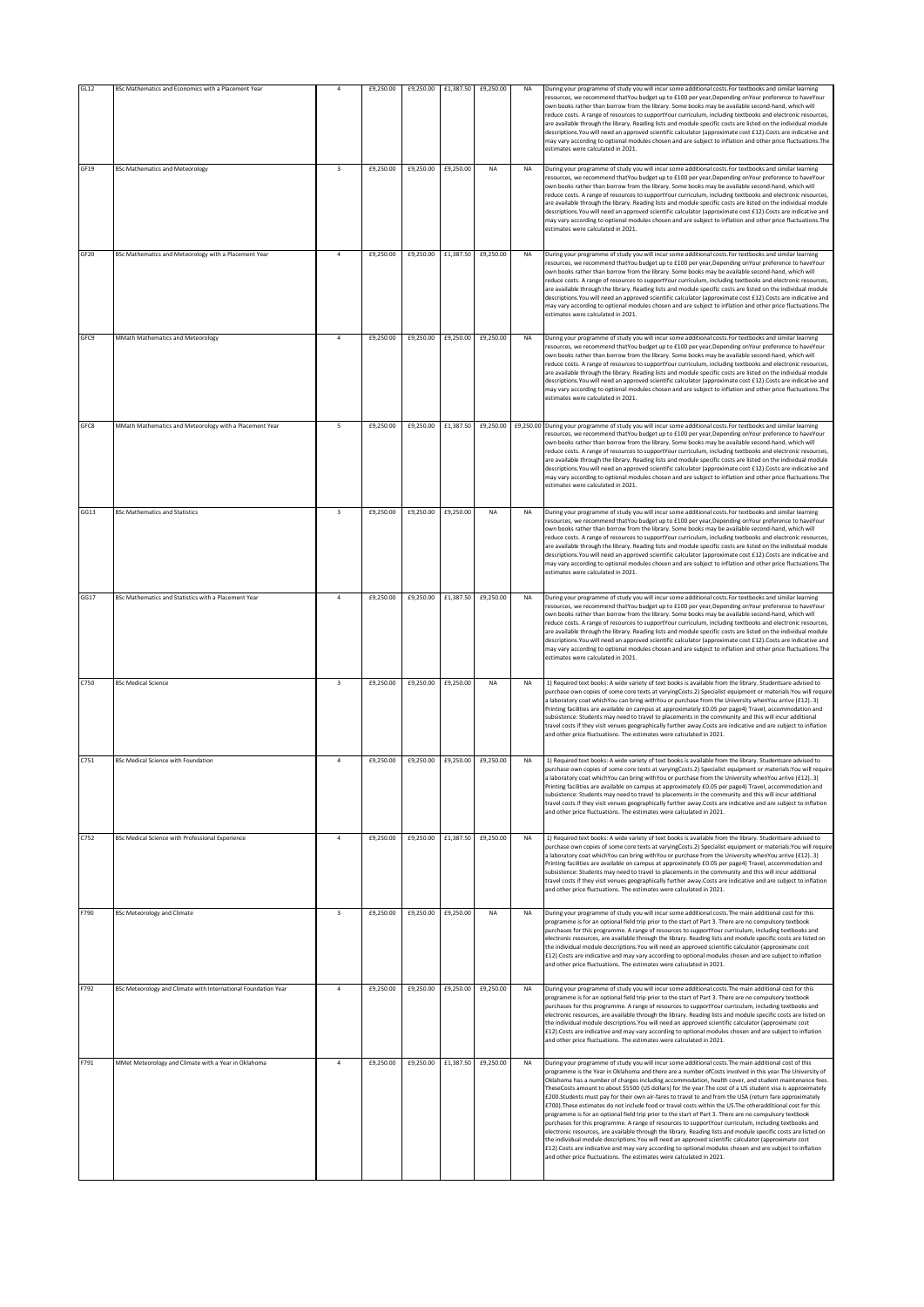| <b>C500</b> | <b>BSc Microbiology</b>                       | $\overline{\mathbf{3}}$ | £9,250.00 | £9,250.00 | £9,250.00 | NA                  | NA        | You will require a laboratory coat whichYou can bring withYou or purchase from the University whenYou                                                                                                                                                                                                                                                                                                                                                                                                                                                                                                                                                                                                                                                                                                                                                                                                                                                                                                                                                                                                                                                                                                                                                                                                                                                                                                                                                                                                                                                                                                                                                                                                                                                                                                                                                                                                                                                                                                                                                                                                                                                                                                                                                                                                                                                                                                                                                                                                                                                                                                                                                                                                                                                                                                                                                   |
|-------------|-----------------------------------------------|-------------------------|-----------|-----------|-----------|---------------------|-----------|---------------------------------------------------------------------------------------------------------------------------------------------------------------------------------------------------------------------------------------------------------------------------------------------------------------------------------------------------------------------------------------------------------------------------------------------------------------------------------------------------------------------------------------------------------------------------------------------------------------------------------------------------------------------------------------------------------------------------------------------------------------------------------------------------------------------------------------------------------------------------------------------------------------------------------------------------------------------------------------------------------------------------------------------------------------------------------------------------------------------------------------------------------------------------------------------------------------------------------------------------------------------------------------------------------------------------------------------------------------------------------------------------------------------------------------------------------------------------------------------------------------------------------------------------------------------------------------------------------------------------------------------------------------------------------------------------------------------------------------------------------------------------------------------------------------------------------------------------------------------------------------------------------------------------------------------------------------------------------------------------------------------------------------------------------------------------------------------------------------------------------------------------------------------------------------------------------------------------------------------------------------------------------------------------------------------------------------------------------------------------------------------------------------------------------------------------------------------------------------------------------------------------------------------------------------------------------------------------------------------------------------------------------------------------------------------------------------------------------------------------------------------------------------------------------------------------------------------------------|
|             |                                               |                         |           |           |           |                     |           | arrive (approx. £12). The library has copies of recommended books, butYou may well wish to purchase core<br>textbooks, many of which provide additional electronic resources. Participation in any residential field based<br>optional module is subject to fees payable by the student. While students opting for a Placement Year in<br>Microbiology are frequently funded for the placement year by companies involved, there may be additional<br>associatedCosts likely to vary according to the nature and location of the placement. Similarly study abroad<br>will involve individual travel and subsistence arrangements and anyCosts as required by the host<br>Institute.Costs are indicative, but will vary according to module choice and are subject to inflation and other<br>price fluctuations. The estimates were calculated in 2021.                                                                                                                                                                                                                                                                                                                                                                                                                                                                                                                                                                                                                                                                                                                                                                                                                                                                                                                                                                                                                                                                                                                                                                                                                                                                                                                                                                                                                                                                                                                                                                                                                                                                                                                                                                                                                                                                                                                                                                                                 |
| C501        | <b>BSc Microbiology with Foundation</b>       | $\overline{a}$          | £9,250.00 | £9,250.00 | £9,250.00 | £9,250.00           | <b>NA</b> | You will require a laboratory coat whichYou can bring withYou or purchase from theUniversity whenYou<br>arrive (approx. £12). The library has copies of recommended books, butYou may well wish to purchase core<br>textbooks, many of which provide additional electronic resources.Participation in any residential field based<br>optional module is subject to fees payable by thestudent. While students opting for a Placement Year in<br>Microbiology are frequently funded for theplacement year by companies involved, there may be additional<br>associatedCosts likely tovary according to the nature and location of the placement. Similarly study abroad<br>willinvolve individual travel and subsistence arrangements and anyCosts as required by the<br>hostInstitute.Costs are indicative, but will vary according to module choice and are subject to inflation.and<br>other price fluctuations. The estimates were calculated in 2021.                                                                                                                                                                                                                                                                                                                                                                                                                                                                                                                                                                                                                                                                                                                                                                                                                                                                                                                                                                                                                                                                                                                                                                                                                                                                                                                                                                                                                                                                                                                                                                                                                                                                                                                                                                                                                                                                                               |
| C502        | BSc Microbiology with Professional Experience | $\overline{4}$          | £9,250.00 | £9,250.00 |           | £1,387.50 £9,250.00 | <b>NA</b> | You will require a laboratory coat whichYou can bring withYou or purchase from theUniversity whenYou<br>arrive (approx. £12). The library has copies of recommended books, butYou may well wish to purchase core<br>textbooks, many of which provide additional electronic resources.Participation in any residential field based<br>optional module is subject to fees payable by thestudent. While students opting for a Placement Year in<br>Microbiology are frequently funded for theplacement year by companies involved, there may be additional<br>associatedCosts likely tovary according to the nature and location of the placement. Similarly study abroad<br>willinvolve individual travel and subsistence arrangements and anyCosts as required by the<br>hostInstitute.Costs are indicative, but will vary according to module choice and are subject to inflation.and<br>other price fluctuations. The estimates were calculated in 2021.                                                                                                                                                                                                                                                                                                                                                                                                                                                                                                                                                                                                                                                                                                                                                                                                                                                                                                                                                                                                                                                                                                                                                                                                                                                                                                                                                                                                                                                                                                                                                                                                                                                                                                                                                                                                                                                                                               |
| <b>R9N1</b> | BA Modern Languages and Business              | $\ddot{4}$              | £9,250.00 | £9,250.00 | £1,387.50 | £9,250.00           | <b>NA</b> | During your programme of study you will incur some additional costs. In Modern Languages : for textbooks<br>and similar learning resources, we recommend thatYou budget between £50to £75a year. The core<br>textbook(s), which most students normally purchase, cost(s) £25new, and there may be other<br>hooks/resources whichYou would find it convenient to buy In Business : for textbooks and similar learning<br>resources, we recommend thatYou budget approximately £300 a year.Some books may be available second-<br>hand, which will reduce costs. A range of resources to supportYour curriculum, including textbooks and<br>electronic resources, are available through the library. Reading lists and module specific costs are listed on<br>the individual module descriptions. Printing and photocopying facilities are available on campus at a cost of<br>£0.05per page. Year Abroad :You may incur additional costs, in addition to those whichYou would normally<br>expect to pay at the University, During your year abroad, in accordance with clause 6.4 of the Terms and<br>Conditions for Undergraduate Students. These additional costs will depend onYour host institution and<br>destination, but may include the purchase of a visa, and mandatory medical insurance. Students will be<br>briefed on these issues prior to them submitting the form detailing the institutions to which they would like<br>to be allocated, and general information on additional costs is discussed in the Year Abroad preparatory<br>meetings. Further indicative details on costs and funding are available on the UoR Erasmus & Study Abroad<br>webpages and the webpages of the host institution. Costs are indicative and may vary according to optional<br>modules chosen and are subject to inflation and other price fluctuations. The estimates were calculated in<br>2021.                                                                                                                                                                                                                                                                                                                                                                                                                                                                                                                                                                                                                                                                                                                                                                                                                                                                                                                                                     |
| <b>R9L1</b> | BA Modern Languages and Economics             | $\overline{a}$          | £9,250.00 | £9,250.00 | £1,387.50 | £9,250.00           | <b>NA</b> | During your programme of study you will incur some additional costs. In Modern Languages : for textbooks and similar<br>learning resources, we recommend thatYou budget between £50to £75a year. The core textbook(s), which most<br>students normally purchase, cost(s) £25new, and there may be other books/resources whichYou would find it<br>convenient to buy. Year Abroad : You may incur additional costs, in addition to those which You would normally expect<br>to pay at the University,During your year abroad, in accordance with clause 6.4 of the Terms and Conditions for<br>Undergraduate Students. These additional costs will depend onYour host institution and destination, but may include<br>the purchase of a visa, and mandatory medical insurance. Students will be briefed on these issues prior to them<br>submitting the form detailing the institutions to which they would like to be allocated, and general information on<br>additional costs is discussed in the Year Abroad preparatory meetings. Further indicative details on costs and funding<br>are available on the UoR Erasmus & Study Abroad webpages and the webpages of the host institution. In Economics:<br>for textbooks and similar learning resources, we recommend thatYou budget up to £400 per year. This figure is<br>approximate. ActualCosts will varyDepending on individual study technique, preferences, and requirements.Some<br>books may be available second-hand, which will reduce costs.A range of resources to supportYour curriculum,<br>including textbooks, more specialist studies and electronic resources, are available through the library.Reading lists<br>and module specific costs are listed on the individual module descriptions.Printing and photocopying facilities are<br>available on campus at a cost per A4 page of £0.05 (black and white) and £0.30 (colour). EssentialCosts in this area will<br>be low as most coursework will be submitted electronically.For students studying on a year abroad, a discounted fee<br>of 15% of the normal Tuition Fee is payable to the University for the year abroad, as detailed in the Fees Policy. No<br>Tuition Fee is paid to the host institution abroad for which there is a valid exchange agreement in place.Costs are<br>ndicative and may vary according to optional modules chosen and are subject to inflation and other price<br>fluctuations. The estimates were calculated in 2021.                                                                                                                                                                                                                                                                                                                                                                     |
| R9Q3        | BA Modern Languages and English Literature    | $\overline{a}$          | £9,250.00 | £9,250.00 | £1,387.50 | £9,250.00           | <b>NA</b> | During your programme of study you will incur some additional costs. For textbooks and similar resources: In<br>Modern Languages : we recommend thatYou budget between £50 to £75 a year. The core textbook(s),<br>which most students normally purchase, cost(s) £25 new, and there may be other books/resources<br>whichYou would find it convenient to buy.In English Literature : we recommend thatYou budget between<br>£150 to £250 a year. Some books may be available second-hand, which will reduce costs. A range of<br>es to supportYour curriculum, including textbooks and electronic resources, are available thi<br>library. Reading lists and module specific costs are listed on the individual module descriptions.Printing and<br>photocopying facilities are available on campus at a cost of £0.05 per page.For students studying on a year<br>abroad, a discounted fee of 15% of the normal Tuition Fee is payable to the University for the year abroad,<br>as detailed in the Fees Policy. No Tuition Fee is paid to the host institution abroad for which there is a valid<br>exchange agreement in place. Year Abroad : You may incur additional costs, in addition to those which You<br>would normally expect to pay at the University, During your year abroad, in accordance with clause 6.4 of<br>the Terms and Conditions for Undergraduate Students. These additional costs will depend onYour host<br>institution and destination, but may include the purchase of a visa, and mandatory medical insurance.<br>Students will be briefed on these issues prior to them submitting the form detailing the institutions to which<br>they would like to be allocated, and general information on additional costs is discussed in the Year Abroad<br>preparatory meetings. Further indicative details on costs and funding are available on the UoR Erasmus &<br>Study Abroad webpages and the webpages of the host institution. Costs are indicative and may vary<br>according to optional modules chosen and are subject to inflation and other price fluctuations. The estimates<br>were calculated in 2021.                                                                                                                                                                                                                                                                                                                                                                                                                                                                                                                                                                                                                                                                                                           |
| RQ93        | BA Modern Languages and English Language      | $\overline{4}$          | £9,250.00 | £9,250.00 | £1,387.50 | £9,250.00           | <b>NA</b> | During your programme of study you will incur some additional costs. For textbooks and similar learning resources: In<br>English Language we recommend thatYou budget between£100 to £200.In Modern Languages we recommend<br>thatYou budget between £50to £75a year. The core textbook(s), which most students normally purchase, cost(s)<br>£25new, and there may be other books/resources whichYou would find it convenient to buy.Some books may be<br>available second-hand, which will reduce costs. A range of resources to supportYour curriculum, including textbooks<br>and electronic resources, are available through the library. Reading lists and module specific costs are listed on the<br>individual module descriptions.Printing and photocopying facilities are available on campus at a cost of £0.05 per<br>page. Year Abroad : You may incur additional costs, in addition to those which You would normally expect to pay at the<br>University, During your year abroad, in accordance with clause 6.4 of the Terms and Conditions for Undergraduate<br>Students. These additional costs will depend onYour host institution and destination, but may include the purchase of<br>a visa, and mandatory medical insurance. Students will be briefed on these issues prior to them submitting the form<br>detailing the institutions to which they would like to be allocated, and general information on additional costs is<br>discussed in the Year Abroad preparatory meetings. Further indicative details on costs and funding are available on<br>the UoR Erasmus & Study Abroad webpages and the webpages of the host institution. Further study or work abroad<br>or in the UK :You will be required to spend a total of 8 weeks of further study or work either abroad or in the UK<br>forYour core language. The responsibility to find suitable study or work opportunities lies with the student, but the<br>department will provideYou with support and guidance throughout this process.You may incur additional costs to<br>cover any fees (if relevant), and any other related expenses.If going abroad, the additional cost will depend on the<br>kind of courseYou enrol on (if relevant), andYour destination. It also may include the purchase of a visa, and<br>mandatory medical insurance. General information and guidance on additional costs will be available to students from<br>the UoR Erasmus & Study Abroad webpages and from the department. There is generally no funding available for<br>study or work abroad on this programme, but the department will alert students should any funding opportunities<br>arise.Costs are indicative and may vary according to optional modules chosen and are subject to inflation and other<br>price fluctuations. The estimates were calculated in 2021. |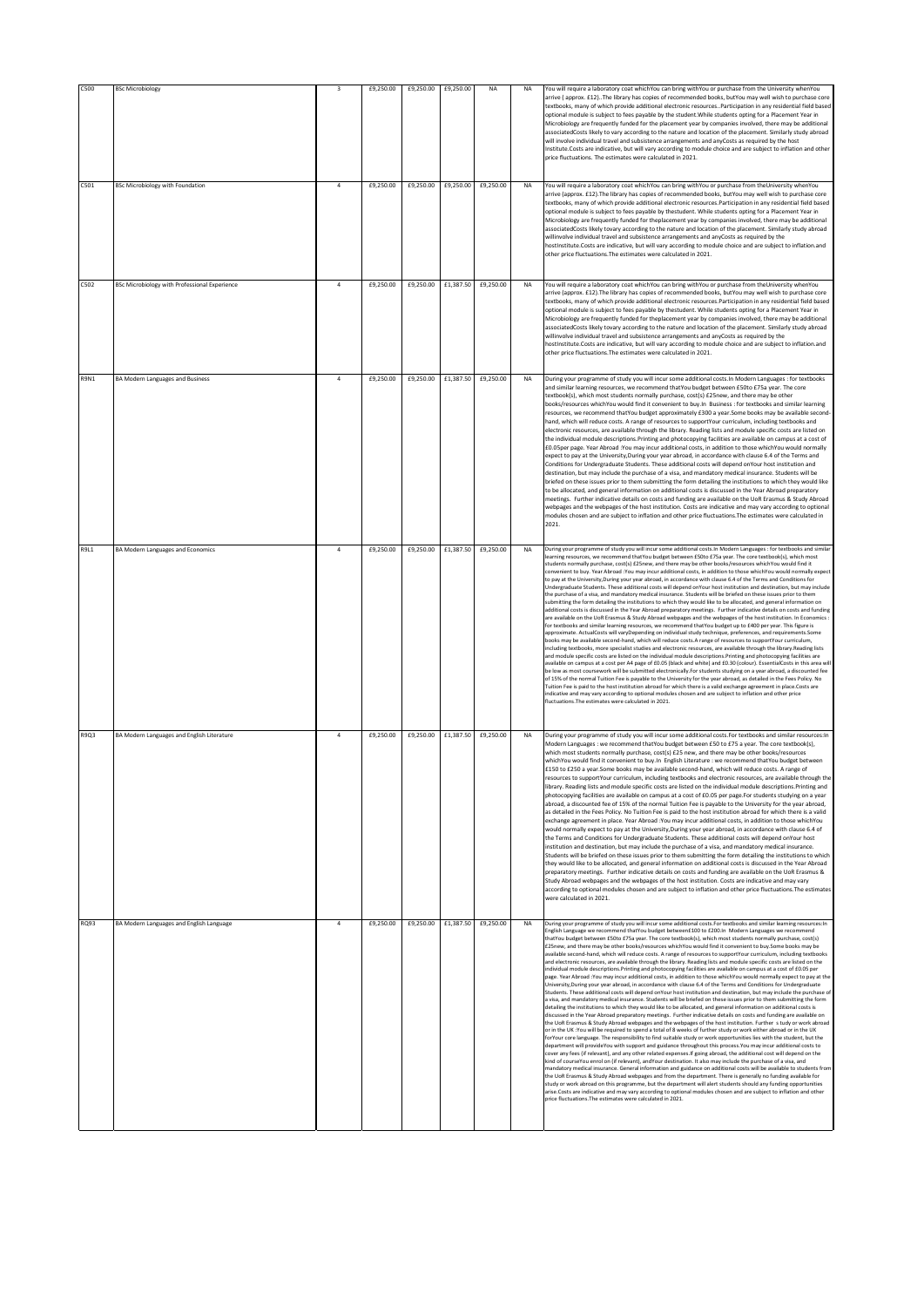| R9V1                       | BA Modern Languages and History                                      | $\overline{4}$          | £9,250.00 | £9,250.00           | £1,387.50 | £9,250.00 | NA        | During your programme of study you will incur some additional costs.In Modern Languages : for textbooks and similar<br>learning resources, we recommend thatYou budget between £50to £75a year. The core textbook(s), which most<br>students normally purchase, cost(s) £25new, and there may be other books/resources whichYou would find it<br>convenient to buy.In History : where applicable, core textbooks recommended for student purchase may cost around<br>£15 to £25 per module; there may be other books/resources whichYou would find it convenient to buy. Some books<br>may be available second-hand, which will reduce costs.A few optional modules may include study trips of up 3 to 9<br>days. For each participating student, the cost of the study trip is not expected to exceed £350.Some books may be<br>available second-hand, which will reduce costs. A range of resources to supportYour curriculum, including textbooks<br>and electronic resources, are available through the library. Reading lists and module specific costs are listed on the<br>individual module descriptions. Printing and photocopying facilities are available on campus at a cost of £0.05per page<br>Year Abroad : You may incur additional costs, in addition to those which You would normally expect to pay at the<br>University, During your year abroad, in accordance with clause 6.4 of the Terms and Conditions for Undergraduate<br>Students. These additional costs will depend onYour host institution and destination, but may include the purchase of<br>a visa, and mandatory medical insurance. Students will be briefed on these issues prior to them submitting the form<br>detailing the institutions to which they would like to be allocated, and general information on additional costs is<br>discussed in the Year Abroad preparatory meetings. Further indicative details on costs and funding are available on<br>the UoR Erasmus & Study Abroad webpages and the webpages of the host institution. Costs are indicative and may<br>vary according to optional modules chosen and are subject to inflation and other price fluctuations. The estimates<br>were calculated in 2021.                                                                                                                 |
|----------------------------|----------------------------------------------------------------------|-------------------------|-----------|---------------------|-----------|-----------|-----------|-------------------------------------------------------------------------------------------------------------------------------------------------------------------------------------------------------------------------------------------------------------------------------------------------------------------------------------------------------------------------------------------------------------------------------------------------------------------------------------------------------------------------------------------------------------------------------------------------------------------------------------------------------------------------------------------------------------------------------------------------------------------------------------------------------------------------------------------------------------------------------------------------------------------------------------------------------------------------------------------------------------------------------------------------------------------------------------------------------------------------------------------------------------------------------------------------------------------------------------------------------------------------------------------------------------------------------------------------------------------------------------------------------------------------------------------------------------------------------------------------------------------------------------------------------------------------------------------------------------------------------------------------------------------------------------------------------------------------------------------------------------------------------------------------------------------------------------------------------------------------------------------------------------------------------------------------------------------------------------------------------------------------------------------------------------------------------------------------------------------------------------------------------------------------------------------------------------------------------------------------------------------------------------------------------------------------------------|
| R9L2                       | BA Modern Languages and International Relations                      | $\overline{a}$          | £9,250.00 | £9,250.00           | £1,387.50 | £9,250.00 | <b>NA</b> | During your programme of study you will incur some additional costs. In Modern Languages for textbooks<br>and similar learning resources, we recommend thatYou budget between £50 to £75a year. The core<br>textbook(s), which most students normally purchase, cost(s) £25 new, and there may be other<br>books/resources whichYou would find it convenient to buy. Some books may be available second-hand,<br>which will reduce costs. A range of resources to supportYour curriculum, including textbooks and electronic<br>resources, are available through the library. Reading lists and module specific costs are listed on the<br>individual module descriptions.In International Relations for textbooks and similar learning resources, we<br>recommend thatYou budget between £400 to £500 a year. Some books may be available second-hand,<br>which will reduce costs. A range of resources to supportYour curriculum, including textbooks and electronic<br>resources, are available through the library. Reading lists and module specific costs are listed on the<br>individual module descriptions. specific costs are listed on the individual module descriptions.Printing and<br>photocopying facilities are available on campus at a cost of £0.05 per page.Costs will be, on average, £50 per<br>year. Year Abroad : You may incur additional costs, in addition to those which You would normally expect to<br>pay at the University, During your year abroad, in accordance with clause 6.4 of the Terms and Conditions for<br>Undergraduate Students. These additional costs will depend onYour host institution and destination, but<br>may include the purchase of a visa, and mandatory medical insurance. Students will be briefed on these<br>issues prior to them submitting the form detailing the institutions to which they would like to be allocated,<br>and general information on additional costs is discussed in the Year Abroad preparatory meetings. Further<br>indicative details on costs and funding are available on the UoR Erasmus & Study Abroad webpages and the<br>webpages of the host institution. Costs are indicative and may vary according to optional modules chosen<br>and are subject to inflation and other price fluctuations. The estimates were calculated in 2021. |
| ML01                       | <b>BA Modern Languages</b>                                           | $\overline{4}$          | £9.250.00 | £9,250.00           | £1,387.50 | £9.250.00 | <b>NA</b> | During your programme of study you will incur some additional costs. For textbooks and similar learning<br>resources, we recommend thatYou budget between £100-£150 a year. The core textbook(s), which most<br>students normally purchase, cost(s) £25 new, and there may be other books/resources whichYou would find<br>it convenient to buy.Some books may be available second-hand, which will reduce costs. A range of<br>resources to supportYour curriculum, including textbooks and electronic resources, are available through the<br>library. Reading lists and module specific costs are listed on the individual module descriptions. Printing and<br>photocopying facilities are available on campus at a cost of £0.05 per page.Costs will be, on average, £50 per<br>year. For students studying on a year abroad, a discounted fee of 15% of the normal Tuition Fee is payable to<br>the University for the year abroad, as detailed in the Fees Policy. No Tuition Fee is paid to the host<br>institution abroad for which there is a valid exchange agreement in place.Year Abroad:You may incur<br>additional costs, in addition to those whichYou would normally expect to pay at the University, During your<br>year abroad, in accordance with clause 6.4 of the Terms and Conditions for Undergraduate Students. These<br>additional costs will depend onYour host institution and destination, but may include the purchase of a visa,<br>and mandatory medical insurance. Students will be briefed on these issues prior to them submitting the<br>form detailing the institutions to which they would like to be allocated, and general information on<br>additional costs is discussed in the Year Abroad preparatory meetings. Further indicative details on costs and<br>funding are available on the UoR Erasmus & Study Abroad webpages and the webpages of the host<br>institution.Costs are indicative and may vary according to optional modules chosen and are subject to<br>inflation and other price fluctuations. The estimates were calculated in 2021.                                                                                                                                                                                                                                     |
| ML02                       | BA Modern Languages (3 years)                                        | $\overline{\mathbf{3}}$ | £9,250.00 | £9,250.00           | £9,250.00 | <b>NA</b> |           | During your programme of study you will incur some additional costs. For textbooks and similar learning<br>resources, we recommend thatYou budget between 100-£150 a year. The core textbook(s), which most<br>students normally purchase, cost(s) £25 new, and there may be other books/resources whichYou would find<br>it convenient to buy. Some books may be available second-hand, which will reduce costs. A range of<br>resources to supportYour curriculum, including textbooks and electronic resources, are available through the<br>library. Reading lists and module specific costs are listed on the individual module descriptions. Printing and<br>photocopying facilities are available on campus at a cost of £0.05 per page.Costs will be, on average, £50 per<br>year.Further study or work abroad or in the UK:You will be required to spend a total of 8 weeks of further<br>study or work either abroad or in the UK for one or more ofYour core languages. The responsibility to find<br>suitable study or work opportunities lies with the student, but the department will provideYou with support<br>and guidance throughout this process. You may incur additional costs to cover any fees (if relevant), and any<br>other related expenses.If going abroad, the additional cost will depend on the kind of courseYou enrol on (if<br>relevant), andYour destination. It also may include the purchase of a visa, and mandatory medical insurance.<br>General information and guidance on additional costs will be available to students from the UoR Erasmus &<br>Study Abroad webpages and from the department. There is generally no funding available for study or work<br>abroad on this programme, but the department will alert students should any funding opportunities<br>arise.Costs are indicative and may vary according to optional modules chosen and are subject to inflation<br>and other price fluctuations. The estimates were calculated in 2021.                                                                                                                                                                                                                                                                                                                                   |
| <b>BB96</b>                | MPAS Physician Associate (Integrated Masters)                        | $\overline{a}$          | £9,250.00 | £9,250.00           | £9,250.00 | £9,250.00 | <b>NA</b> | 1) Required text books: A wide variety of text books is available from the library. Studentsare advised to<br>purchase own copies of some core texts at varyingCosts.2) Specialist equipment or materials: Professional<br>standard stethoscope at approximately£90-£160. A lab coat will cost approximately £10.3) Printing facilities<br>are available on campus at approximately £0.05 per page4) Travel, accommodation and subsistence:<br>Students will need to travel to placements in the community and this will incur additional travel costs if they<br>visit venues geographicallyfurther away (when significantly further away, the programme currently supports<br>travel costs by reimbursements).5) As part of ensuring the safety of students, patients and the public, You<br>will be required to undergo police (Disclosure & Barring Service) and health checks. The initial DBS<br>checkCosts approximately £51.20. The health check is carried out free of charge, butYou will be required to<br>pay for any vaccinations thatYou may need.Costs are indicative and are subject to inflation and other price<br>fluctuations. The estimates were calculated in 2020.                                                                                                                                                                                                                                                                                                                                                                                                                                                                                                                                                                                                                                                                                                                                                                                                                                                                                                                                                                                                                                                                                                                                           |
| <b>B62M</b>                | Msci Speech and Language Therapy                                     | $\overline{4}$          | £9,250.00 | £9,250.00           | £9,250.00 | £9,250.00 | <b>NA</b> | During the programme of study students will incur some additional costs. For textbooks and similar learning<br>resources, we recommend thatYou budget between£100 to £200 a yearSome books may be available<br>second-hand, which will reduce costs. A range of resources to support the curriculum, including textbooks<br>and electronic resources, are available through the library. Reading lists and module specific costs are listed<br>on the individual module descriptions. Printing and photocopying facilities are available on campus at a cost<br>of £0.05 per page (price for 2021-2022).Students need to travel to external clinical placements that are<br>offered across a large geographical area. While some placements will be local to the University others will<br>require travel by public transport or car which will involve additional costDepending on the distance and<br>mode of travel. There will be some funding attached to this from Health Education England. Amounts and<br>allowances will vary.                                                                                                                                                                                                                                                                                                                                                                                                                                                                                                                                                                                                                                                                                                                                                                                                                                                                                                                                                                                                                                                                                                                                                                                                                                                                                             |
| PV14                       | BA Museum Studies and Archaeology                                    | $\overline{3}$          | £9,250.00 | £9,250.00 £9,250.00 |           | <b>NA</b> | <b>NA</b> | You will be expected to be equipped with suitable outdoor clothing, footwear and some camping gear for the<br>Archaeology Field School. There are no compulsory textbooks, butYou may expect to want to spend around<br>£75/year on books. Discounted second hand copies may be available. Depending onYour module<br>combination, You may be asked to contribute to the Costs of non-compulsory fieldtrips and museum visits (c.<br>£50/year).Costs are indicative, but will vary according to module choice and are subject to inflation and<br>other price fluctuations. The estimates were calculated in 2021.                                                                                                                                                                                                                                                                                                                                                                                                                                                                                                                                                                                                                                                                                                                                                                                                                                                                                                                                                                                                                                                                                                                                                                                                                                                                                                                                                                                                                                                                                                                                                                                                                                                                                                                  |
| <b>PV18</b><br><b>PV19</b> | BA Museum Studies and Archaeology with International Foundation Year | $\overline{a}$          | £9,250.00 | £9,250.00           | £9,250.00 | £9,250.00 | <b>NA</b> | You will be expected to be equipped with suitable outdoor clothing, footwear and some camping gear for the<br>Archaeology Field School. There are no compulsory textbooks, butYou may expect to want to spend around<br>£75/year on books. Discounted second hand copies may be available.Depending onYour module<br>combination, You may be asked to contribute to the Costs of non-compulsory fieldtrips and museum visits (c.                                                                                                                                                                                                                                                                                                                                                                                                                                                                                                                                                                                                                                                                                                                                                                                                                                                                                                                                                                                                                                                                                                                                                                                                                                                                                                                                                                                                                                                                                                                                                                                                                                                                                                                                                                                                                                                                                                    |
|                            |                                                                      |                         |           |                     |           |           |           | £50/year).Costs are indicative, but will vary according to module choice and are subject to inflation and<br>other price fluctuations. The estimates were calculated in 2021.                                                                                                                                                                                                                                                                                                                                                                                                                                                                                                                                                                                                                                                                                                                                                                                                                                                                                                                                                                                                                                                                                                                                                                                                                                                                                                                                                                                                                                                                                                                                                                                                                                                                                                                                                                                                                                                                                                                                                                                                                                                                                                                                                       |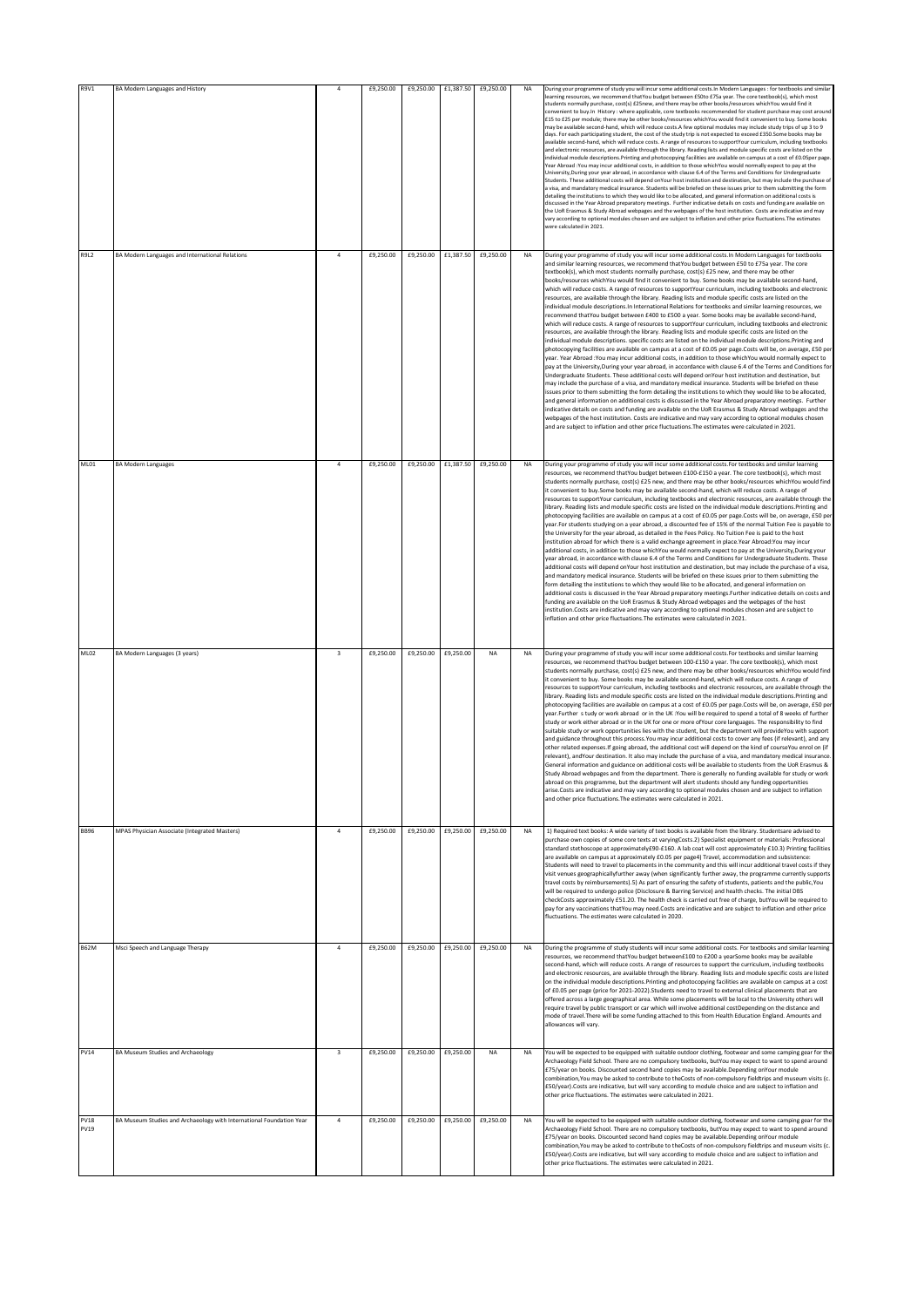| PV16        | BA Museum Studies and Archaeology with Study Year Abroad             | $\overline{a}$          | £9,250.00 | £9,250.00 | £1,387.50 | £9,250.00 | <b>NA</b> | You will be expected to be equipped with suitable outdoor clothing, footwear and some camping gear for the<br>Archaeology Field School. There are no compulsory textbooks, butYou may expect to want to spend around<br>£75/year on books. Discounted second hand copies may be available. Depending on Your module<br>combination, You may be asked to contribute to the Costs of non-compulsory fieldtrips and museum visits (c.<br>E50/year).Costs are indicative, but will vary according to module choice and are subject to inflation and<br>other price fluctuations. The estimates were calculated in 2021.                                                                                                                                                                                                                                                                                                                                                                                                                                                                                                                                                                                                                                                                                                                                                                                                                                                                                                                                                                                                                                                                                                                                                                     |
|-------------|----------------------------------------------------------------------|-------------------------|-----------|-----------|-----------|-----------|-----------|-----------------------------------------------------------------------------------------------------------------------------------------------------------------------------------------------------------------------------------------------------------------------------------------------------------------------------------------------------------------------------------------------------------------------------------------------------------------------------------------------------------------------------------------------------------------------------------------------------------------------------------------------------------------------------------------------------------------------------------------------------------------------------------------------------------------------------------------------------------------------------------------------------------------------------------------------------------------------------------------------------------------------------------------------------------------------------------------------------------------------------------------------------------------------------------------------------------------------------------------------------------------------------------------------------------------------------------------------------------------------------------------------------------------------------------------------------------------------------------------------------------------------------------------------------------------------------------------------------------------------------------------------------------------------------------------------------------------------------------------------------------------------------------------|
| PV15        | BA Museum Studies and Archaeology with Professional Placement        | $\overline{4}$          | £9,250.00 | £9,250.00 | £1,387.50 | £9,250.00 | <b>NA</b> | You will be expected to be equipped with suitable outdoor clothing, footwear and some camping gear for the<br>Archaeology Field School. There are no compulsory textbooks, butYou may expect to want to spend around<br>£75/year on books. Discounted second hand copies may be available. Depending on Your module<br>combination, You may be asked to contribute to the Costs of non-compulsory fieldtrips and museum visits (c.<br>E50/year).Costs are indicative, but will vary according to module choice and are subject to inflation and<br>other price fluctuations. The estimates were calculated in 2021.                                                                                                                                                                                                                                                                                                                                                                                                                                                                                                                                                                                                                                                                                                                                                                                                                                                                                                                                                                                                                                                                                                                                                                     |
| <b>P1Q8</b> | <b>BA Museum and Classical Studies</b>                               | $\overline{\mathbf{3}}$ | £9,250.00 | £9,250.00 | £9,250.00 | <b>NA</b> | <b>NA</b> | During your programme of study you will incur some additional costs. In Classical Studies there are no<br>textbooks whichYou must buy and students are encouraged to discuss the purchase of textbooks or other<br>resources with the module convenor before purchasing. Some books may be available second-hand, which<br>will reduce costs. A range of resources to supportYour curriculum, including textbooks and electronic<br>resources, are available through the library. Reading lists and module specific costs are listed on the<br>individual module descriptions.In MuseumStudies y ou may be required to cover transportation costsDuring<br>your placement although a number of local placements are available. There are no textbooks whichYou must<br>buy and students are encouraged to discuss the purchase of textbooks or other resources with the module<br>convenor before purchasing. A range of resources to supportYour curriculum, including textbooks and<br>electronic resources, are available through the library. Reading lists and module specific costs are listed on<br>the individual module descriptions.Printing and photocopying facilities are available on campus at a cost of<br>£0.05 per page.Costs are indicative and may vary according to optional modules chosen and are subject to<br>inflation and other price fluctuations. The estimate was calculated in 2021.                                                                                                                                                                                                                                                                                                                                                                     |
| <b>B4D6</b> | BSc Nutrition with Food Consumer Sciences                            | $\overline{\mathbf{3}}$ | £9,250.00 | £9,250.00 | £9,250.00 | ΝA        | <b>NA</b> | During your programme of study you will incur some additional costs.For textbooks and similar learning<br>resources, we recommend thatYou budget between £50 to £150 a year. Some books may be available<br>second-hand, which will reduce costs. A range of resources to supportYour curriculum, including textbooks<br>and electronic resources, are available through the library. Reading lists and module specific costs are listed<br>on the individual module descriptions. The estimates were calculated in 2021. .                                                                                                                                                                                                                                                                                                                                                                                                                                                                                                                                                                                                                                                                                                                                                                                                                                                                                                                                                                                                                                                                                                                                                                                                                                                             |
| B4DP        | BSc Nutrition with Food Consumer Sciences with Professional Training | $\overline{4}$          | £9,250.00 | £9,250.00 | £1,387.50 | £9,250.00 | <b>NA</b> | During your programme of study you will incur some additional costs. For textbooks and similar learning<br>resources, we recommend thatYou budget between £50 to £150 a year. Some books may be available<br>second-hand, which will reduce costs. A range of resources to supportYour curriculum, including textbooks<br>and electronic resources, are available through the library. Reading lists and module specific costs are listed<br>on the individual module descriptions. The estimates were calculated in 2021. .                                                                                                                                                                                                                                                                                                                                                                                                                                                                                                                                                                                                                                                                                                                                                                                                                                                                                                                                                                                                                                                                                                                                                                                                                                                            |
| <b>BD46</b> | <b>BSc Nutrition and Food Science</b>                                | $\overline{\mathbf{3}}$ | £9,250.00 | £9,250.00 | £9,250.00 | NA        | <b>NA</b> | During your programme of study you will incur some additional costs.For textbooks and similar learning<br>resources, we recommend thatYou budget between £50 to £150 a year. Some books may be available<br>second-hand, which will reduce costs. A range of resources to supportYour curriculum, including textbooks<br>and electronic resources, are available through the library. Reading lists and module specific costs are listed<br>on the individual module descriptions. The estimates were calculated in 2021.                                                                                                                                                                                                                                                                                                                                                                                                                                                                                                                                                                                                                                                                                                                                                                                                                                                                                                                                                                                                                                                                                                                                                                                                                                                               |
| BDK6        | BSc Nutrition and Food Science with Professional Training            | 4                       | £9,250.00 | £9,250.00 | £1,387.50 | £9,250.00 | NA        | During your programme of study you will incur some additional costs. For textbooks and similar learning<br>resources, we recommend thatYou budget between £50 to £150 a year. Some books may be available<br>second-hand, which will reduce costs. A range of resources to supportYour curriculum, including textbooks<br>and electronic resources, are available through the library. Reading lists and module specific costs are listed<br>on the individual module descriptions. The estimates were calculated in 2021.                                                                                                                                                                                                                                                                                                                                                                                                                                                                                                                                                                                                                                                                                                                                                                                                                                                                                                                                                                                                                                                                                                                                                                                                                                                              |
| <b>B5D7</b> | <b>BSc Nutrition</b>                                                 | $\overline{\mathbf{3}}$ | £9,250.00 | £9,250.00 | £9,250.00 | <b>NA</b> | <b>NA</b> | During your programme of study you will incur some additional costs. For textbooks and similar learning<br>resources, we recommend thatYou budget between £50 to £150 a year. Some books may be available<br>second-hand, which will reduce costs. A range of resources to supportYour curriculum, including textbooks<br>and electronic resources, are available through the library. Reading lists and module specific costs are listed<br>on the individual module descriptions. The estimates were calculated in 2021.                                                                                                                                                                                                                                                                                                                                                                                                                                                                                                                                                                                                                                                                                                                                                                                                                                                                                                                                                                                                                                                                                                                                                                                                                                                              |
| <b>B5D8</b> | <b>BSc Nutrition with Professional Training</b>                      | $\overline{4}$          | £9,250.00 | £9,250.00 | £1,387.50 | £9,250.00 | <b>NA</b> | During your programme of study you will incur some additional costs. For textbooks and similar learning<br>resources, we recommend thatYou budget between £50 to £150 a year. Some books may be available<br>second-hand, which will reduce costs. A range of resources to supportYour curriculum, including textbooks<br>and electronic resources, are available through the library. Reading lists and module specific costs are listed<br>on the individual module descriptions. The estimates were calculated in 2021.                                                                                                                                                                                                                                                                                                                                                                                                                                                                                                                                                                                                                                                                                                                                                                                                                                                                                                                                                                                                                                                                                                                                                                                                                                                              |
| F108        | <b>BSc Pharmaceutical Chemistry</b>                                  | 3                       | £9,250.00 | £9,250.00 | £9,250.00 | <b>NA</b> | <b>NA</b> | During your programme of study you will incur some additional costs. For textbooks and similar learning<br>resources, we recommend thatYou budget between £50 to £150 a year. The core textbook(s), which most<br>students normally purchase, cost(s) £65 new, and there may be other books/resources whichYou would find<br>it convenient to buy.The core chemistry textbook is available in e-book format from the University library.<br>Some books may be available second-hand, which will reduce costs. A range of resources to supportYour<br>curriculum, including textbooks and electronic resources, are available through the library. Reading lists and<br>module specific costs are listed on the individual module descriptions. Printing and photocopying facilities<br>are available on campus at a cost of £0.05 per page.Costs will be, on average, £10 per year.As Chemistry is a<br>oractical subject, You will be provided with the relevant personal protective equipmentDuring your course<br>(laboratory coat and safety glasses).Costs are indicative and may vary according to optional modules chosen<br>and are subject to inflation and other price fluctuations. The estimates were calculated in 2021.                                                                                                                                                                                                                                                                                                                                                                                                                                                                                                                                                   |
| F110        | BSc Pharmaceutical Chemistry with Foundation                         | $\overline{4}$          | £9,250.00 | £9,250.00 | £9,250.00 | £9,250.00 | <b>NA</b> | During your programme of study you will incur some additional costs. For textbooks and similar learning<br>esources, we recommend thatYou budget between £50 to £150 a year. The core textbook(s), which most<br>students normally purchase, cost(s) £65 new, and there may be other books/resources whichYou would find<br>it convenient to buy. The core chemistry textbook is available in e-book format from the University library.<br>Some books may be available second-hand, which will reduce costs. A range of resources to supportYour<br>curriculum, including textbooks and electronic resources, are available through the library. Reading lists and<br>module specific costs are listed on the individual module descriptions Printing and photocopying facilities<br>are available on campus at a cost of £0.05 per page.Costs will be, on average, £10 per year.As Chemistry is a<br>practical subject, You will be provided with the relevant personal protective equipmentDuring your course<br>(laboratory coat and safety glasses). Costs are indicative and may vary according to optional modules chosen<br>and are subject to inflation and other price fluctuations. The estimates were calculated in 2021.                                                                                                                                                                                                                                                                                                                                                                                                                                                                                                                                                   |
| F109        | BSc Pharmaceutical Chemistry with a Year in Industry or Research     | 4                       | £9,250.00 | £9,250.00 | £1,387.50 | £9,250.00 | <b>NA</b> | During your programme of study you will incur some additional costs. For textbooks and similar learning<br>resources, we recommend thatYou budget between £50 to £150 a year. The core textbook(s), which most<br>students normally purchase, cost(s) £65 new, and there may be other books/resources whichYou would find<br>it convenient to buy. The core chemistry textbook is available in e-book format from the University library.<br>Some books may be available second-hand, which will reduce costs. A range of resources to supportYour<br>curriculum, including textbooks and electronic resources, are available through the library. Reading lists and<br>module specific costs are listed on the individual module descriptions.Printing and photocopying facilities<br>are available on campus at a cost of £0.05 per page.Costs will be, on average, £10 per year.As Chemistry is a<br>practical subject, You will be provided with the relevant personal protective equipmentDuring your course<br>(laboratory coat and safety glasses).Costs are indicative and may vary according to optional modules chosen<br>and are subject to inflation and other price fluctuations. The estimates were calculated in 2021.                                                                                                                                                                                                                                                                                                                                                                                                                                                                                                                                                   |
| B230        | <b>MPharm Pharmacy</b>                                               | $\overline{4}$          | £9,250.00 | £9,250.00 | £9,250.00 | £9,250.00 | <b>NA</b> | During your programme of study you will incur some additional costs. The core textbooks, which most<br>students normally purchase, cost approximately £30 each when bought new, and there may be other<br>books/resources whichYou would find convenient to buy. Some books may be available second-hand, and<br>this will reduce costs incurred. A range of resources to supportYour curriculum, including textbooks and<br>electronic resources, are available through the University library. Reading lists and module specific costs are<br>listed on the individual module descriptions. Printing and photocopying facilities are available on campus at a<br>cost of £0.05 per page.Costs will be, on average, £150 per year.You will also be required to have a lab coat<br>for certain practical classes. These can be purchased for a cost of £10.As part of ensuring the safety of<br>students, patients and the public, You will be required to undergo police (Disclosure & Barring Service) and<br>health checks. The initial DBS checkCosts approximately £51.20.The health check is carried out free of<br>charge, butYou will be required to pay for any vaccinations thatYou may need.You will be required to<br>complete a series of placementsDuring your programme, for whichYou will incur travel costs. Any students<br>needing to resit an assessment during their studies will be required to pay a resit fee. The cost of this will<br>depend on the number of credits associated with the relevant module. Further information can be found on<br>the examinations office website.Costs are indicative and may vary according to optional modules chosen<br>and are subject to inflation and other price fluctuations. The estimates were calculated in 2021. |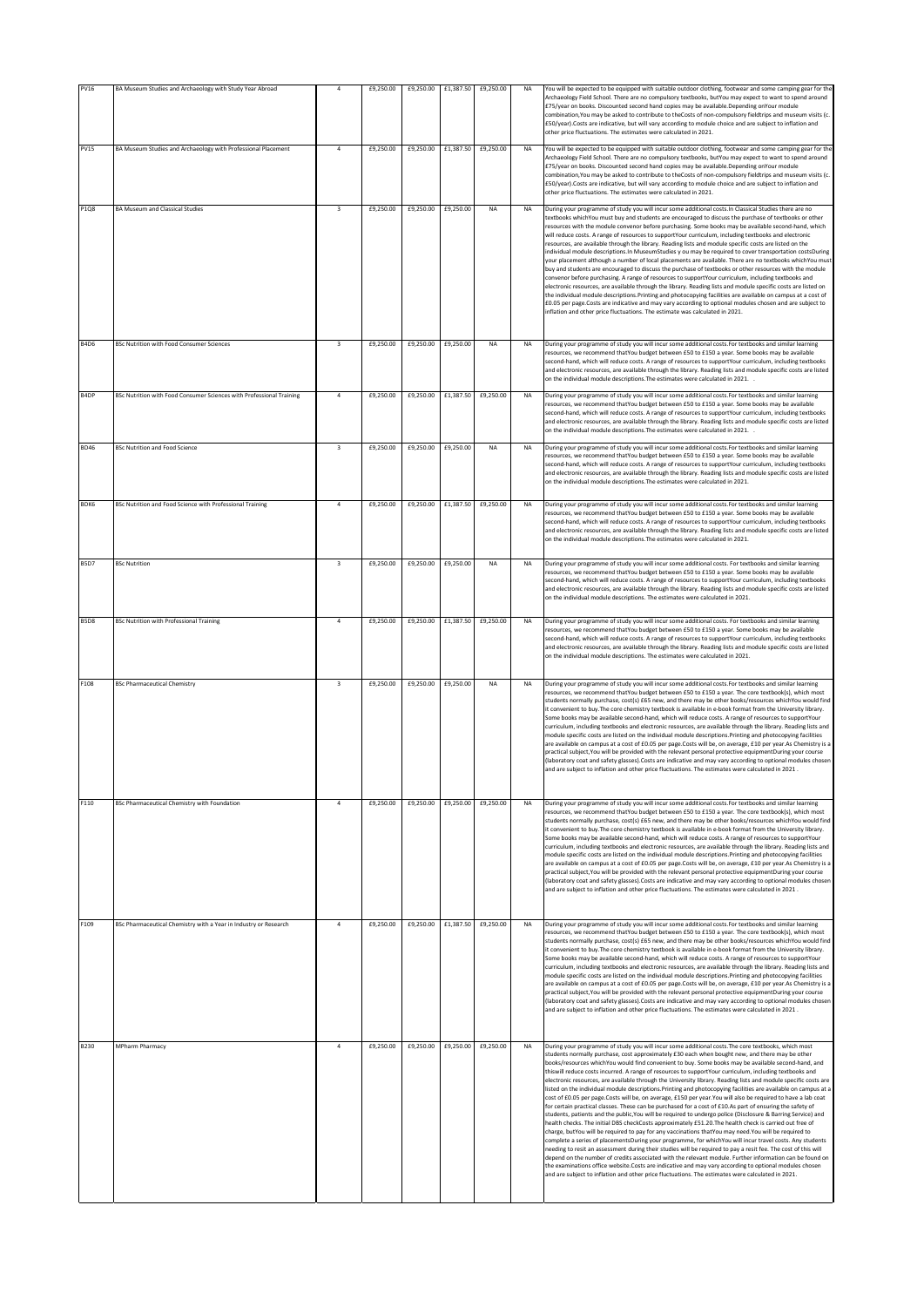| B231        | Mpharm Pharmacy with Foundation                                            | 5                       | £9,250.00 | £9,250.00 | £9,250.00 | £9,250.00                     |           | £9,250.00 During your programme of study you will incur some additional costs. The core textbooks, which most<br>students normally purchase, cost approximately £30 each when bought new, and there may be other<br>books/resources whichYou would find convenient to buy. Some books may be available second-hand, and<br>this will reduce costs incurred. A range of resources to supportYour curriculum, including textbooks and<br>electronic resources, are available through the University library. Reading lists and module specific costs are<br>listed on the individual module descriptions. Printing and photocopying facilities are available on campus at<br>a cost of £0.05 per page.Costs will be, on average, £150 per year. You will also be required to have a lab coat<br>for certain practical classes. These can be purchased for a cost of £10. As part of ensuring the safety of<br>students, patients and the public, You will be required to undergo police (Disclosure & Barring Service) and<br>health checks. The initial DBS checkCosts approximately £51.20. The health check is carried out free of<br>charge, butYou will be required to pay for any vaccinations thatYou may need. You will be required to<br>complete a series of placementsDuring your programme, for whichYou will incur travel costs. Any students<br>leeding to resit an assessment during their studies will be required to pay a resit fee. The cost of this will<br>depend on the number of credits associated with the relevant module. Further information can be found on<br>the examinations office website. Costs are indicative and may vary according to optional modules chosen<br>and are subject to inflation and other price fluctuations. The estimates were calculated in 2021. |
|-------------|----------------------------------------------------------------------------|-------------------------|-----------|-----------|-----------|-------------------------------|-----------|--------------------------------------------------------------------------------------------------------------------------------------------------------------------------------------------------------------------------------------------------------------------------------------------------------------------------------------------------------------------------------------------------------------------------------------------------------------------------------------------------------------------------------------------------------------------------------------------------------------------------------------------------------------------------------------------------------------------------------------------------------------------------------------------------------------------------------------------------------------------------------------------------------------------------------------------------------------------------------------------------------------------------------------------------------------------------------------------------------------------------------------------------------------------------------------------------------------------------------------------------------------------------------------------------------------------------------------------------------------------------------------------------------------------------------------------------------------------------------------------------------------------------------------------------------------------------------------------------------------------------------------------------------------------------------------------------------------------------------------------------------------------------------------------------------|
| V500        | <b>BA Philosophy</b>                                                       | $\overline{\mathbf{3}}$ | £9,250.00 | £9,250.00 | £9,250.00 | NA                            | <b>NA</b> | During your programme of study you will incur some additional costs. There are no textbooks whichYou must<br>buy andstudents are encouraged to discuss the purchase of textbooks or other resources with the module<br>convenor before purchasing Some books may be available second-hand, which will reduce costs. A range of<br>resources to supportYour curriculum, including textbooks and electronic resources, are available through the<br>library and through the Departmentof Philosophy. Reading lists and module specific costs are listed on the<br>individual module descriptions.Costs are indicative and may vary according to optional modules chosen and<br>are subject to inflation and other price fluctuations. The estimate was calculated in 2021.                                                                                                                                                                                                                                                                                                                                                                                                                                                                                                                                                                                                                                                                                                                                                                                                                                                                                                                                                                                                                               |
| V501        | BA Philosophy with Foundation Year                                         | $\overline{a}$          | £9,250.00 | £9,250.00 | £9,250.00 | £9,250.00                     | <b>NA</b> | During your programme of study you will incur some additional costs. There are no textbooks which you<br>must buy and students are encouraged to discuss the purchase of textbooks or other resources with the<br>module convenor before purchasing. Some books may be available second-hand, which will reduce costs. A<br>range of resources to support your curriculum, including textbooks and electronic resources, are available<br>through the library and through the Department of Philosophy. Reading lists and module specific costs are<br>listed on the individual module descriptions. Costs are indicative and may vary according to optional<br>modules chosen and are subject to inflation and other price fluctuations. The estimate was calculated in<br>2021.                                                                                                                                                                                                                                                                                                                                                                                                                                                                                                                                                                                                                                                                                                                                                                                                                                                                                                                                                                                                                      |
| B210        | <b>BSc Pharmacology</b>                                                    | $\overline{\mathbf{3}}$ | £9,250.00 | £9,250.00 | £9,250.00 | <b>NA</b>                     | <b>NA</b> | 1) Required text books: A wide variety of text books is available from the library, many as e-books. Students<br>are advised to purchase own copies of some core texts at varyingCosts.2) Specialist equipment or materials:<br>A lab coat will cost approximately £10.3) Printing facilities are available on campus at approximately £0.05<br>ber page4) Travel, accommodation and subsistence: Students may need to travel if they visit venues<br>geographically further away from University (when significantly further away, the programme currently<br>supports travel costs by reimbursements).Costs are indicative and are subject to inflation and other price<br>fluctuations. The estimates were calculated in 2021.                                                                                                                                                                                                                                                                                                                                                                                                                                                                                                                                                                                                                                                                                                                                                                                                                                                                                                                                                                                                                                                                      |
| <b>B212</b> | <b>BSc Pharmacology with Foundation</b>                                    | $\ddot{4}$              | £9,250.00 | £9,250.00 | £9,250.00 | £9,250.00                     | <b>NA</b> | 1) Required text books: A wide variety of text books is available from the library, many as e-books. Students<br>are advised to purchase own copies of some core texts at varyingCosts.2) Specialist equipment or materials:<br>A lab coat will cost approximately £10.3) Printing facilities are available on campus at approximately £0.05<br>per page4) Travel, accommodation and subsistence: Students may need to travel if they visit venues<br>geographically further away from University (when significantly further away, the programme currently<br>supports travel costs by reimbursements). Costs are indicative and are subject to inflation and other price<br>fluctuations. The estimates were calculated in 2021.                                                                                                                                                                                                                                                                                                                                                                                                                                                                                                                                                                                                                                                                                                                                                                                                                                                                                                                                                                                                                                                                     |
| B211        | BSc Pharmacology with a Year in Industry                                   | $\overline{4}$          | £9,250.00 | £9,250.00 | £1,387.50 | £9,250.00                     | <b>NA</b> | 1) Required text books: A wide variety of text books is available from the library, many as e-books. Students<br>are advised to purchase own copies of some core texts at varyingCosts.2) Specialist equipment or materials:<br>A lab coat will cost approximately £10.3) Printing facilities are available on campus at approximately £0.05<br>oer page4) Travel, accommodation and subsistence: Students may need to travel if they visit venues<br>geographically further away from University (when significantly further away, the programme currently<br>supports travel costs by reimbursements).Costs are indicative and are subject to inflation and other price<br>fluctuations. The estimates were calculated in 2021.                                                                                                                                                                                                                                                                                                                                                                                                                                                                                                                                                                                                                                                                                                                                                                                                                                                                                                                                                                                                                                                                      |
| L258        | Politics and International Relations                                       | $\overline{\mathbf{3}}$ | £9,250.00 | £9,250.00 | £9,250.00 | <b>NA</b>                     | <b>NA</b> | During your programme of study you will incur some additional costs. For textbooks and similar learning<br>resources, we recommend thatYou budget between £400 to £500 a year. The core textbook, which most<br>students normally purchase, cost£300 new, and there may be other books/resources whichYou would find it<br>convenient to buy. Some books may be available second-hand, which will reduce costs. A range of resources<br>to supportYour curriculum, including textbooks and electronic resources, are available through the library.<br>Reading lists and module specific costs are listed on the individual module descriptions. Printing and<br>photocopying facilities are available on campus at a cost of £0.05 per page. Costs are indicative and may<br>vary according to optional modules chosen and are subject to inflation and other price fluctuations. The<br>estimates were calculated in 2021.                                                                                                                                                                                                                                                                                                                                                                                                                                                                                                                                                                                                                                                                                                                                                                                                                                                                           |
| L256        | BA Politics and International Relations with International Foundation Year | $\ddot{4}$              | £9,250.00 | £9,250.00 | £9,250.00 | £9,250.00                     | <b>NA</b> | During your programme of study you will incur some additional costs. For textbooks and similar learning<br>resources, we recommend thatYou budget between £400 to £500 a year. The core textbook, which most<br>students normally purchase, cost£300 new, and there may be other books/resources whichYou would find it<br>convenient to buy. Some books may be available second-hand, which will reduce costs. A range of resources<br>to supportYour curriculum, including textbooks and electronic resources, are available through the library.<br>Reading lists and module specific costs are listed on the individual module descriptionsPrinting and<br>photocopying facilities are available on campus at a cost of £0.05 per page. Costs are indicative and may<br>vary according to optional modules chosen and are subject to inflation and other price fluctuations. The<br>estimates were calculated in 2021.                                                                                                                                                                                                                                                                                                                                                                                                                                                                                                                                                                                                                                                                                                                                                                                                                                                                             |
| L259        | BA Politics and International Relations with Placement Year                | $\overline{4}$          | £9,250.00 |           |           | £9,250.00 £1,387.50 £9,250.00 | <b>NA</b> | During your programme of study you will incur some additional costs. For textbooks and similar learning<br>resources, we recommend thatYou budget between £400 to £500 a year. The core textbook, which most<br>students normally purchase, cost£300 new, and there may be other books/resources whichYou would find it<br>convenient to buy. Some books may be available second-hand, which will reduce costs. A range of resources<br>to supportYour curriculum, including textbooks and electronic resources, are available through the library.<br>Reading lists and module specific costs are listed on the individual module descriptions. Printing and<br>photocopying facilities are available on campus at a cost of £0.05 per pageCosts are indicative and may<br>vary according to optional modules chosen and are subject to inflation and other price fluctuations. The<br>estimates were calculated in 2021.                                                                                                                                                                                                                                                                                                                                                                                                                                                                                                                                                                                                                                                                                                                                                                                                                                                                             |
| LL12        | <b>BA Politics and Economics</b>                                           | $\overline{\mathbf{3}}$ | £9,250.00 | £9,250.00 | £9,250.00 | NA                            | <b>NA</b> | During your programme of study you will incur some additional costs. In Economics fortextbooks and similar<br>learning resources, we recommend thatYou budget up to £400 per year. This figure is approximate.<br>ActualCosts will varyDepending on individual study technique, preferences, and requirements.In Politics for<br>textbooks and similar learning resources, we recommend thatYou budget between £400 to £500 a year. The<br>core textbook, which most students normally purchase, cost £300 new, and there may be other<br>books/resources whichYou would find it convenient to buy.Some books may be available second-hand,<br>which will reduce costs. A range of resources to supportYour curriculum, including textbooks and electronic<br>resources, are available through the library. Reading lists and module specific costs are listed on the<br>individual module descriptions. Printing and photocopying facilities are available on campus at a cost of<br>£0.05per page.Costs are indicative and may vary according to optional modules chosen and are subject to<br>inflation and other price fluctuations. The estimates were calculated in 2021.                                                                                                                                                                                                                                                                                                                                                                                                                                                                                                                                                                                                                        |
| L2L1        | BA Politics and Economics with Placement Year                              | $\overline{4}$          | £9,250.00 | £9,250.00 | £1,387.50 | £9,250.00                     | <b>NA</b> | During your programme of study you will incur some additional costs. In Economics fortextbooks and similar<br>learning resources, we recommend thatYou budget up to £400 per year. This figure is approximate.<br>ActualCosts will varyDepending on individual study technique, preferences, and requirements.In Politics for<br>textbooks and similar learning resources, we recommend thatYou budget between £400 to £500 a year. The<br>core textbook, which most students normally purchase, cost £300 new, and there may be other<br>books/resources whichYou would find it convenient to buy.Some books may be available second-hand,<br>which will reduce costs. A range of resources to supportYour curriculum, including textbooks and electronic<br>resources, are available through the library. Reading lists and module specific costs are listed on the<br>individual module descriptions. Printing and photocopying facilities are available on campus at a cost of<br>£0.05per page.Costs are indicative and may vary according to optional modules chosen and are subject to<br>inflation and other price fluctuations. The estimates were calculated in 2021.                                                                                                                                                                                                                                                                                                                                                                                                                                                                                                                                                                                                                        |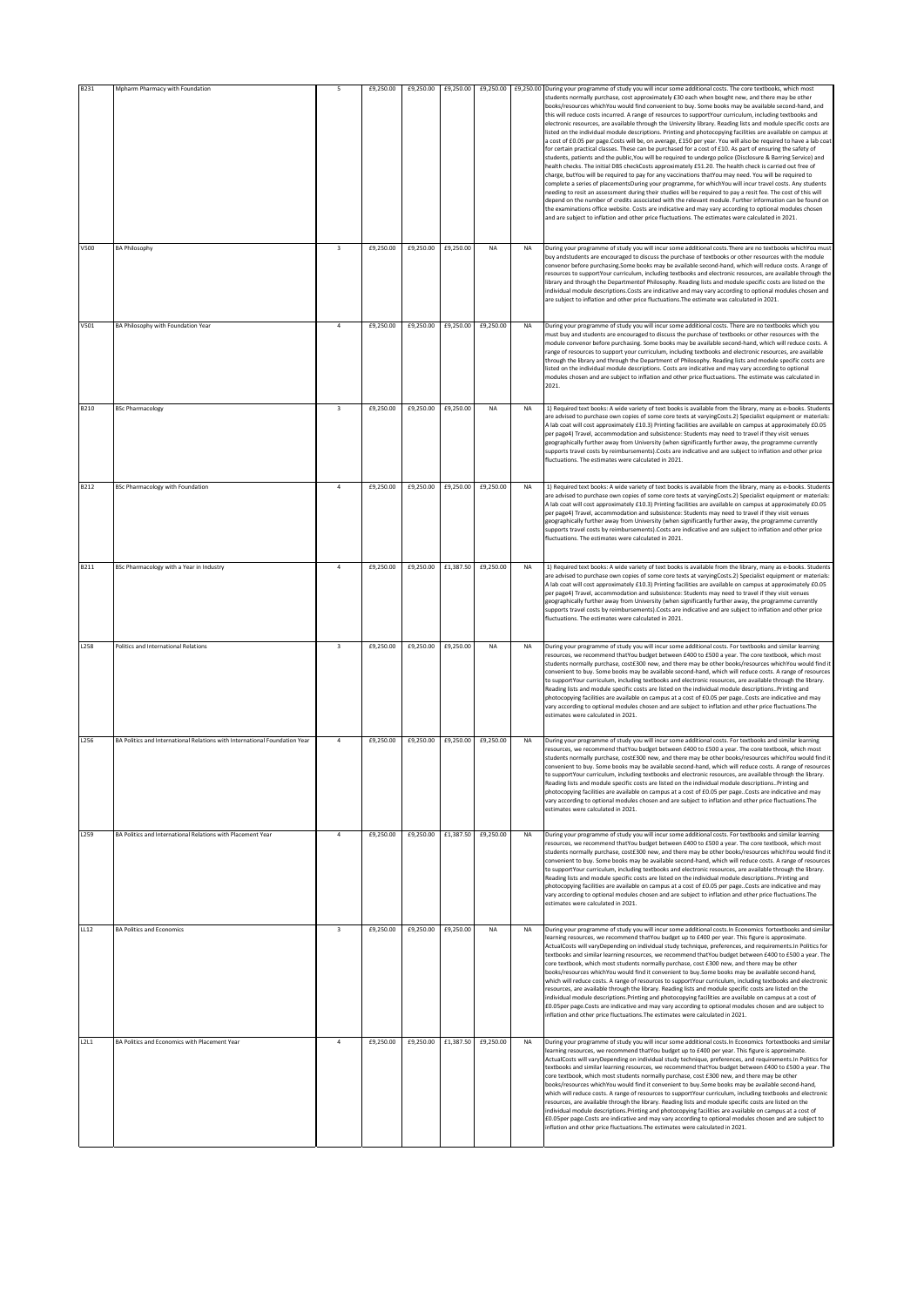| <b>VN51</b> | BA Philosophy, Business and Ethics                | 3                       | £9,250.00 | £9,250.00 | £9,250.00 | NA        | NA        | Costs areindicative, but will vary according to module choice and are subject to inflation and other price                                                                                                                                                                                                                                                                                                                                                                                                                                                                                                                                                                                                                                                                                                                                                                                                                                                                                                                                                                                                                                                                                                                                                                                                                                                                                                                                                                                                                                                 |
|-------------|---------------------------------------------------|-------------------------|-----------|-----------|-----------|-----------|-----------|------------------------------------------------------------------------------------------------------------------------------------------------------------------------------------------------------------------------------------------------------------------------------------------------------------------------------------------------------------------------------------------------------------------------------------------------------------------------------------------------------------------------------------------------------------------------------------------------------------------------------------------------------------------------------------------------------------------------------------------------------------------------------------------------------------------------------------------------------------------------------------------------------------------------------------------------------------------------------------------------------------------------------------------------------------------------------------------------------------------------------------------------------------------------------------------------------------------------------------------------------------------------------------------------------------------------------------------------------------------------------------------------------------------------------------------------------------------------------------------------------------------------------------------------------------|
|             |                                                   |                         |           |           |           |           |           | fluctuations. During your programme ofstudy you will incur some additional costs. For textbooks and similar<br>learning resources, we recommend thatYou budget approximately £50-80 a year. Some books may be<br>available second-hand, which will reduce costs. A range of resources to supportYour curriculum, including<br>textbooks and electronic resources, are available through the library. Reading lists and module specific costs<br>are listed on the individual module descriptions. Subject toYour module selection, You may be required to<br>purchase sundry materials (i.e. printing). Many students find it advantageous to have their own personal<br>computing facilities though there are central facilities available.                                                                                                                                                                                                                                                                                                                                                                                                                                                                                                                                                                                                                                                                                                                                                                                                               |
| LV12        | <b>BA Philosophy Politics and Economics</b>       | $\overline{\mathbf{3}}$ | £9,250.00 | £9,250.00 | £9,250.00 | NA        | NA        | During your programme of study you will incur some additional costs. There are no textbooks whichYou must<br>buy andstudents are encouraged to discuss the purchase of textbooks or other resources with the module<br>convenor before purchasing.Some books may be available second-hand, which will reduce costs. A range of<br>esources to supportYour curriculum, including textbooks and electronic resources, are available through the<br>library and through the Departments of Philosophy, Politics and International Relations and Economics.<br>Reading lists and module specific costs are listed on the individual module descriptions. The estimate was<br>calculated in 2021.                                                                                                                                                                                                                                                                                                                                                                                                                                                                                                                                                                                                                                                                                                                                                                                                                                                               |
| QV85        | <b>BA Philosophy and Classical Studies</b>        | $\overline{\mathbf{3}}$ | £9,250.00 | £9,250.00 | £9,250.00 | <b>NA</b> | <b>NA</b> | During your programme of study you will incur some additional costs. There are no textbooks whichYou must<br>buy andstudents are encouraged to discuss the purchase of textbooks or other resources with the module<br>convenor before purchasing.Some books may be available second-hand, which will reduce costs. A range of<br>resources to supportYour curriculum, including textbooks and electronic resources, are available through the<br>library and through the Departmentof Philosophy and the Department of Classics. Reading lists and module<br>specific costs are listed on the individual module descriptions.Costs are indicative and may vary according to<br>optional modules chosen and are subject to inflation and other price fluctuations. The estimate was<br>calculated in 2021.                                                                                                                                                                                                                                                                                                                                                                                                                                                                                                                                                                                                                                                                                                                                                 |
| <b>VQ53</b> | BA Philosophy and English Literature              | $\overline{\mathbf{3}}$ | £9,250.00 | £9,250.00 | £9,250.00 | <b>NA</b> | <b>NA</b> | During your programme of study you will incur some additional costs. In Philosophy, there are no textbooks<br>whichYou must buy andstudents are encouraged to discuss the purchase of textbooks or other resources<br>with the module convenor before purchasing. In English Literature: for textbooks and similar learning<br>resources, it isrecommend thatYou budget between £150 to £250 a year.Some books may be available<br>second-hand, which will reduce costs. A range of resources to supportYour curriculum, including textbooks<br>and electronic resources, are available through the library and through the Departmentof Philosophy and<br>the Department of English Literature. Reading lists and module specific costs are listed on the individual<br>module descriptions.Costs are indicative and may vary according to optional modules chosen and are<br>subject to inflation and other price fluctuations. The estimate was calculated in 2021.                                                                                                                                                                                                                                                                                                                                                                                                                                                                                                                                                                                     |
| <b>VL52</b> | BA Philosophy and International Relations         | $\overline{\mathbf{3}}$ | £9,250.00 | £9,250.00 | £9,250.00 | <b>NA</b> | <b>NA</b> | During your programme of study you will incur some additional costs. In Philosophy : There are no textbooks<br>whichYou must buy andstudents are encouraged to discuss the purchase of textbooks or other resources<br>with the module convenor before purchasing. In International Relations textbooks and similar learning<br>resources, we recommend thatYou budget between £400 to £500 a year. The core textbook, which most<br>students normally purchase, cost £300 new, and there may be other books/resources whichYou would find<br>it convenient to buy. Some books may be available second-hand, which will reduce costs. A range of<br>resources to supportYour curriculum, including textbooks and electronic resources, are available through the<br>library. Reading lists and module specific costs are listed on the individual module descriptions.Some books<br>may be available second-hand, which will reduce costs. A range of resources to supportYour curriculum,<br>including textbooks and electronic resources, are available through the library and through the<br>Departmentof Philosophy and the Department of Politics and International Relations. Reading lists and<br>module specific costs are listed on the individual module descriptions. Printing and photocopying facilities<br>are available on campus at a cost of £0.05 per page.Costs are indicative and may vary according to optional<br>modules chosen and are subject to inflation and other price fluctuations. The estimate was calculated in<br>2021. |
| <b>LV25</b> | <b>BA Philosophy and Politics</b>                 | $\overline{3}$          | £9,250.00 | £9,250.00 | £9,250.00 | NA        | <b>NA</b> | During your programme of study you will incur some additional costs. In Philosophy : There are no textbooks<br>whichYou must buy andstudents are encouraged to discuss the purchase of textbooks or other resources<br>with the module convenor before purchasing. In Politics: textbooks and similar learning resources, we<br>recommend thatYou budget between £400 to £500 a year. The core textbook, which most students<br>normally purchase, cost £300 new, and there may be other books/resources whichYou would find it<br>convenient to buy. Some books may be available second-hand, which will reduce costs. A range of resources<br>to supportYour curriculum, including textbooks and electronic resources, are available through the library.<br>Reading lists and module specific costs are listed on the individual module descriptions. Some books may be<br>available second-hand, which will reduce costs. A range of resources to supportYour curriculum, including<br>textbooks and electronic resources, are available through the library and through the Departmentof<br>Philosophy and the Department of Politics and International Relations. Reading lists and module specific<br>costs are listed on the individual module descriptions. Printing and photocopying facilities are available on<br>campus at a cost of £0.05 per page.Costs are indicative and may vary according to optional modules chosen<br>and are subject to inflation and other price fluctuations. The estimate was calculated in 2021.                 |
| C800        | <b>BSc Psychology</b>                             | $\overline{\mathbf{3}}$ | £9,250.00 | £9,250.00 | £9,250.00 | <b>NA</b> | <b>NA</b> | During your programme of study you will incur some additional costs. For textbooks and similar learning<br>resources, we recommend thatYou budget between £100 to £200 a year. Some books may be available<br>second-hand, which will reduce costs. A range of resources to supportYour curriculum, including textbooks<br>and electronic resources, are available through the library. Reading lists and module specific costs are listed<br>on the individual module descriptions. Printing and photocopying facilities are available on campus at a cost<br>of £0.05 per page.Costs are indicative and may vary according to optional modules chosen and are subject<br>to inflation and other price fluctuations. The estimates were calculated in 2021.                                                                                                                                                                                                                                                                                                                                                                                                                                                                                                                                                                                                                                                                                                                                                                                               |
| C803        | BSc Psychology with International Foundation Year |                         | £9,250.00 | £9,250.00 | £9,250.00 | £9,250.00 | <b>NA</b> | During your programme of study you will incur some additional costs. For textbooks and similar learning<br>resources, we recommend thatYou budget between £100 to £200 a year. Some books may be available<br>second-hand, which will reduce costs. A range of resources to supportYour curriculum, including textbooks<br>and electronic resources, are available through the library. Reading lists and module specific costs are listed<br>on the individual module descriptions. Printing and photocopying facilities are available on campus at a cost<br>of £0.05 per page.Costs are indicative and may vary according to optional modules chosen and are subject<br>to inflation and other price fluctuations. The estimates were calculated in 2021.                                                                                                                                                                                                                                                                                                                                                                                                                                                                                                                                                                                                                                                                                                                                                                                               |
| C802        | <b>BSc Psychology with Foundation</b>             | $\overline{a}$          | £9,250.00 | £9,250.00 | £9,250.00 | £9,250.00 | <b>NA</b> | During your programme of study, You will incur some additional costs. For textbooks and similar learning<br>resources, we recommend thatYou budget between £100 to £200 a year. Some books may be available<br>second-hand, which will reduce costs. A range of resources to supportYour curriculum, including textbooks<br>and electronic resources, are available through the library. Reading lists and module specific costs are listed<br>on the individual module descriptions. Printing and photocopying facilities are available on campus at a cost<br>of £0.05 per page.Costs are indicative and may vary according to optional modules chosen and are subject<br>to inflation and other price fluctuations. The estimates were calculated in 2021.                                                                                                                                                                                                                                                                                                                                                                                                                                                                                                                                                                                                                                                                                                                                                                                              |
| C810        | BSc Psychology with Professional Placement        | $\overline{a}$          | £9,250.00 | £9,250.00 | £1,387.50 | £9,250.00 | NA        | During your programme of study You will incur some additional costs. For textbooks and similar learning<br>resources, we recommend thatYou budget between £100 to £200 a year. Some books may be available<br>second-hand, which will reduce costs. A range of resources to supportYour curriculum, including textbooks<br>and electronic resources, are available through the library. Reading lists and module specific costs are listed<br>on the individual module descriptions. Printing and photocopying facilities are available on campus at a cost<br>of £0.05 per page.Costs are indicative and may vary according to optional modules chosen and are subject<br>to inflation and other price fluctuations. The estimates were calculated in 2021.                                                                                                                                                                                                                                                                                                                                                                                                                                                                                                                                                                                                                                                                                                                                                                                               |
| C8B1        | <b>BSc Psychology with Neuroscience</b>           | $\overline{\mathbf{3}}$ | £9,250.00 | £9,250.00 | £9,250.00 | <b>NA</b> | NA        | During your programme of study you will incur some additional costs. For textbooks and similar learning<br>resources, we recommend thatYou budget between £100 to £200 a year. Some books may be available<br>second-hand, which will reduce costs. A range of resources to supportYour curriculum, including textbooks<br>and electronic resources, are available through the library. Reading lists and module specific costs are listed<br>on the individual module descriptions. Printing and photocopying facilities are available on campus at a cost<br>of £0.05 per page.Costs are indicative and may vary according to optional modules chosen and are subject<br>to inflation and other price fluctuations. The estimates were calculated in 2021.                                                                                                                                                                                                                                                                                                                                                                                                                                                                                                                                                                                                                                                                                                                                                                                               |
| C820        | <b>BSc Psychology and Language Sciences</b>       | $\overline{\mathbf{3}}$ | £9,250.00 | £9,250.00 | £9,250.00 | <b>NA</b> | <b>NA</b> | During your programme of study you will incur some additional costs. For textbooks and similar learning<br>resources, we recommend thatYou budget between £100 to £200 a year. Some books may be available<br>second-hand, which will reduce costs. A range of resources to supportYour curriculum, including textbooks<br>and electronic resources, are available through the library. Reading lists and module specific costs are listed<br>on the individual module descriptions. Printing and photocopying facilities are available on campus at a cost<br>of £0.05 per page.Costs are indicative and may vary according to optional modules chosen and are subject<br>to inflation and other price fluctuations. The estimates were calculated in 2021.                                                                                                                                                                                                                                                                                                                                                                                                                                                                                                                                                                                                                                                                                                                                                                                               |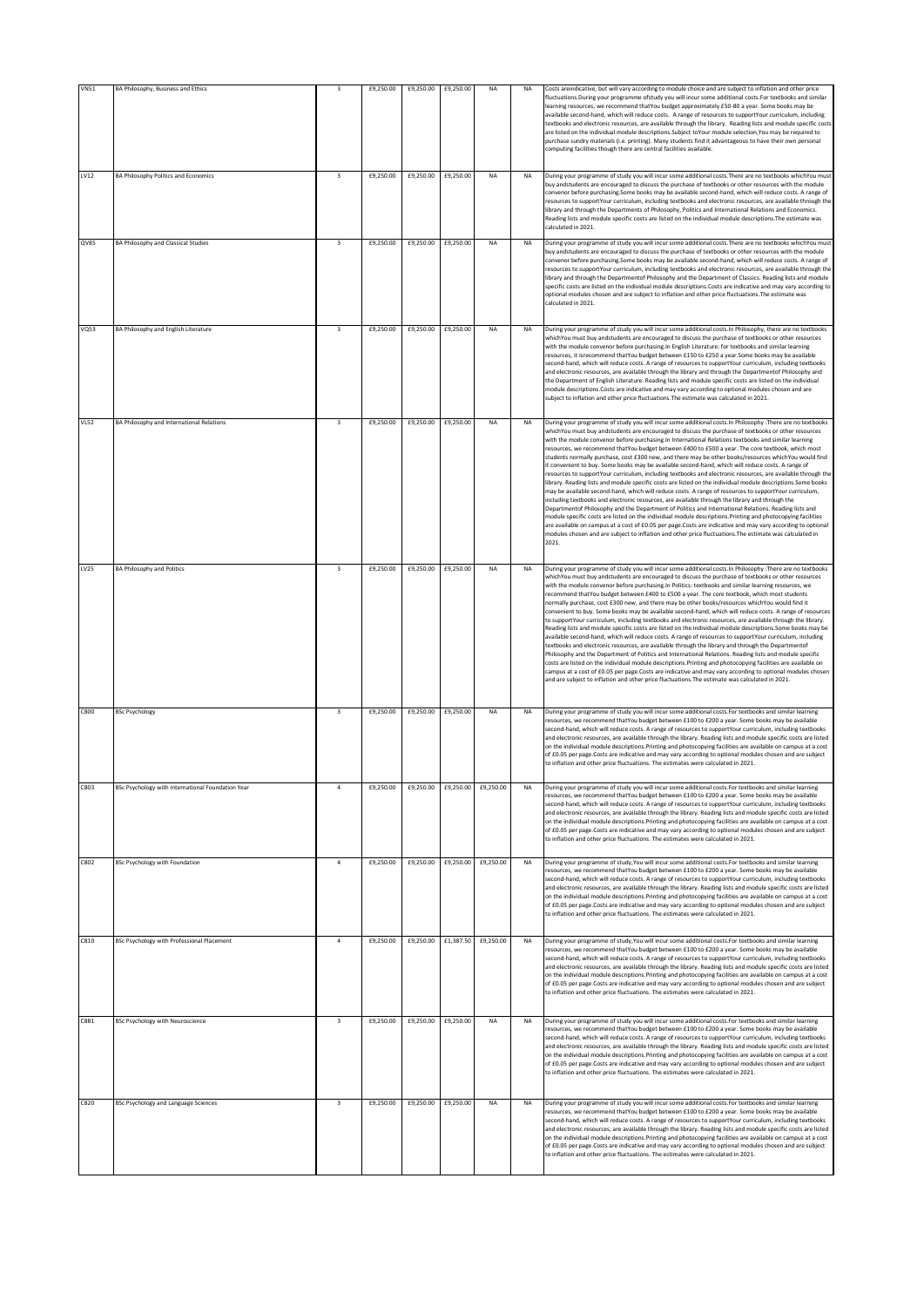| <b>CV85</b>  | <b>BA Psychology and Philosophy</b>                                            | $\overline{\mathbf{3}}$ | £9,250.00 | £9,250.00 | £9,250.00                     | NA                            | NA        | During your programme of study you will incur some additional costs. For textbooks and similar learning<br>resources, we recommend thatYou budget between £100 to £200 a year. Some books may be available<br>second-hand, which will reduce costs. A range of resources to supportYour curriculum, including textbooks<br>and electronic resources, are available through the library. Reading lists and module specific costs are listed<br>on the individual module descriptions. Printing and photocopying facilities are available on campus at a cost<br>of £0.05 per page.Costs are indicative and may vary according to optional modules chosen and are subject<br>to inflation and other price fluctuations. The estimates were calculated in 2021.                                                                                                                                                                                                                                                                                                                                                                                                                                                                                                                                                                                                                                                                                                                                                                                                                                                                                                                                                                                                                                                                                                                                                                                                                                                                                                                                        |
|--------------|--------------------------------------------------------------------------------|-------------------------|-----------|-----------|-------------------------------|-------------------------------|-----------|-----------------------------------------------------------------------------------------------------------------------------------------------------------------------------------------------------------------------------------------------------------------------------------------------------------------------------------------------------------------------------------------------------------------------------------------------------------------------------------------------------------------------------------------------------------------------------------------------------------------------------------------------------------------------------------------------------------------------------------------------------------------------------------------------------------------------------------------------------------------------------------------------------------------------------------------------------------------------------------------------------------------------------------------------------------------------------------------------------------------------------------------------------------------------------------------------------------------------------------------------------------------------------------------------------------------------------------------------------------------------------------------------------------------------------------------------------------------------------------------------------------------------------------------------------------------------------------------------------------------------------------------------------------------------------------------------------------------------------------------------------------------------------------------------------------------------------------------------------------------------------------------------------------------------------------------------------------------------------------------------------------------------------------------------------------------------------------------------------|
| K240         | <b>BSc Quantity Surveying</b>                                                  | $\overline{\mathbf{3}}$ | £9,250.00 | £9,250.00 | £9,250.00                     | <b>NA</b>                     | <b>NA</b> | During your programme of study you will incur some additional costs. For textbooks and similar learning<br>resources, we recommend thatYou budget between £300 to £500 a year. Some books may be available<br>second-hand, which will reduce costs. A range of resources to supportYour curriculum, including textbooks<br>and electronic resources, are available through the library. Reading lists and module specific costs are listed<br>on the individual module descriptionsPrinting and photocopying facilities are available on campus at a cost<br>starting at £0.05 (A4, black and white) per page.Costs will depend significantly onYour working practices.<br>Most assignments are submitted electronically although occasionally hard copy submission many be<br>required. This is typically when hand drawing or writing is required. You will be required to buy on arrival a<br>drawing kit which will cost around £40. .There are a range of field trips included in the course which are<br>usually provided at a low cost 0 - £20 per trip. It would be sensible to budget for at least two of these trips<br>per academic year. In Part 1 and Part 2You will have the opportunity to undertake the residential<br>Construction Live Project fieldwork. The cost of this fieldwork is £220. Costs are indicative and may vary<br>according to optional modules chosen and are subject to inflation and other price fluctuations. . The<br>estimates were calculated in 2021.                                                                                                                                                                                                                                                                                                                                                                                                                                                                                                                                                                                                    |
| K241<br>K242 | BSc Quantity Surveying with International Foundation Year                      | $\overline{4}$          | £9,250.00 | £9,250.00 |                               | £9,250.00 £9,250.00           | <b>NA</b> | During your programme of study you will incur some additional costs. For textbooks and similar learning<br>resources, we recommend thatYou budget between £300 to £500 a year. Some books may be available<br>second-hand, which will reduce costs. A range of resources to supportYour curriculum, including textbooks<br>and electronic resources, are available through the library. Reading lists and module specific costs are listed<br>on the individual module descriptions. Printing and photocopying facilities are available on campus at a cost<br>starting at £0.05 (A4, black and white) per page.Costs will depend significantly onYour working practices.<br>Most assignments are submitted electronically although occasionally hard copy submission many be<br>required. This is typically when hand drawing or writing is required. You will be required to buy on arrival a<br>drawing kit which will cost around £40. There are a range of field trips included in the course which are<br>usually provided at a low cost 0 - £20 per trip. It would be sensible to budget for at least two of these trips<br>ber academic year. In Part 1 and Part 2You will have the opportunity to undertake the residential<br>Construction Live Project fieldwork. The cost of this fieldwork is £220.Costs are indicative and may vary<br>according to optional modules chosen and are subject to inflation and other price fluctuations. . The<br>estimates were calculated in 2021.                                                                                                                                                                                                                                                                                                                                                                                                                                                                                                                                                                                                    |
| N231         | <b>BSc Real Estate</b>                                                         | $\overline{\mathbf{3}}$ | £9,250.00 | £9,250.00 | £9,250.00                     | NA                            | <b>NA</b> | Costs are indicative, but will vary according to module choice and are subject to inflation and other price<br>fluctuations. The estimates were calculated in 2020.During your programme of study you will incur some<br>additional costs.For textbooks and similar learning resources, we recommend thatYou budget approximately<br>£200 a year. Some books may be available second-hand, which will reduce costs. A range of resources to<br>supportYour curriculum, including textbooks and electronic resources, are available through the library.<br>Reading lists and module specific costs are listed on the individual module descriptions. Subject toYour<br>module selection, You may be required to purchase sundry materials (i.e. printing). Many students find it<br>advantageous to have their own personal computing facilities though there are central facilities available.                                                                                                                                                                                                                                                                                                                                                                                                                                                                                                                                                                                                                                                                                                                                                                                                                                                                                                                                                                                                                                                                                                                                                                                                     |
| K400         | BSc Real Estate leading to Diploma/MSc in Planning                             | $\overline{a}$          | £9,250.00 | £9,250.00 |                               | £9,250.00 £9,250.00           | <b>NA</b> | Costs are indicative, but will vary according to module choice and are subject to inflation and other price<br>fluctuations. The estimates were calculated in 2019.During your programme of study you will incur some<br>additional costs.For textbooks and similar learning resources, we recommend thatYou budget approximately<br>£200 a year. Some books may be available second-hand, which will reduce costs. A range of resources to<br>supportYour curriculum, including textbooks and electronic resources, are available through the library.<br>Reading lists and module specific costs are listed on the individual module descriptions. Subject toYour<br>module selection, You may be required to purchase sundry materials (i.e. printing). Many students find it<br>advantageous to have their own personal computing facilities though there are central facilities available.                                                                                                                                                                                                                                                                                                                                                                                                                                                                                                                                                                                                                                                                                                                                                                                                                                                                                                                                                                                                                                                                                                                                                                                                     |
| LL17         | BSc Geography and Economics (Regional Science)                                 | $\overline{\mathbf{3}}$ | £9,250.00 | £9,250.00 | £9,250.00                     | NA                            | <b>NA</b> | You will have the option of attending a Part 1 field class, which will require a contribution toCosts forYour<br>food and board of approximately £75.You will be required to make a contribution to a compulsory Part 2<br>field class of approximately £300. Bursaries and other forms of financial support are available for students in<br>financial difficulty. You will be expected to be equipped with suitable outdoor clothing and footwear for field<br>classes. There are no compulsory textbooks and the library has an extensive collection to supportYour<br>curriculum, including textbooks and electronic resources, are available through the library. Reading lists and<br>module specific costs are listed on the individual module descriptions. You may want to budget around<br>£75/year to purchaseYour own copy of core course books . Discounted second hand copies may be<br>available.Depending onYour module choices,You may choose a non-compulsory Part 3 field class, which will<br>require a financial contribution of approximately £750. Bursaries and other financial support for students in<br>financial difficulty are also available for non-compulsory field classes.Costs are indicative, but will vary<br>according to module choice and are subject to inflation and other price fluctuations. The estimates were<br>calculated in 2021.                                                                                                                                                                                                                                                                                                                                                                                                                                                                                                                                                                                                                                                                                                                  |
| LL18         | BSc Geography and Economics (Regional Science) with Professional<br>Experience | $\overline{a}$          | £9,250.00 |           |                               | £9,250.00 £1,387.50 £9,250.00 | NA        | You will have the option of attending a Part 1 field class, which will require a contribution toCosts forYour<br>food and board of approximately £75. You will be required to make a contribution to a compulsory Part 2<br>field class of approximately £300. Bursaries and other forms of financial support are available for students in<br>financial difficulty.You will be expected to be equipped with suitable outdoor clothing and footwear for field<br>classes. There are no compulsory textbooks and the library has an extensive collection to supportYour<br>curriculum, including textbooks and electronic resources, are available through the library. Reading lists and<br>module specific costs are listed on the individual module descriptions. You may want to budget around<br>£75/year to purchaseYour own copy of core course books . Discounted second hand copies may be<br>available.Depending onYour module choices, You may choose a non-compulsory Part 3 field class, which will<br>require a financial contribution of approximately £750. Bursaries and other financial support for students in<br>financial difficulty are also available for non-compulsory field classes.Costs are indicative, but will vary<br>according to module choice and are subject to inflation and other price fluctuations. The estimates were<br>calculated in 2021.                                                                                                                                                                                                                                                                                                                                                                                                                                                                                                                                                                                                                                                                                                                 |
| <b>LR09</b>  | BA Spanish and International Development                                       | $\overline{4}$          | £9,250.00 |           | £9,250.00 £1,387.50 £9,250.00 |                               | <b>NA</b> | additional costs of the programmeDuring your programme of study you will incur some additional costs. In<br>Spanish : for textbooks and similar learning resources, we recommend thatYou budget between £50to £75a<br>year. The core textbook(s), which most students normally purchase, cost(s) £25new, and there may be other<br>books/resources whichYou would find it convenient to buy.Some books may be available second-hand,<br>which will reduce costs. A range of resources to supportYour curriculum, including textbooks and electronic<br>resources, are available through the library. Reading lists and module specific costs are listed on the<br>individual module descriptions. Printing and photocopying facilities are available on campus at a cost of<br>£0.05per page.For students studying on a year abroad, a discounted fee of 15% of the normal Tuition Fee is<br>payable to the University for the year abroad, as detailed in the Fees Policy. No Tuition Fee is paid to the<br>host institution abroad for which there is a valid exchange agreement in place. Year Abroad :You may incur<br>additional costs, in addition to those whichYou would normally expect to pay at the University,During your<br>year abroad, in accordance with clause 6.4 of the Terms and Conditions for Undergraduate Students. These<br>additional costs will depend onYour host institution and destination, but may include the purchase of a<br>visa, and mandatory medical insurance. Students will be briefed on these issues prior to them submitting the<br>form detailing the institutions to which they would like to be allocated, and general information on<br>additional costs is discussed in the Year Abroad preparatory meetings. Further indicative details on costs and<br>funding are available on the UoR Erasmus & Study Abroad webpages and the webpages of the host<br>institution. Costs are indicative and may vary according to optional modules chosen and are subject to<br>inflation and other price fluctuations. The estimates were calculated in 2021. |
| X300         | <b>BA Education Studies</b>                                                    | $\mathsf 3$             | £9,250.00 | £9,250.00 | £9,250.00                     | NA                            | <b>NA</b> | During your programme of study you will incur some additional costs. For textbooks and similar learning<br>resources, we recommend thatYou budget between £150 to £200 a year. Some books may be available<br>second-hand, which will reduce costs. A range of resources to supportYour curriculum, including textbooks<br>and electronic resources, are available through the library. Reading lists and module specific costs are listed<br>on the individual module descriptions. The Education Studies recommended book to purchase for the<br>programme is the &IdquoIntroduction to Education Studies (5th Edition) which currentlyCosts<br>£20.44.Printing and photocopying facilities are available on campus at a costCosts are indicative and may<br>vary according to optional modules chosen and are subject to inflation and other price fluctuations. There<br>may also be an additional cost for a DBS check (Disclosure and Barring Service) of approximately £23 for<br>those students that may want to go to a placement that requires a DBS check. The estimates were calculated<br>in 2021.                                                                                                                                                                                                                                                                                                                                                                                                                                                                                                                                                                                                                                                                                                                                                                                                                                                                                                                                                                                     |